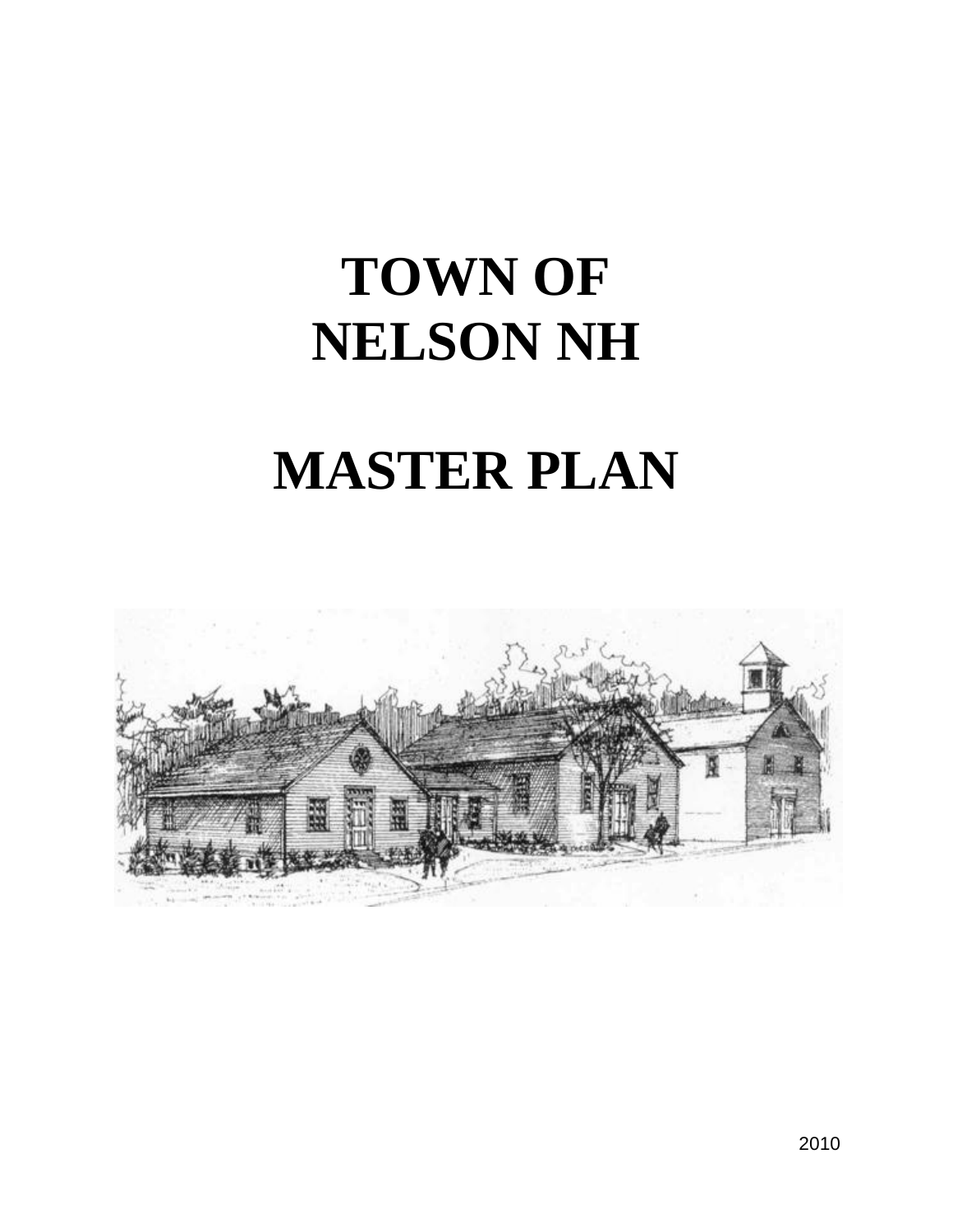# **Contents**

| THE TOWN |  |
|----------|--|
|          |  |
|          |  |
|          |  |
|          |  |
|          |  |
|          |  |
|          |  |
|          |  |
|          |  |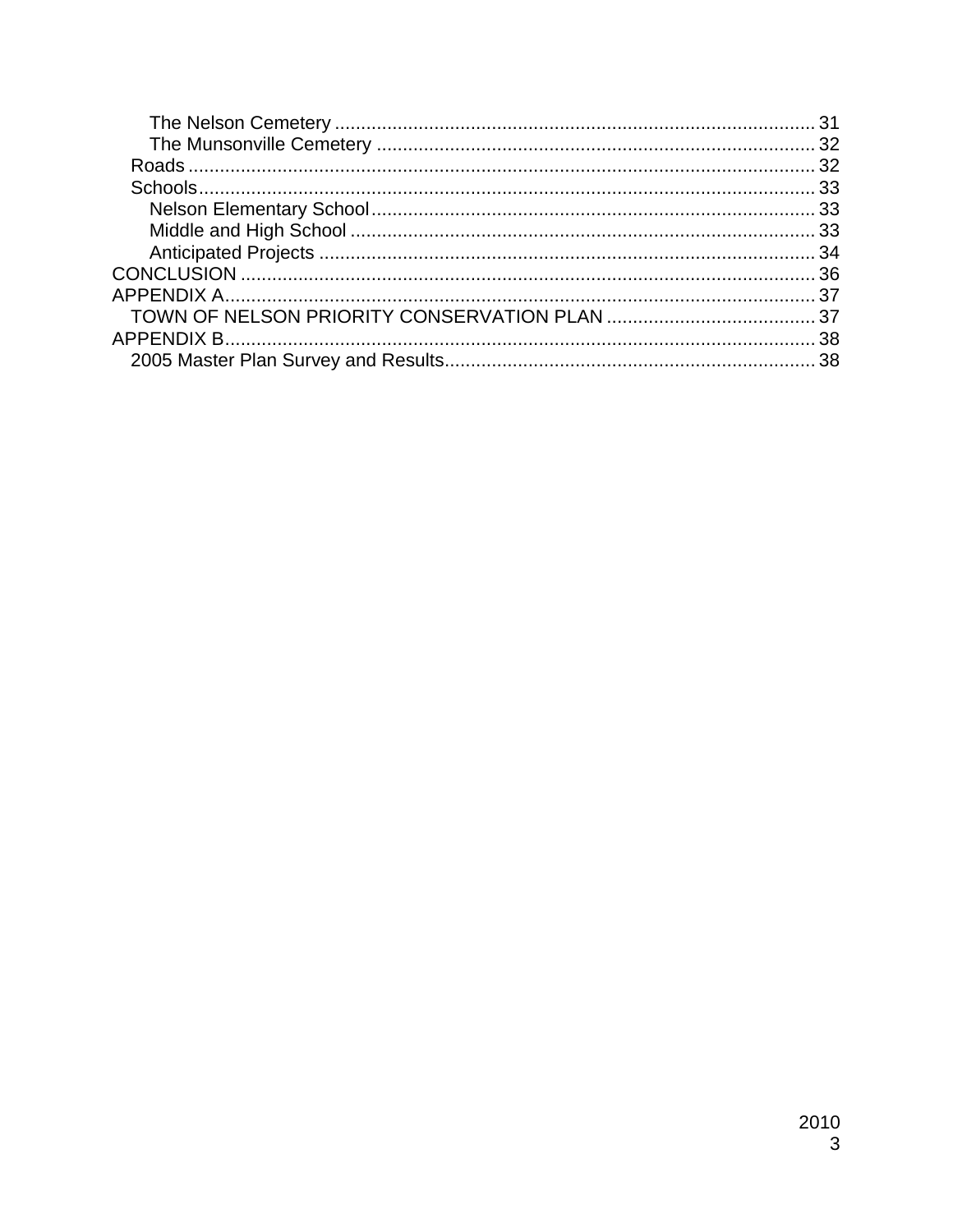# <span id="page-3-0"></span>**VISION STATEMENT**

Nelson, New Hampshire is a small town with big dreams. Since it was first settled in the late eighteenth century, Nelson has evolved from a wilderness settlement into a vibrant gem of a community. Nestled in New Hampshire's scenic Monadnock region, Nelson is dotted with beautiful lakes and ponds, and meandering trails that open to breathtaking vistas. Its picturesque nineteenth century town common is used for everything from sack races to concerts; from games of tag to tag sales.

But a town is an empty shell without its people, and Nelson is defined by its people. Much like the strong, stubborn, determined farmers of Nelson's past, today's residents maintain a fierce loyalty, and a reluctance to let "outsiders" do what can just as easily be done "by us." It doesn't matter if a resident is a native or a "flatlander"; Nelson has a way of changing even the most jaded cynic into an enthusiastic volunteer. This attitude has saved thousands of town dollars over the years, but it has served an even more vital function – it has made Nelson a community.

So, armed with the lessons of the past and the realities of the present, Nelson confidently presents the reader with our hopes and dreams for the future. Like the keystone of a bridge, Nelson's rural character forms the underpinning of our vision, with all other elements the interlocking building blocks that form the whole. With our vision of maintaining Nelson's rural character as the keystone, following are those building blocks:

**Sustain Nelson's vibrant community life** through events and activities that encourage social interaction, such as Contra dances, Old Home Week, ice cream socials, library forums, town cleanup day, and town meeting. In addition, encourage participation in organizations that promote volunteerism, such as the Boy Scouts and Girl Scouts, Nelson School, Nelson Town Band, town government, and the Friends of the Olivia Rodham Memorial Library.

**Preserve open space for wildlife and recreational purposes.** Support the efforts of the Nelson Conservation Commission, the Harris Center, the Monadnock Conservancy and landowners in the Monadnock region. Promote the concept of conservation easements among landowners, and maintain a list of local and regional conservation groups and agencies.

**Promote and protect Nelson's unique cultural environment.** Encourage support of and attendance at concerts sponsored by Monadnock Music, Apple Hill Chamber Players and contra dances and folk concerts organized by the Monadnock Folklore Society. In addition, support the continuation of Nelson School's music and art programs, and encourage local artists and musicians.

**Encourage, promote and use local businesses while maintaining Nelson's pastoral setting.** Support home-based businesses already operating in Nelson, and encourage small, non-polluting businesses to settle in town. Hire local businesses for town projects whenever feasible. Lobby internet providers to extend high speed internet coverage throughout Nelson as an incentive to businesses. Support the Nelson website, and offer businesses internet space on the website to help promote their products.

**Establish growth management goals that will protect Nelson from unrestricted growth, but will also enable people of varied economic means to live in Nelson.** If only the wealthy can afford to live in Nelson, the essence of its existence is gone. To maintain and encourage Nelson's economic diversity, alternative forms of development (on a limited basis) should be considered. In addition, to meet the requirements of New Hampshire legislation (HB1260), the Planning Board will submit a proposal to amend the town zoning laws to reflect the need for affordable workforce housing.

**Provide educational, cultural, recreational and social opportunities for children, families and individuals in the community. S**upport the town library and encourage activities such as the speaker series hosted by the library trustees. Encourage volunteerism at the Nelson School and on local sports teams. Provide social opportunities for adults and senior citizens through luncheons, community suppers& public concerts.

**Maintain roads and town property in such a way that the needs of the town are met, yet do not**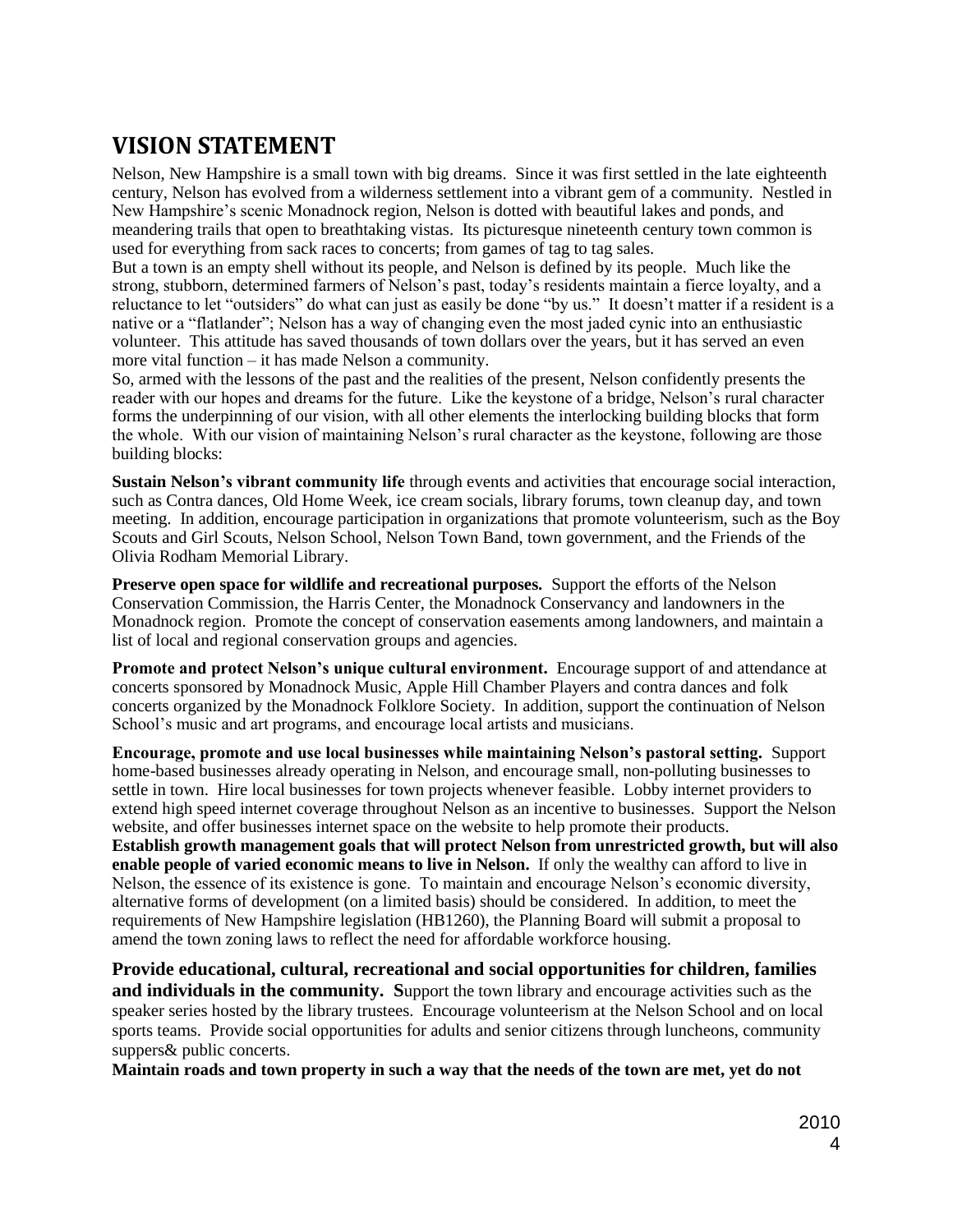**detract from the natural beauty of the town**. Preserve scenic nature of designated town roads, but make safety the highest priority. Similarly, maintain all town-owned buildings to meet state safety standards, but incorporate all architectural changes to reflect the rural setting in which the buildings are located.

# <span id="page-4-0"></span>**INTRODUCTION**

Any New England town can rightly claim that its history is worth preserving, but few have the opportunity to actually make it happen. The Master Plan enables the town of Nelson to do just that: learn from the past to build a strong future.

Nelson's first Master Plan, called the Comprehensive Planning Program, was adopted in 1984. It opened with a brief history of the town, and went on to document trends of recent history, make projections and plans for the future, and establish a series of policies and goals designed to facilitate those plans. In some ways, much has happened to the town since 1984. But in other ways, remarkably little has changed, and folks seem to prefer it that way.

Nelson's ability to absorb the changes of the times while maintaining the essence of its unique character has been as much good luck as good planning. But there is another component: a keen awareness of history. History shows us how our community has worked in the past, and inspires us to maintain values that we recognize as important.

As the Planning Board set about creating this new master plan, it wanted to emphasize this history not because we want to live in the past, but because much of Nelson's past points to where we want to go in the future. However Nelson changes in the next twenty years, we hope that Nelson's future residents will be steered by the same spirit that has guided us thus far.

As Provided by RSA 674:2, the Primary Purpose of a Master Plan is:

*To envision the best and most appropriate future development of the community; To aid the planning board in designing ordinances;*

*To guide the planning board in performance of its duties, to achieve principles of smart growth, sound planning, and wise resource management;*

*To establish statements of land use and development principles;*

*To establish legal standing for implementation ordinances and other measures of the planning board.*

The Planning Board's job is to apply existing regulations, amending them as necessary, so that growth can occur in a manner consistent with the town's values. These values include a respect for open space, uninterrupted wildlife habitat, wetlands, and wilderness trails. They also include protecting the town from impacts (financial and otherwise) that could place undue burdens on the town's resources, and on the taxpayers who support these resources. It is incumbent upon the Planning Board, along with other town boards, to ensure that property values are not threatened by inappropriate residential, commercial or industrial development. But it is equally important that Nelson remains economically and socially diverse. Just as property values must be protected against decline, so must they, to whatever extent possible, be reasonable enough that they do not exclude young families and/or people of limited financial means from choosing or retaining Nelson as their home.

Nelson benefits from the active involvement of many citizens who cheerfully assume the various tasks that are necessary to keep the town going. Some are elected or appointed to their positions, but many others serve on committees, help youth organizations, or lend their assistance in countless, unseen ways. This is community life at its finest; it is Nelson life.

## **CREATING THE MASTER PLAN**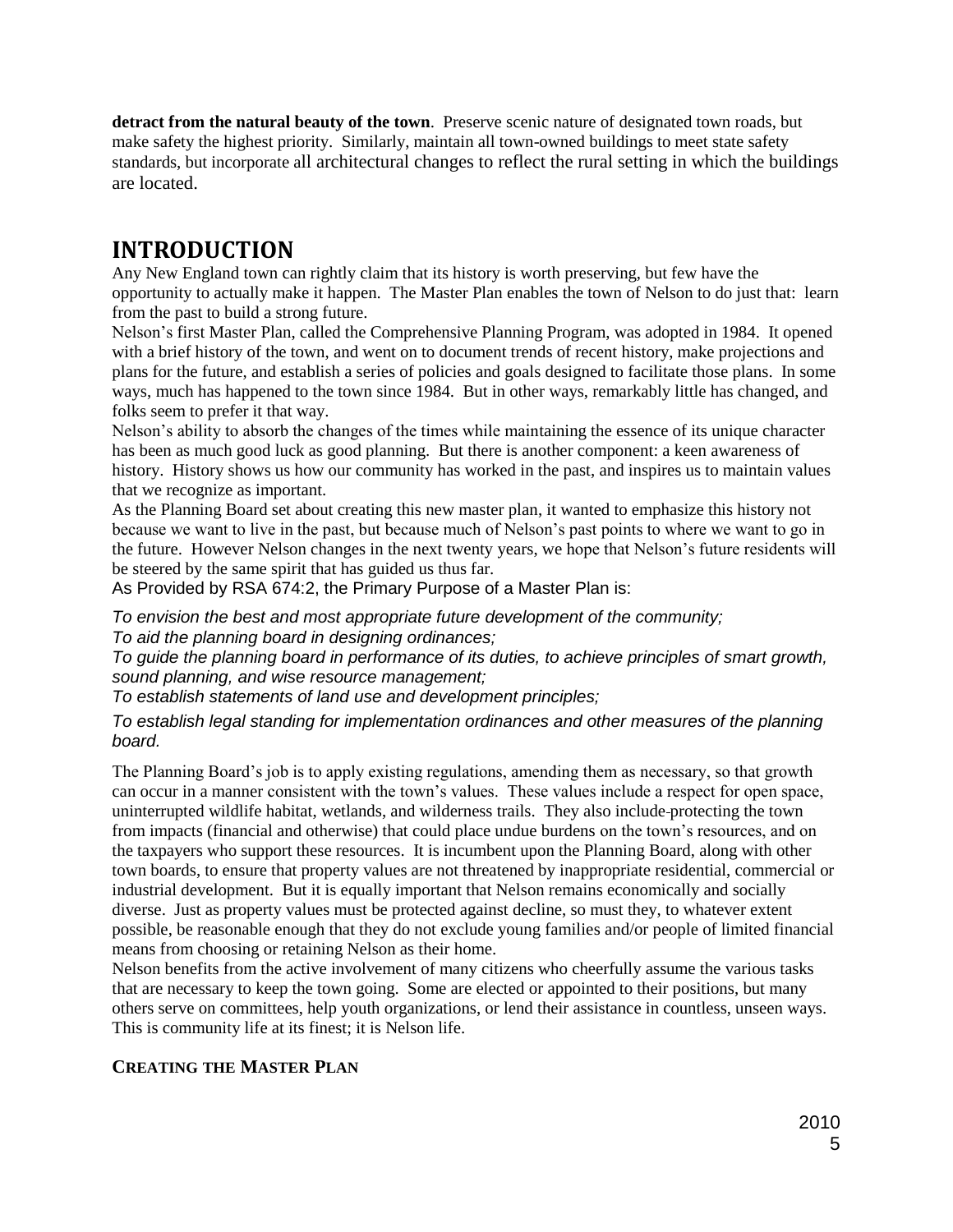The process of updating the 1984 Master Plan began at a Planning Board meeting in October 2001. The Board was fortunate to have initial guidance from Carol Ogilvy of the Southwest Regional Planning Commission (SWRPA). As the plan developed, other staff members of SWRPA assisted us in a multitude of ways, and the Planning Board is grateful for their contributions.

At the onset we realized that we needed to involve a broader representation of the public in the process, so a committee was formed for this purpose. Committee membership was informal and changed over time, but the following individuals were active participants and deserve recognition:

| Dave Birchenough    | Rick Church       | Jim Jarvela   |
|---------------------|-------------------|---------------|
| Mike Blaudschun     | <b>Bud French</b> | Val Van Meier |
| John Bunce          | Vangie McCormick  |               |
| <b>Tom Buttrick</b> | Karen Tolman      |               |

In the spring of 2005 a survey was mailed to all Nelson residents and landowners (See Appendix B for survey results). The mailing list was drawn from Nelson's *911* list, the town's most comprehensive source for address information. We mailed the survey to more than 350 addresses; distributed another 40 or so by hand, and made copies available in the Library and the Town Office. We sent one copy per address, but any member of the community who wished to participate was encouraged to do so by photocopying a blank survey. Because of that, the precise number of prospective respondents is unknown, but a fair estimate would be approximately 550 people. The Planning Board received 141 responses, which, in the world of surveys, is a phenomenal response rate. The survey questions and results are provided as an appendix to this document.

On July 12, 2005 the Planning Board held an informational hearing to present the results of the survey, and to solicit more input from the public. That meeting was attended by more than sixty people – again, an impressive turnout from a town the size of Nelson.

Over the next few months the Planning Board met with other Nelson town boards to solicit and fine-tune the contents of this plan. A review draft was completed in October 2007 and a final hearing was held on October 18, 2007.

The Planning Board came to realize that the process of refining and fine-tuning this document could go on indefinitely. But the Board was also acutely aware that an unpublished work-in-progress is of no value to the town, so this work, with all its imperfections and shortcomings, is at last available for community review. Thanks to the technical tools of our time, the process of revising this document will not be nearly as cumbersome, and we anticipate being able to do so at in a timely fashion.

#### **THE NELSON PLANNING BOARD**

Troy Tucker, Margaret Schillemat, Hunt Smith, David Voymas

**Alternates** – Jennifer Fraser, Kathleen Vetter, Dawn Amer

**Past Members –** Sam Bouchie, Alicia Flammia, Elaine Giacomo, Rob Germeroth, Gordon Peery, Katharine Schillemat, Kathleen Vetter

Recording Secretary – Vangie McCormick January 14, 2010

# <span id="page-5-0"></span>**A LOOK AT NELSON'S PAST**

## <span id="page-5-1"></span>*Nelson Village*

The many hills and steep slopes that contribute to the beautiful natural environment of our town are the same geological features that led to the late settlement of Nelson. The fertile river valleys and flat lands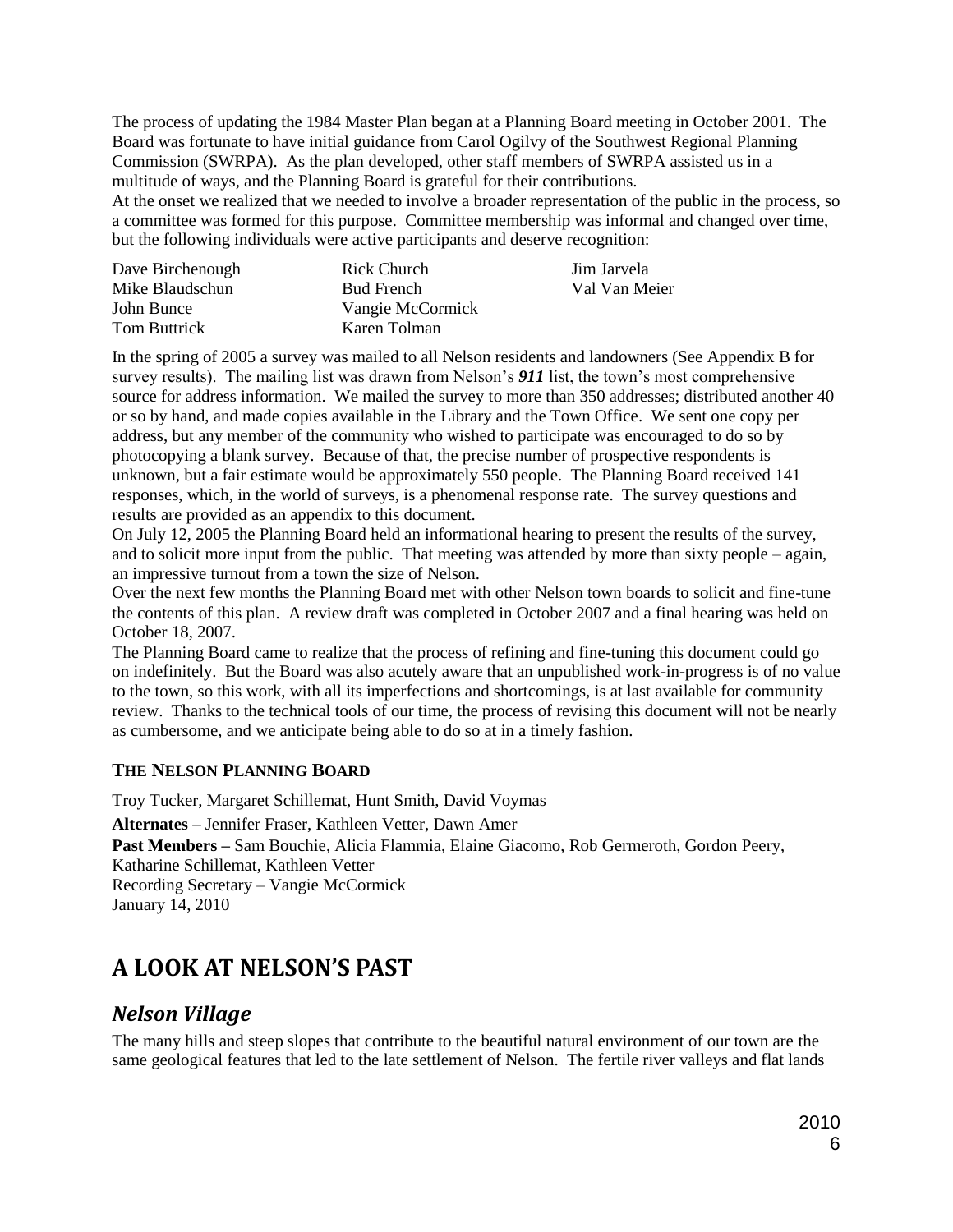favored by early farmers were found elsewhere, so the hardy souls who ventured into the hills of Nelson did so only after more desirable land had already been settled.

The first meeting of the Proprietors of a tract of land then called Monadnock Number 6, (later named Nelson), was held in Portsmouth in December of 1751. An early sense of the necessary elements to establish a successful community was reflected in the stated intent of the meeting: settlement should be encouraged by offering land in a way deemed "most convenient for making good settlements, for the public good."

In 1766, Breed Batchelder built a large timber-framed barn on his property and in the same year married Betsy Davis, establishing the first family with the birth of their daughter the following year. Within five years, several more settlers had arrived.

The first town meeting was held in February of 1772 at the house of Breed Batchelder. At that meeting, it was voted to raise a tax on each share for expenses of the Proprietors and use of the highways, which were little more than rough paths cut through the woods at that time. It was also voted to clear four of the ten acres reserved for public use to build a "Duty Meeting-House," which was completed in June of 1773, serving the needs of both the church and town. It was built on the hill south of the present village, where the Nelson cemetery is now located.

In 1774, Governor John Wentworth, in the name of King George the Third, signed the Act of Incorporation filed by the town. Monadnock No. 6 thus became Packersfield. During this time, Thomas Packer had acquired a great amount of land, at one time owning almost the entire northwest quarter. He promised to give the town 500 acres if they honored him by naming the town Packersfield. However, Packer never gave the land to the town, so in 1814, the angry residents successfully petitioned to change the name of the town to Nelson.

By the early 1800's, the rough frontier settlement had seen great changes. The population rapidly increased to 1076 by 1810. Records in the Nelson Archives show that as early as 1786 changes in land use determined the amount of taxes levied. Undeveloped land referred to as "wild land" was taxed at a different rate than three other categories of developed land use listed as meadows.

A village center developed around the large meetinghouse built on the hill (now the site of the Nelson Cemetery). Its generous proportions, 60 feet long and 45 feet wide, reflected the growing prosperity of the town. The old meetinghouse was sold and moved to the junction of Hardy Hill and Lead Mine roads where it served for a time as a village tavern and later as a woodworking shop and residence. The first schoolhouse, District No.1, was built across the road from the new meetinghouse. Just to the north was an early store run by Josiah Melville and his wife, Sally, across the street from their house. Scattered houses, a village pound and a granary completed the early village.

Locating the meetinghouse on the hill followed an early tradition based on a formerly necessary defensive posture, but it presented serious travel difficulties, since from every direction, access was uphill. During spring mud season, residents, horses, and carts were mired on the rutted slopes; ice and snow made winter traveling laborious. With defense no longer a consideration, the village center eventually shifted north to its present location at the base of the hill.

The Tolerance Act passed by the state legislature in 1819 gave further impetus toward the move down the hill. It ruled that Congregationalism would no longer be the established church and town taxes could no longer support the church. Other religious societies could now share the use of the meetinghouse based on their numbers. Nelson was slow to follow the policy of separation of church and state since most of the taxpayers were members of the Congregational Church. By 1840, however, they decided to build a new church in the developing village "on the plain," as it was called. The large meetinghouse was no longer needed since it would only be used for town business, so it was decided to build a town hall in the new village. In 1846 the meetinghouse was taken apart and a smaller building was constructed from its frame to serve the needs of the town.

The new village had already seen the building of a large red brick schoolhouse in 1838 and the construction of an impressive two story brick store and hotel by Reuel Nims in 1839 on what is now the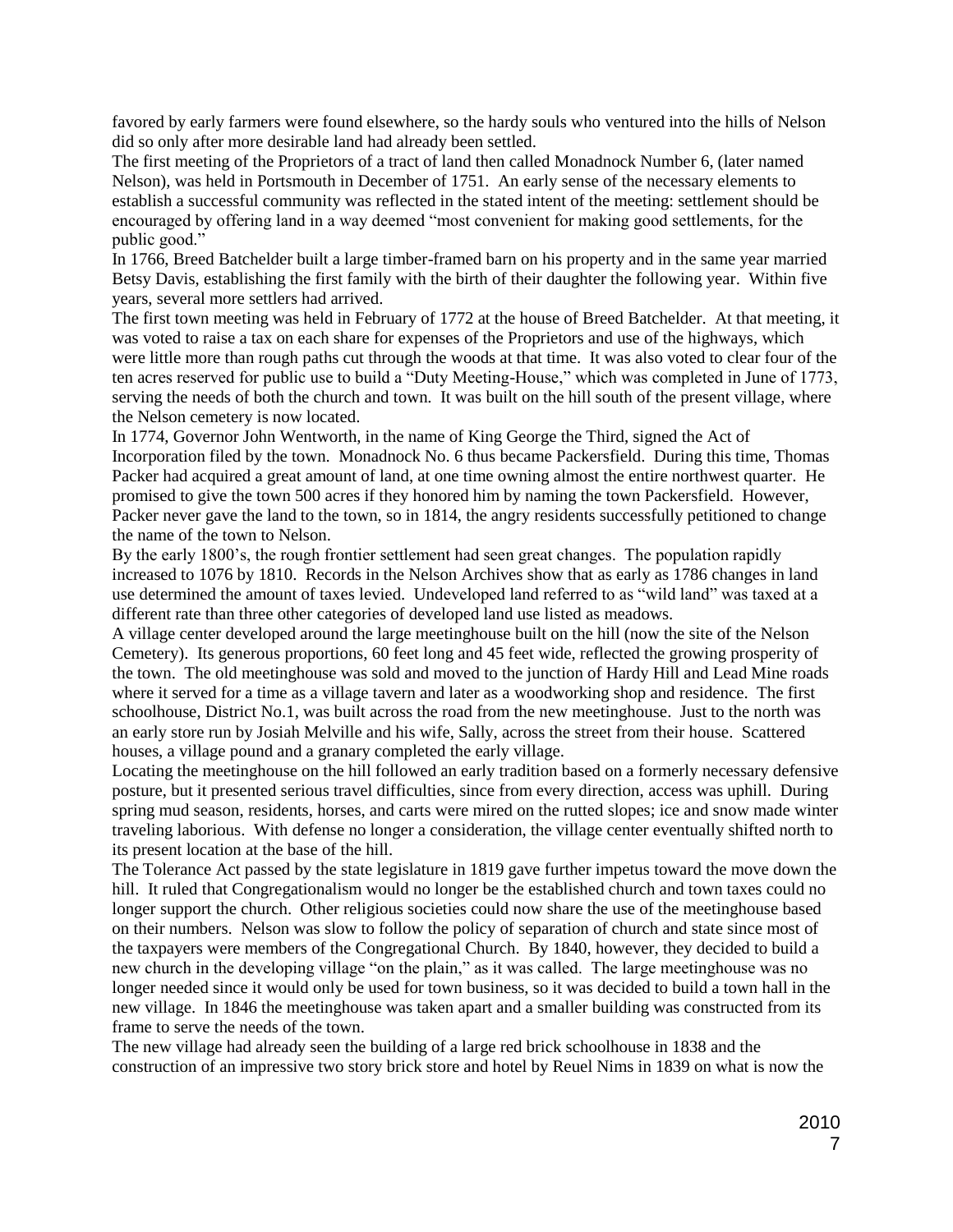town common. The Reuel Nims house was built nearby the same year. The popular store attracted shoppers for miles around until it was destroyed by fire in 1894. In 1852, a parsonage was built behind the church, adding to the several homes and a blacksmith shop already in the village.

Little has been added to the village since the mid-1800s except for changes that centered on the library. Although two earlier library societies had been formed, (one as early as 1797) the first library building was constructed in 1925 as a memorial to Olivia Rodham, a beloved naturalist and Nelson resident. Her many friends funded the design and construction of this memorial building in recognition of her great love of literature. It served for 70 years until the needs of a growing community required more interior space than was available. The new library was built in 1996 with careful consideration to the design of a structure that would maintain the sense of place of a mid-19<sup>th</sup> century village. The original library became the home of an art gallery that featured local artists. It is now owned by a descendent of one the original donors.

A conflux of factors caused Nelson's rapid growth in the early decades of the nineteenth century. The potential for power from falling water (a by-product of the hilly topography) made textile mills possible. These mills replaced the home-handicraft and small woodenware mills that had grown up in the subsistence farm period in Munsonville, and along what was then the border between Nelson and Dublin (now Harrisville). However successful the mills, they could not stop the mass exodus by Nelson's discouraged farmers, who headed west in search of fertile soil. By 1840 there were 6,000 sheep in town, but Nelson's population had already begun a steady 100-year decline.

Land cleared initially for subsistence farming was now in such significant use for sheep grazing to supply the wool for the weaving mills that the forests became a thing of the past. The Keene Sentinel editorialized in 1847 that the coming of the railroad would be a wonderful advance for the area - not because it would allow regional manufacturers to enter the world marketplace, or to allow the import of manufactured goods, but because it would allow Keene to import coal (for heating and cooking) ". . . now that the wood is all gone."

The Civil War accelerated the depopulation of the town by exposing Nelson's young men to the outside world, and by expanding the profits of local textiles mills, notably in what is now Harrisville. The Harrisville mill owners, faced with competition from mills on or near the railroads, correctly identified train access as a necessity if they were to continue to operate successfully. They also needed to buy less expensive wool from the American West (and later Australia), where sheep could graze through the winter. The local farmers of Nelson and Dublin, faced with the potential loss of their wool market, resisted a requested tax subsidy from taxes to construct a railroad to service the mill. However, the state legislature (heavily influenced by railroad interests) allowed the creation of the town of Harrisville from a large part of Nelson and Dublin in 1870. For Nelson, it meant the loss of more than a third of its population and land area. Predictably, the first official act of the new town of Harrisville was to grant a subsidy to build a rail line.

The railroad also brought some unintended but positive consequences. Milk and sawn lumber, among other local products, could be sold in the greater Boston marketplace. Even more important, Boston residents could now take the train to stations in Eastview, Harrisville, and Chesham, to summer in the hills around Dublin Lake. This led shortly thereafter to these same "rusticators" purchasing land, building summer cottages, and employing the farm families who had lost their agricultural livelihood. Nelson Village, Lead Mine Road, Center Pond Road, Blueberry Lane, and the entire Nubanusit area were profoundly affected by this development.

About the same time, Silver Lake (known then as Breed's Pond) and Granite Lake were colonized in the summer by newly affluent (thanks in part to the railroad) Keene families, whose trip was half a day's buggy ride; by World War I and the arrival of the automobile, it took even less time. The "discovery" of Nelson by non-residents resulted in an increase in the sale of lakefront property and the creation of a new local industry: summer boarders. There was another consequence whose effects remain to this day. Because they lived "among the natives," the summer boarders interacted with them on a daily basis, and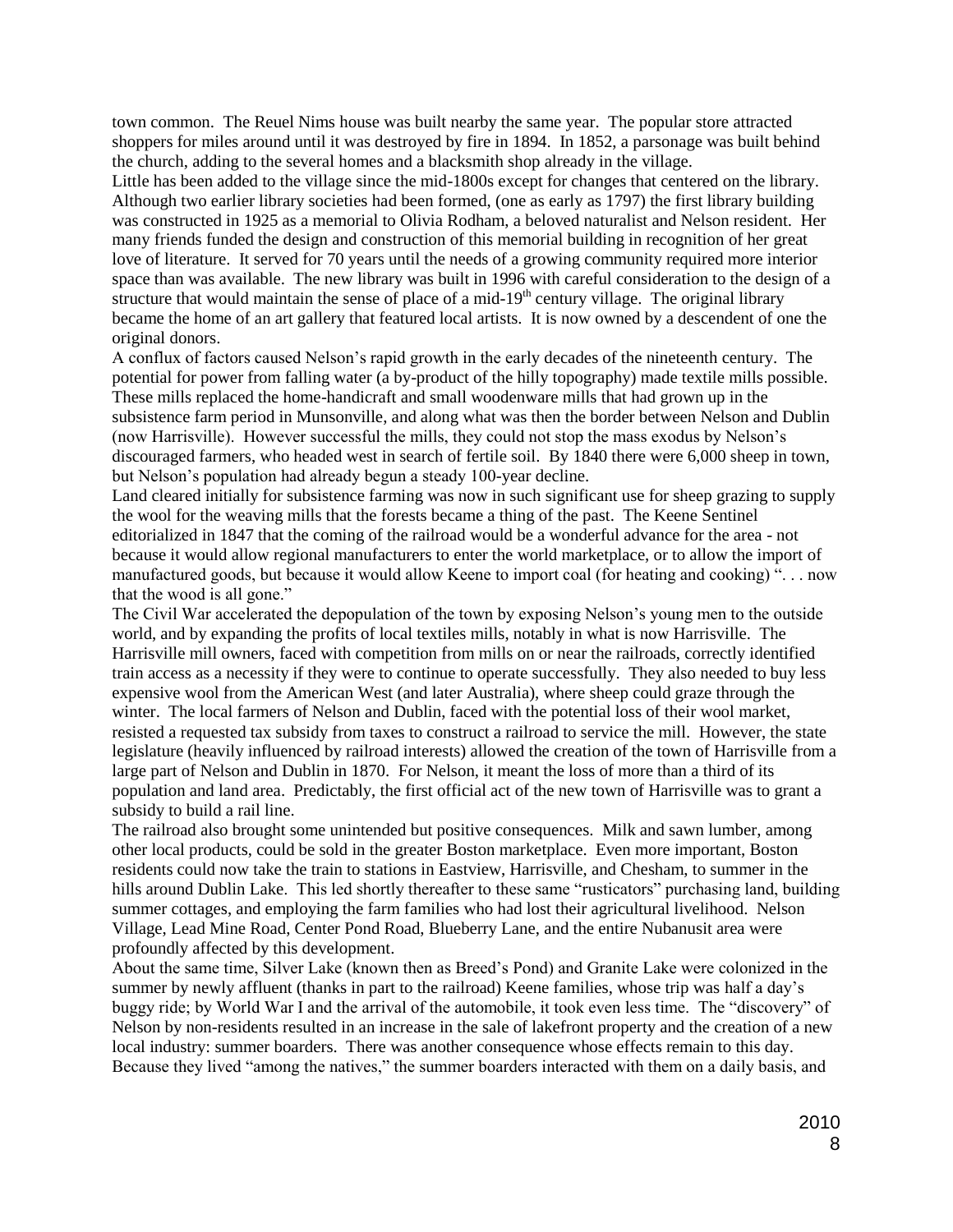developed strong (sometimes romantic) social relationships, and frequently settled here permanently. Their descendents are still among us.

By the Great Depression in 1929, Nelson's population had plunged to about 130 residents, but the economic dislocations of the 1930s brought some people back to town. Gradually improved roads and automobiles allowed, for the first time, the possibility of commuting to Keene for work. Summer people began to retire here, and the population slowly grew. By the end of World War II, Nelson's future was clear: it would be a residential community. The farms and the industry were all but gone. The tourist industry, though not dead, was significantly subdued.

*In 1967 a study was done at MIT concerning the connection between Nelson and American urban centers. The conclusion made it clear that Nelson was deeply connected with the urban fabric of the east coast, and even to some degree, to the entire country. The economy, the information flow, personal interconnections, and the demographic movements were more strongly than ever reflective of regional and national trends.* 

The rate of change continues to accelerate exponentially. Inexpensive travel, higher disposable income, better and longer education, and especially the computer age and its most notable manifestation, the Internet, are having an impact that is to our time what the railroad was in the 1800's. The future of Nelson is just as unfathomable now as it was to earlier generations. But there are two big differences:

- 1. The pace of change allows us to be much more cognizant of the fact that the future will be different from the present (even if we don't know what it will be);
- 2. We know, as those in earlier times did not, that our fate as a community is largely a product of factors that are beyond our control. Flexibility in the face of momentous changes will be the key to a successful transition into the future.

Such knowledge allows us as a community to better prepare for that future than those who have gone before us. This document is one step in that process.

To protect the village from changes that would impact the visual approach to the historic center, generous Nelson residents and the Nelson Conservation Commission have placed conservation easements on land that surrounds the village. The village center was one of seven areas cited in Town of Nelson Priority Conservation Plan for protection as a recognized cultural resource containing an aesthetically pleasing collection of historic buildings.

# <span id="page-8-0"></span>*A Short History of Munsonville*

The village of Munsonville lies on the northern corner of Nelson. The village that has grown up around Granite Lake has the heaviest population density in the town of Nelson. Summer cottages and year-round residences surround the lake; throughout the summer, the village is busy with residents and "summer folk" enjoying recreational activities such as boating, swimming, and fishing.

For most of the twentieth century, recreation was the most attractive quality of Munsonville life. However, Munsonville began as a center of industry in town. In 1814, a cotton mill opened at the outlet of what was then known as Munsonville Pond. In 1840, Frederick Taylor opened a chair factory and, in 1850, moved his business adjacent to the cotton mill. The dam at the outlet provided power for both mills. From 1840 to 1929, the factory continued to produce chairs, as well as baskets, under a variety of owners. The business moved to Keene in 1929 and the mill buildings fell into disrepair. While the dam, now owned by the Granite Lake Association, continues to serve the purpose of controlling the water level in Granite Lake, all that remains of the mills are stone foundations.

A number of summer camps sprang up around the shores of the lake, including a boy's camp near the Munsonville fire station and two camps on the Stoddard end of the lake. These camps no longer exist and the property is now residential. The center of activity in Munsonville for generations was the Munsonville Store and the post office. It was a sad night when the building burned in 1989; all that remains today is the Munsonville zip code (03457).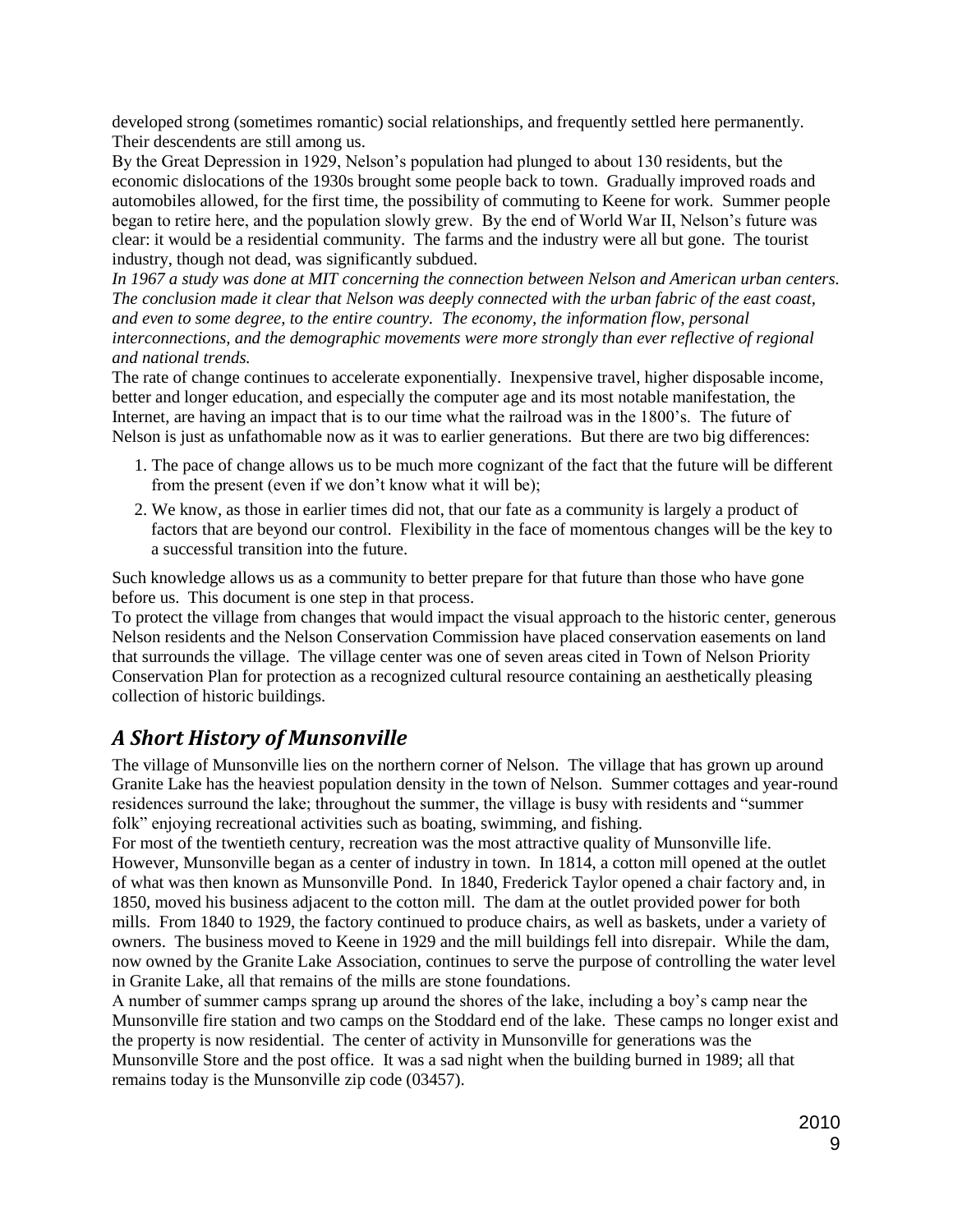For many years, New Hampshire Route 9 passed through Munsonville along the southeastern shore of Granite Lake. In the 1990's, the long-awaited bypass was constructed, diverting traffic away from the lake. The former state road is now known as Granite Lake Road. The state maintains the road in the summer months and the town is responsible for winter maintenance. With the advent of the Route 9 bypass, Munsonville became a quieter place, and Granite Lake Road offers a safe, peaceful walking and running route for many residents.

Today, the village of Munsonville is a companionable mix of year-round and summer residents, all of whom regularly avail themselves of Granite Lake's many recreational opportunities. The town supports the mission of the Granite Lake Association: to preserve the quality of life around Granite Lake. This mission includes the Lake Host program to keep the lake free of invasive species of plants and animals, regular testing of the lake's water quality, and encouraging property owners around and near the lake to take an active role in preserving the natural resources in and around Granite Lake.

The Granite Lake District is a separate entity with the authority to tax landowners within its borders. Nelson landowners in the Granite Lake District are assessed taxes in addition to town taxes to pay for the maintenance of the dam and other district expenses.

*Acknowledgement to* "A Brief History of Granite Lake: Munsonville/Stoddard, NH" *compiled by Thomas Jarvela, July 1999* 

<span id="page-9-0"></span>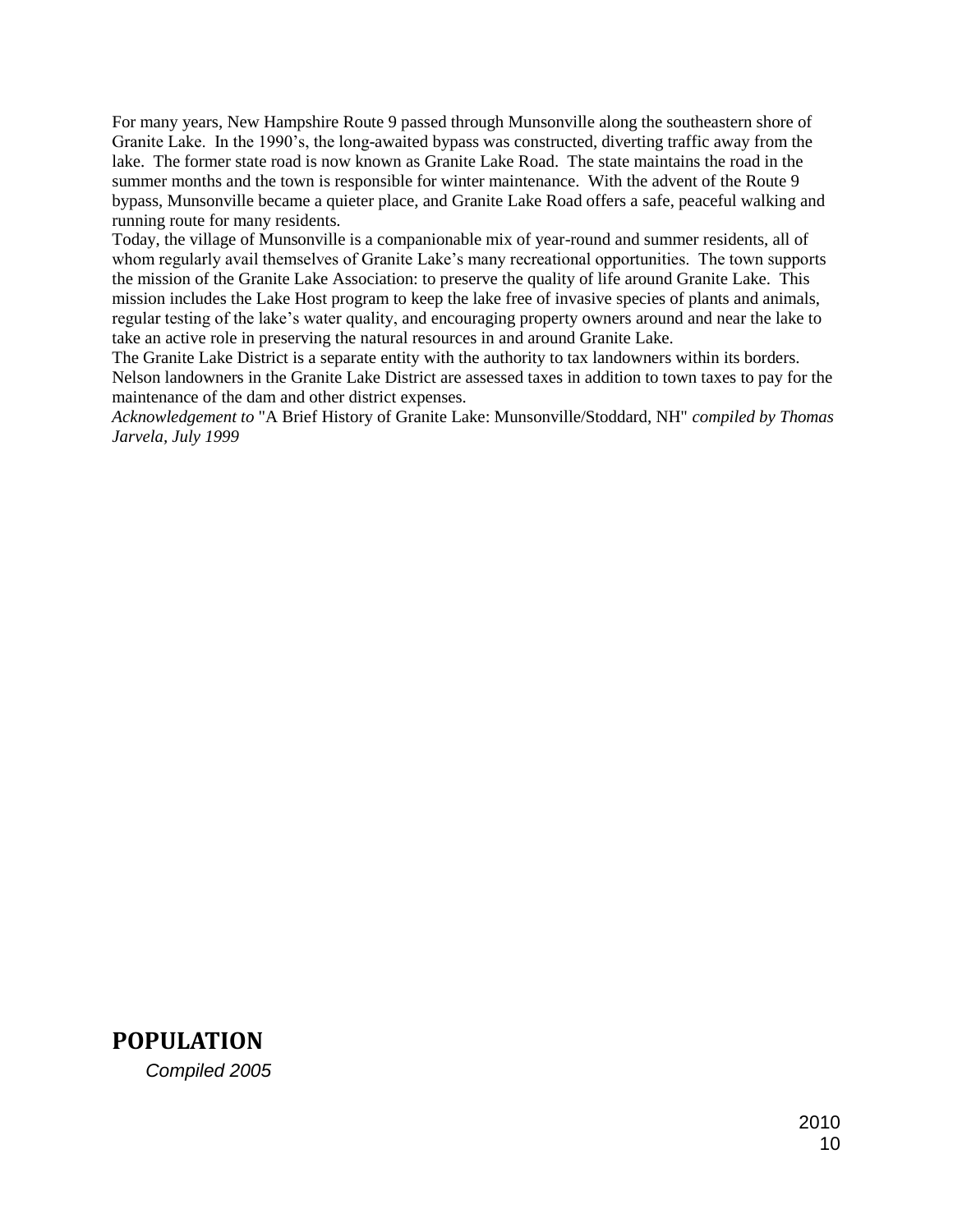The histories included in this Master Plan have provided information and insight into population trends. Following is census data from each decade:

| Year       | <b>Population</b> |
|------------|-------------------|
| 1773       | 117               |
| 1775       | 186               |
| 1783       | 511               |
| 1786       | 567               |
| 1790       | 721               |
| 1800       | 977               |
| 1810       | 1076              |
| 1820       | 907               |
| 1830       | 875               |
| 1840       | 835               |
| 1850       | 750               |
| 1860       | 699               |
| 1870       | 744               |
| 1880       | 438               |
| 1890       | 332               |
| 1900       | 295               |
| 1910       | 231               |
| 1920       | 171               |
| 1930       | 162               |
| 1940       | 282               |
| 1950       | 231               |
| 1960       | 222               |
| 1970       | 304               |
| 1980       | 442               |
| 1990       | 535               |
| 2000       | 634               |
| 2010 Proj. | 680               |
| 2015 Proj. | 720               |
| 2020 Proj. | 760               |
| 2025 Proj. | 790               |

A Population Problem

In its early years, Nelson (then Packersfield) had to post a bond of 1,000 pounds and request an extension to fulfill its Charter obligation of having a certain number of settlers.

The formation of Harrisville contributed to this significant drop in population.

## **Tracking 210 Years of Nelson's Population**

With all due respect to those who lived in New England prior to the arrival of the Europeans, there is no known evidence of any Native American settlements in what is now Nelson. Nevertheless, we acknowledge the presence of those who roamed, fished, and hunted here, and wish we knew more about them.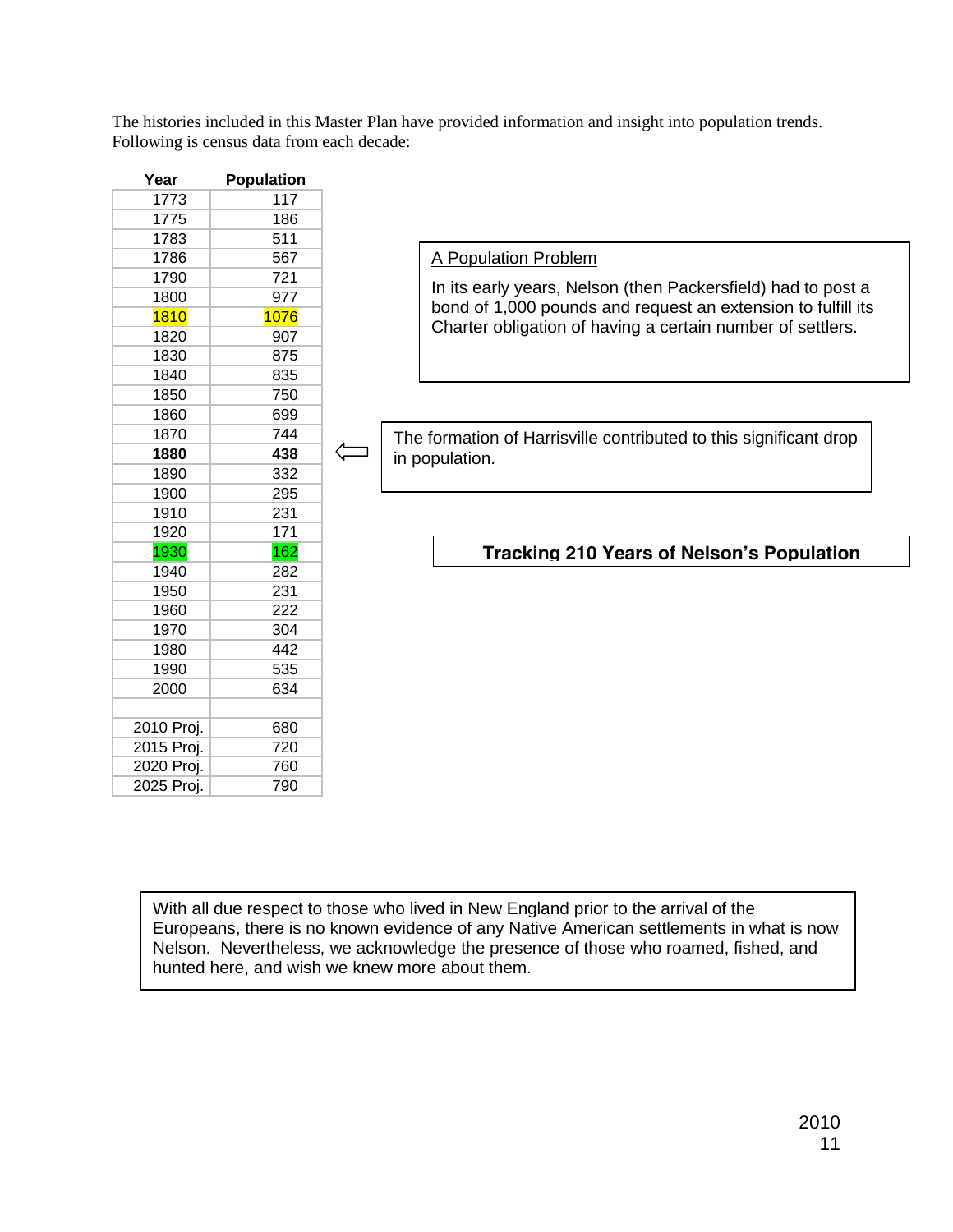## <span id="page-11-0"></span>**Putting It into Perspective**

|                | China             | European<br>Union | <b>United</b><br><b>States</b> | <b>New</b><br><b>England</b> | <b>New</b><br>Hampshire | <b>Cheshire</b><br>County | <b>Nelson</b> |
|----------------|-------------------|-------------------|--------------------------------|------------------------------|-------------------------|---------------------------|---------------|
| Population     | 1,300,000,00<br>0 | 456,000,000       | 295,000,000                    | 14,205,480                   | 1,275,000               | 75,965                    | 660           |
| Sq. Miles      | 3,696,100         | 1,425,000         | 3,537,441                      | 63,474                       | 9,351                   | 707                       | 23            |
| <b>Density</b> | 351.72            | 320.00            | 83.39                          | 223.80                       | 136.35                  | 107.45                    | 28.33         |



# <span id="page-11-1"></span>**Population Density**

Nelson has a population density of .047861 people per acre, or 28.38 people per square mile. Nelson is one of the most sparsely populated towns in Southwestern New Hampshire; only Sharon, Roxbury and Stoddard have a lower density of population.

Having a low population density creates challenges when it comes to municipal services, as there is a base level of those services that is required. Increased requirements from the State and Federal government add to the workload of town government in ways that are not always related to the number of residents in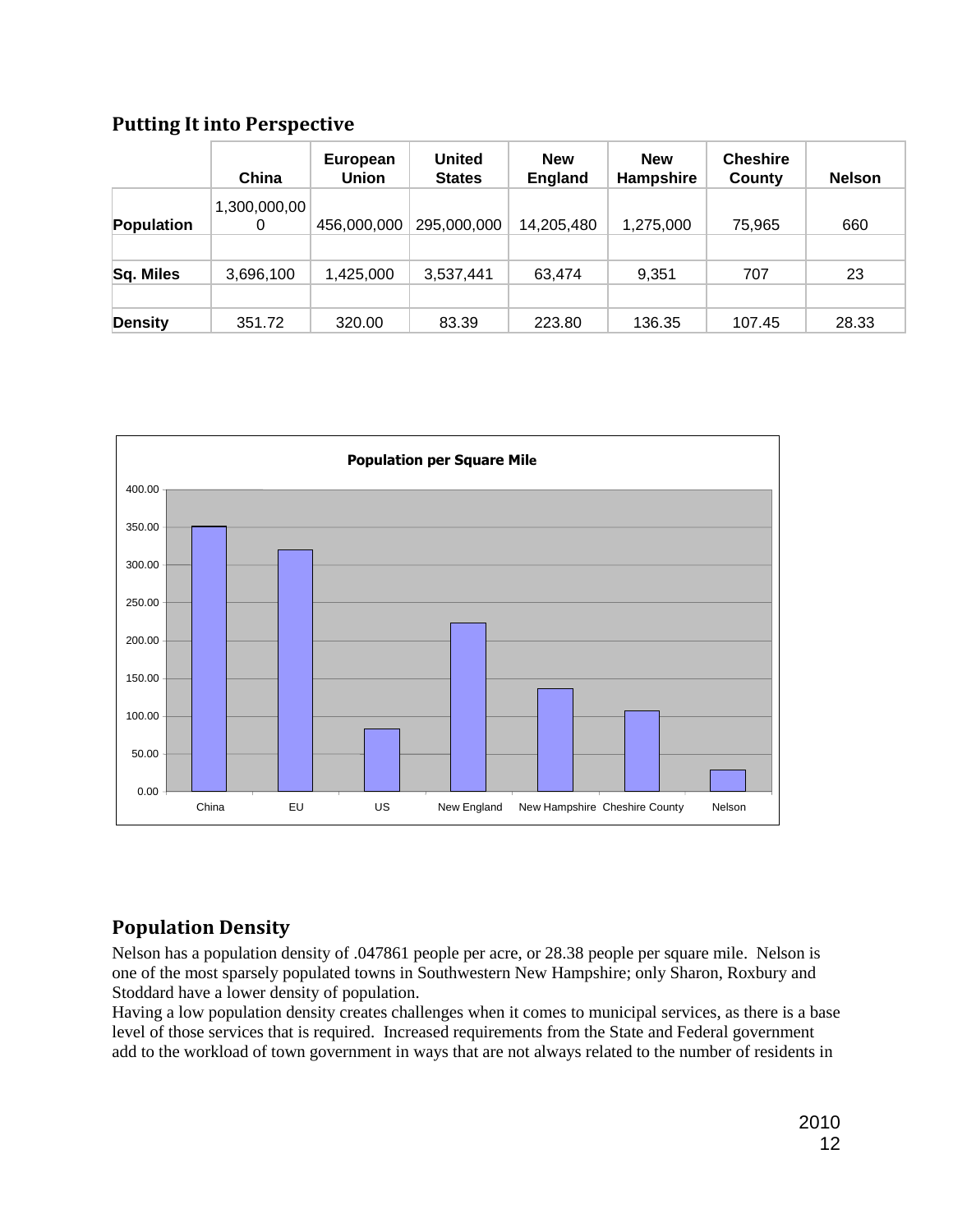town.

The following chart compares Nelson's population density to other towns in the area; the bottom axis is population per acre.

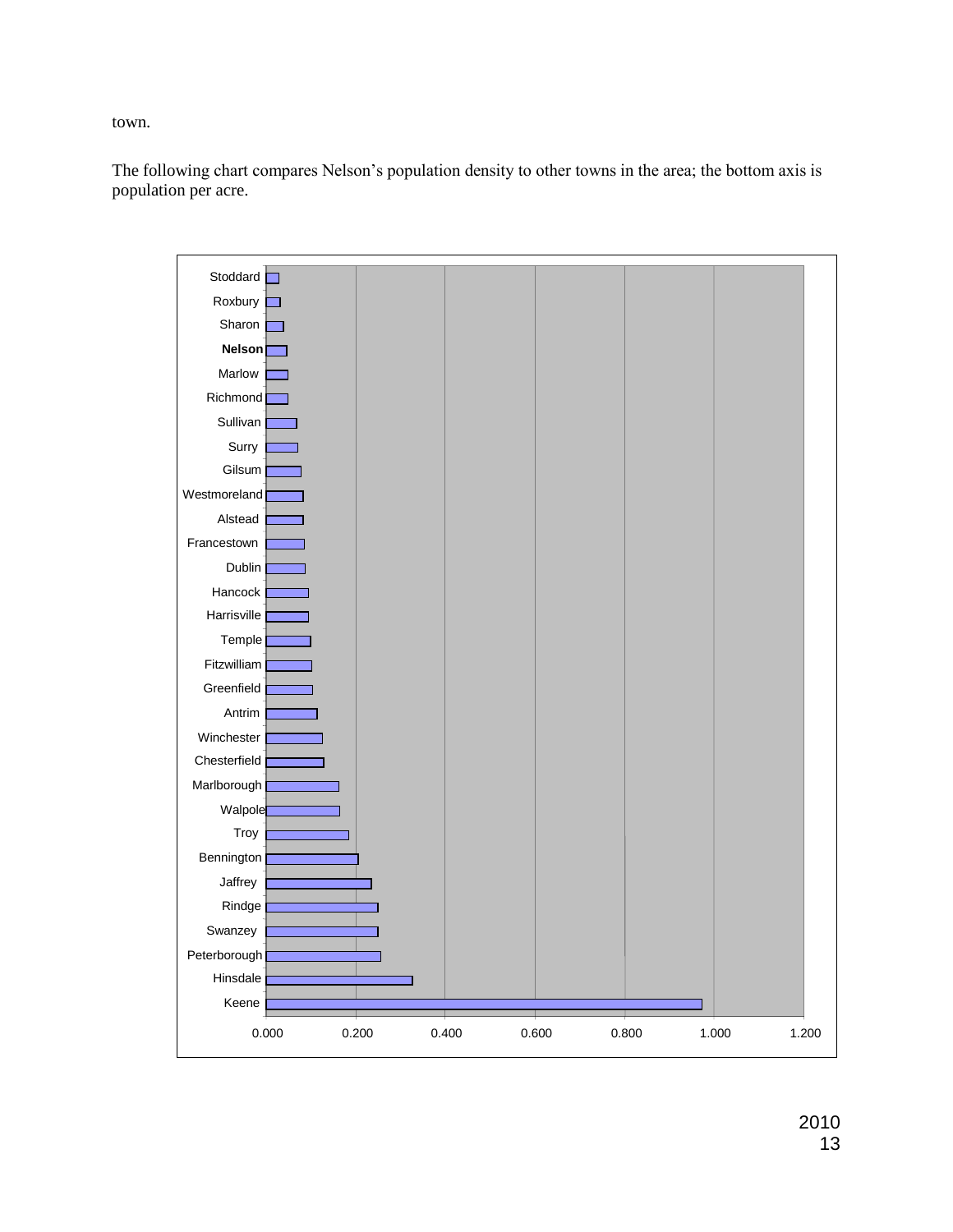|      |                   | Population | % Chang        |
|------|-------------------|------------|----------------|
| Year | <b>Population</b> | Change     | е              |
| 1970 | 52,364            |            |                |
| 1971 | 53,600            | 1,236      | 2.4            |
| 1972 | 54,900            | 1,300      | 2.4            |
| 1973 | 56,000            | 1,100      | $\overline{2}$ |
| 1974 | 57,200            | 1,200      | 2.1            |
| 1975 | 58,100            | 900        | 1.6            |
| 1976 | 58,700            | 600        | $\mathbf{1}$   |
| 1977 | 59,800            | 1,100      | 1.9            |
| 1978 | 61,100            | 1,300      | 2.2            |
| 1979 | 62,200            | 1,100      | 1.8            |
| 1980 | 62,116            | $-84$      | $-0.1$         |
| 1981 | 62,653            | 537        | 0.9            |
| 1982 | 63,056            | 403        | 0.6            |
| 1983 | 63,114            | 58         | 0.1            |
| 1984 | 63,972            | 858        | 1.4            |
| 1985 | 64,602            | 630        | 1              |
| 1986 | 66,295            | 1,693      | 2.6            |
| 1987 | 68,066            | 1,771      | 2.7            |
| 1988 | 69,393            | 1,327      | 1.9            |
| 1989 | 70,104            | 711        | $\mathbf 1$    |
| 1990 | 70,121            | 17         | 0              |
| 1991 | 70,657            | 536        | 0.8            |
| 1992 | 70,896            | 239        | 0.3            |
| 1993 | 71,319            | 423        | 0.6            |
| 1994 | 71,124            | $-195$     | $-0.3$         |
| 1995 | 71,540            | 416        | 0.6            |
| 1996 | 72,203            | 663        | 0.9            |
| 1997 | 72,805            | 602        | 0.8            |
| 1998 | 73,144            | 339        | 0.5            |
| 1999 | 73,447            | 303        | 0.4            |
| 2000 | 73,825            | 378        | 0.5            |
| 2001 | 74,398            | 573        | 0.8            |
| 2002 | 74,938            | 540        | 0.7            |
| 2003 | 75,965            | 1,027      | 1.4            |

# <span id="page-13-0"></span>*Population Growth in Cheshire County*

From 1970 through 1979, Cheshire County experienced fairly steady growth. The year 1980 saw an actual reduction in population, and growth then continued only modestly until 1986, when there was another little surge through 1988. While growth has been steady since then, it remained under 1% per year until 2003.

More recently, while some towns in Cheshire County (as well as neighboring towns in Hillsborough County) have experienced intense growth, most have not. It is wise to study what is going on in towns where rapid growth is occurring, both to learn from their experience they, and to regard it as an indicator for potential spillover into other towns.

Multiple factors ranging from local to global will influence exactly how fast the region grows. It is not possible to know exactly what will happen, but by becoming more educated about planning, zoning, and growth issues, town officials can endeavor to provide the town with the regulatory resources necessary to manage growth in the best possible manner.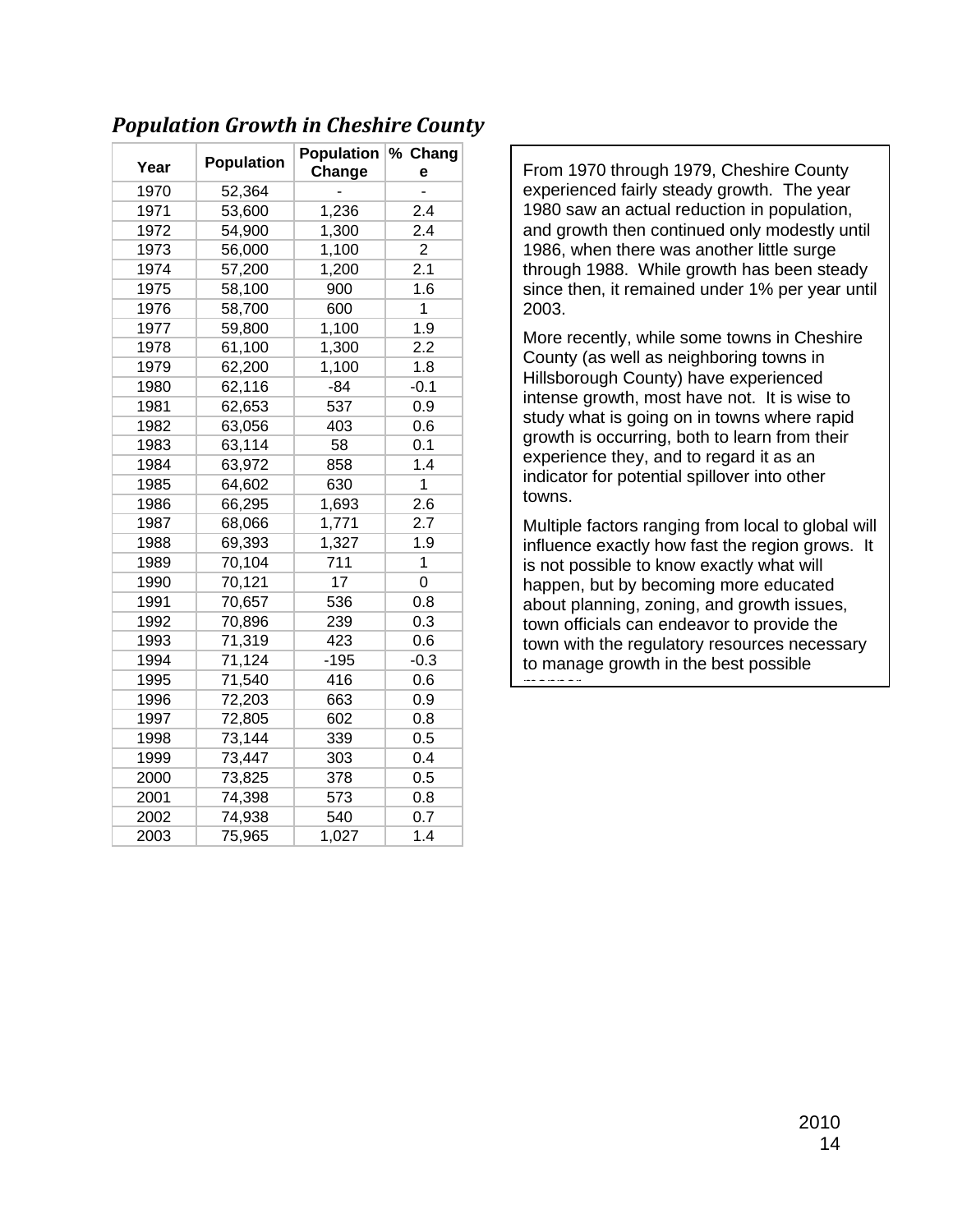| <b>Historical</b> |      | <b>Projected (U.S. Census)</b> |      |        |                | <b>Projected Change</b><br>from 2005 - 2015 |          |            |
|-------------------|------|--------------------------------|------|--------|----------------|---------------------------------------------|----------|------------|
|                   |      |                                |      | 2005   | 2010           | 2015                                        |          |            |
|                   | 1980 | 1990                           | 2000 | (proj) | (proj)         | (proj)                                      | Quantity | $\%$       |
| Alstead           |      |                                |      | 2,050  | 2,150          | 2,290                                       | 240      | 12%        |
| Antrim            |      |                                |      | 2,570  | 2,670          | 2,760                                       | 190      | 7%         |
| Bennington        |      |                                |      | 1,490  | 1,590          | 1,670                                       | 180      | 12%        |
| Chesterfield      |      |                                |      | 3,750  | 3,940          | 4,190                                       | 440      | 12%        |
| Dublin            |      |                                |      | 1,550  | 1,620          | 1,720                                       | 170      | 11%        |
| Fitzwilliam       |      |                                |      | 2,270  | 2,370          | 2,510                                       | 240      | 11%        |
| Francestown       |      |                                |      | 1,610  | 1,740          | 1,850                                       | 240      | 15%        |
| Gilsum            |      |                                |      | 820    | 860            | 910                                         | 90       | 11%        |
| Greenfield        |      |                                |      | 1,760  | 1,880          | 1,980                                       | 220      | 13%        |
| Hancock           |      |                                |      | 1,790  | 1,900          | 1,990                                       | 200      | 11%        |
| Harrisville       |      |                                |      | 1,130  | 1,190          | 1,270                                       | 140      | 12%        |
| Hinsdale          |      |                                |      | 4,330  | 4,520          | 4,780                                       | 450      | 10%        |
| <b>Jaffrey</b>    |      |                                |      | 5,770  | 6,030          | 6,390                                       | 620      | 11%        |
| Keene             |      |                                |      | 23,040 | 23,490         | 24,110                                      | 1,070    | 5%         |
| Marlborough       |      |                                |      | 2,100  | 2,200          | 2,310                                       | 210      | 10%        |
| Marlow            |      |                                |      | 790    | 830            | 890                                         | 100      | 13%        |
| <b>Nelson</b>     | 442  | 535                            | 634  | 660    | 680            | 730                                         | 70       | <b>11%</b> |
| Peterborough      |      |                                |      | 6,250  | 6,630          | 6,940                                       | 690      | 11%        |
| Richmond          |      |                                |      | 1,150  | 1,210          | 1,300                                       | 150      | 13%        |
| Rindge            |      |                                |      | 5,900  | 6,210          | 6,650                                       | 750      | 13%        |
| Roxbury           |      |                                |      | 250    | 260            | 280                                         | 30       | 12%        |
| Sharon            |      |                                |      | 390    | 410            | 430                                         | 40       | 10%        |
| Stoddard          |      |                                |      | 960    | 1,000          | 1,060                                       | 100      | 10%        |
| Sullivan          |      |                                |      | 790    | 830            | 880                                         | 90       | 11%        |
| Surry             |      |                                |      | 710    | 740            | 780                                         | 70       | 10%        |
| Swanzey           |      |                                |      | 7,190  | 7,530          | 8,000                                       | 810      | 11%        |
| Temple            |      |                                |      | 1,420  | 1,510          | 1,590                                       | 170      | 12%        |
| Troy              |      |                                |      | 2,060  | 2,140          | 2,240                                       | 180      | 9%         |
| Walpole           |      |                                |      | 3,770  | 3,950          | 4,180                                       | 410      | 11%        |
| Westmoreland      |      |                                |      | 1,880  | 1,960          | 2,080                                       | 200      | 11%        |
| Winchester        |      |                                |      | 4,390  | 4,590          | 4,860                                       | 470      | 11%        |
|                   |      |                                |      |        | <b>Average</b> | >11%                                        |          |            |

# <span id="page-14-0"></span>*Comparative Population: Cheshire County*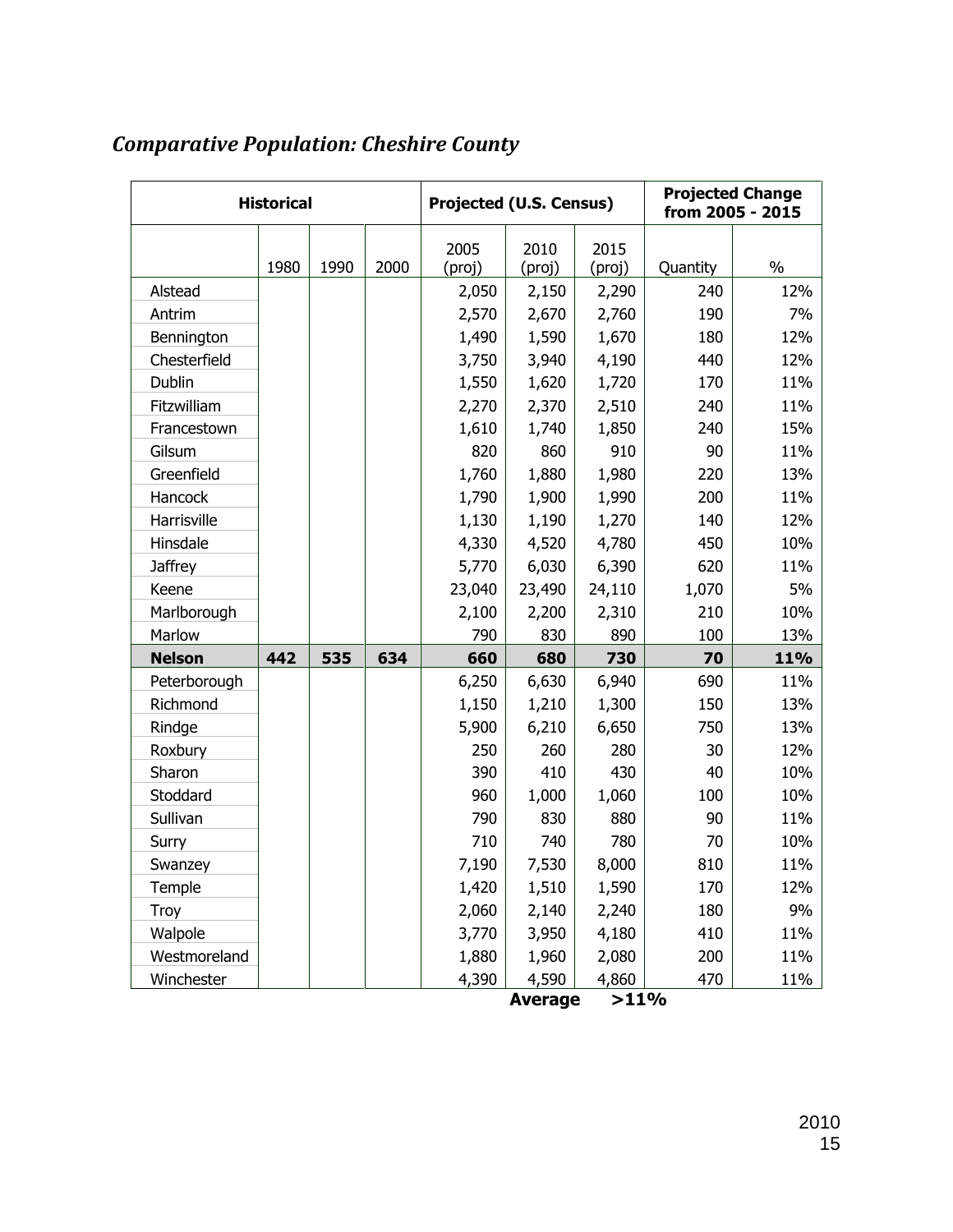|                            | <b>Building Permits for New Dwelling Units</b>                                                                                                                                                                                                                                                                                                                               |                                   |                                |                               |                                   |                               |                             |                                |                              |                                           |                             |                                                           |                               |                         |                         |            |             |            |
|----------------------------|------------------------------------------------------------------------------------------------------------------------------------------------------------------------------------------------------------------------------------------------------------------------------------------------------------------------------------------------------------------------------|-----------------------------------|--------------------------------|-------------------------------|-----------------------------------|-------------------------------|-----------------------------|--------------------------------|------------------------------|-------------------------------------------|-----------------------------|-----------------------------------------------------------|-------------------------------|-------------------------|-------------------------|------------|-------------|------------|
|                            | This chart shows new dwelling unit building permits provided for each year from<br>1990 through 2003. The second column from the right shows the current (as of<br>2003) total number of dwelling units in each town, and the last column shows<br>what percentage of that total is represented by the $1990 - 2003$ cumulative<br>number (the third column from the right). |                                   |                                |                               |                                   |                               |                             |                                |                              |                                           | units<br>dwelling<br>2003   | as of 2003                                                | $\mathbf{5}$<br>Ō<br>H        |                         |                         |            |             |            |
| <b>Town</b>                | 995<br>996<br>990<br>992<br>993<br>994<br>998<br>999<br>2000<br>2002<br>991<br>997<br>2001<br>Ħ<br>÷<br>ᆏ<br>ᆏ<br>ᆏ<br>ᆏ<br>ᆏ<br>ᆏ<br>ᆋ<br>ᆏ                                                                                                                                                                                                                                 |                                   |                                |                               |                                   |                               |                             |                                | 2003                         | $\blacksquare$<br>990<br><b>Total new</b> | <b>Total Dwelling Units</b> | % of total dwellings represented<br>since<br>growth<br>λđ |                               |                         |                         |            |             |            |
| Alstead                    |                                                                                                                                                                                                                                                                                                                                                                              | 9                                 | 9                              | 8                             | 5                                 | 6                             | $\mathbf{1}$                | 7                              | $\overline{4}$               | 12                                        | $\overline{2}$              | 7                                                         | 6                             | 12                      | 4                       | 92         | 970         | 9%         |
| Antrim                     |                                                                                                                                                                                                                                                                                                                                                                              | $\overline{12}$<br>$\overline{4}$ | $\mathbf{1}$<br>$\overline{7}$ | $\mathbf 0$<br>$\overline{4}$ | $\overline{5}$<br>8               | $\mathbf 0$<br>$\overline{2}$ | $\mathbf 0$<br>$\mathbf{1}$ | 3<br>$\pmb{0}$                 | $\mathbf{1}$<br>$\mathbf{1}$ | 6<br>$\overline{4}$                       | 10<br>$\overline{2}$        | 10<br>3                                                   | $\overline{\mathbf{4}}$<br>11 | 32<br>3                 | 21<br>6                 | 105<br>56  | 1227<br>658 | 9%<br>9%   |
| Bennington<br>Chesterfield |                                                                                                                                                                                                                                                                                                                                                                              | 19                                | 20                             | 17                            | 16                                | 21                            | 17                          | 13                             | 9                            | 18                                        | 21                          | 20                                                        | 13                            | 41                      | 36                      | 281        | 1742        | 16%        |
| Dublin                     |                                                                                                                                                                                                                                                                                                                                                                              | 12                                | 3                              | 6                             | 3                                 | 6                             | 4                           | 5                              | 5                            | 13                                        | $\overline{4}$              | 3                                                         | 11                            | 9                       | 15                      | 64         | 724         | 9%         |
| Fitzwilliam                |                                                                                                                                                                                                                                                                                                                                                                              | 11                                | 5                              | $\overline{2}$                | 6                                 | 6                             | 6                           | 6                              | 13                           | $\overline{2}$                            | 15                          | 13                                                        | 21                            | 18                      | 15                      | 85         | 1141        | 7%         |
| Francestown                |                                                                                                                                                                                                                                                                                                                                                                              | 3                                 | $\overline{2}$                 | $\overline{3}$                | 6                                 | $\overline{4}$                | 5                           | 3                              | $\overline{7}$               | $\overline{3}$                            | 19                          | 16                                                        | 9                             | 9                       | 11                      | 100        | 701         | 14%        |
| Gilsum                     |                                                                                                                                                                                                                                                                                                                                                                              | 3                                 | $\mathbf 0$                    | $\overline{2}$                | $\mathbf 0$                       | $\mathbf{1}$                  | $\overline{2}$              | $\overline{4}$                 | $\mathbf{1}$                 | $\mathbf{1}$                              | 3                           | $\overline{4}$                                            | $\overline{4}$                | $\overline{2}$          | $\mathbf{1}$            | 28         | 354         | 8%         |
| Greenfield                 |                                                                                                                                                                                                                                                                                                                                                                              | 3                                 | 5                              | $\overline{7}$                | $\overline{2}$                    | $\overline{2}$                | $\overline{2}$              | $\overline{2}$                 | $\overline{4}$               | 7                                         | 8                           | 11                                                        | 5                             | 11                      | 9                       | 78         | 676         | 12%        |
| Hancock                    |                                                                                                                                                                                                                                                                                                                                                                              | 8                                 | $\overline{2}$                 | 6                             | $\overline{4}$                    | $\overline{3}$                | $\overline{4}$              | 6                              | 9                            | 5                                         | 8                           | 7                                                         | 14                            | 14                      | $\overline{\mathbf{4}}$ | 94         | 853         | 11%        |
| Harrisville                |                                                                                                                                                                                                                                                                                                                                                                              | 6                                 | $\pmb{0}$                      | 9                             | 3                                 | 6                             | 3                           | 5                              | 7                            | 3                                         | 10                          | 5                                                         | 8                             | 5                       | 8                       | 78         | 724         | 11%        |
| Hinsdale                   |                                                                                                                                                                                                                                                                                                                                                                              | 15                                | 3                              | 11                            | 11                                | 10                            | 13                          | 25                             | 27                           | 17                                        | 12                          | 24                                                        | 20                            | 10                      | 27                      | 225        | 1795        | 13%        |
| <b>Jaffrey</b>             |                                                                                                                                                                                                                                                                                                                                                                              | $\overline{7}$                    | 10                             | $\overline{7}$                | $\overline{4}$                    | 10                            | $-10$                       | 9                              | $\overline{2}$               | 12                                        | 19                          | 19                                                        | $\overline{17}$               | 39                      | 46                      | 191        | 2473        | 8%         |
| Keene<br>Marlborough       |                                                                                                                                                                                                                                                                                                                                                                              | 111<br>5                          | $\mathbf 0$<br>$\overline{15}$ | 41<br>6                       | 5<br>$\overline{15}$              | 13<br>8                       | 17<br>$\, 8$                | 23<br>$\overline{2}$           | 59<br>$6\phantom{1}$         | 52<br>$\overline{2}$                      | 95<br>$\overline{8}$        | 45<br>$\overline{7}$                                      | 21<br>10                      | 28<br>11                | 32<br>5                 | 542<br>108 | 9421<br>929 | 6%<br>12%  |
| Marlow                     |                                                                                                                                                                                                                                                                                                                                                                              | $\overline{4}$                    | $\mathbf{1}$                   | $\mathbf{1}$                  | 3                                 | $\overline{\mathbf{4}}$       | $\overline{2}$              | 3                              | $\mathbf{1}$                 | 5                                         | $\overline{4}$              | 6                                                         | 7                             | $\overline{2}$          | $\overline{\mathbf{4}}$ | 47         | 415         | 11%        |
| <b>Nelson</b>              |                                                                                                                                                                                                                                                                                                                                                                              | $\overline{\mathbf{4}}$           | $6\phantom{1}$                 | $\overline{\mathbf{4}}$       | $\overline{\mathbf{5}}$           | $\overline{\mathbf{4}}$       | $\overline{\mathbf{3}}$     | $\overline{2}$                 | $\overline{7}$               | 5                                         | $\overline{\mathbf{5}}$     | $6\phantom{1}$                                            | 6                             | $\overline{\mathbf{3}}$ | $\overline{\mathbf{3}}$ | 63         | 418         | 15%        |
|                            | Peterborough                                                                                                                                                                                                                                                                                                                                                                 | 34                                | $\overline{4}$                 | 28                            | 6                                 | 123                           | 10                          | 13                             | 10                           | 15                                        | 67                          | 17                                                        | 25                            | 37                      | 39                      | 428        | 2627        | 16%        |
| Richmond                   |                                                                                                                                                                                                                                                                                                                                                                              | 10                                | 6                              | 9                             | 6                                 | 3                             | 5                           | 5                              | 5                            | 12                                        | 13                          | $\overline{7}$                                            | $\overline{\mathbf{4}}$       | 9                       | 7                       | 101        | 459         | 22%        |
| Rindge                     |                                                                                                                                                                                                                                                                                                                                                                              | $\overline{24}$                   | $\overline{18}$                | $\overline{20}$               | 13                                | 16                            | $\overline{9}$              | 17                             | 13                           | $\overline{20}$                           | 38                          | $\overline{38}$                                           | $\overline{38}$               | $\overline{57}$         | 31                      | 352        | 2027        | 17%        |
| Roxbury                    |                                                                                                                                                                                                                                                                                                                                                                              | 3                                 | $\overline{2}$                 | 1                             | $\mathbf{1}$                      | 0                             | 0                           | 0                              | $\mathbf 0$                  | 0                                         | $\mathbf 0$                 | 1                                                         | 1                             |                         |                         | 9          | 92          | 10%        |
| Sharon                     |                                                                                                                                                                                                                                                                                                                                                                              | $\overline{7}$                    | $\pmb{0}$                      | 3                             | $\mathbf{1}$                      | $\mathbf{1}$                  | $\mathbf{1}$                | 4                              | $\mathbf 1$                  | 3                                         | 3                           | $\overline{2}$                                            | $\overline{2}$                | $\mathbf{1}$            | $\mathbf{1}$            | 30         | 168         | 18%        |
| Stoddard                   |                                                                                                                                                                                                                                                                                                                                                                              | 9                                 | 10                             | 6                             | 6                                 | $\overline{7}$                | 5                           | 16                             | 7                            | 5                                         | 17                          | 12                                                        | 10                            | 12                      | 20                      | 142        | 993         | 14%        |
| Sullivan                   |                                                                                                                                                                                                                                                                                                                                                                              | 5                                 | $\mathbf{1}$                   | 3                             | 1                                 | 0                             | $\mathbf 0$                 | $\overline{2}$                 | $\overline{4}$               | 6                                         | 1                           | $\overline{4}$                                            |                               | $\overline{2}$          | $-2$                    | 27         | 303         | 9%         |
| Surry                      |                                                                                                                                                                                                                                                                                                                                                                              | 6                                 | $\mathbf{1}$                   | $\mathbf{1}$                  | $\overline{7}$<br>$\overline{55}$ | 3<br>37                       | $\mathbf 0$                 | $\mathbf 0$                    | $\mathbf{1}$                 | $-1$<br>17                                | $\overline{4}$<br>17        | $\overline{4}$                                            | 9<br>25                       | 12                      | 5                       | 52         | 312         | 17%        |
| Swanzey<br>Temple          |                                                                                                                                                                                                                                                                                                                                                                              | 43<br>$\boldsymbol{6}$            | 17<br>9                        | 41<br>6                       | $\overline{2}$                    | $\overline{2}$                | 23<br>$\overline{2}$        | 18                             | 42<br>$\overline{7}$         | $\overline{\mathbf{4}}$                   | $6\,$                       | 24<br>17                                                  | 11                            | 28<br>19                | 52<br>$\overline{7}$    | 439<br>99  | 2957<br>519 | 15%<br>19% |
| Troy                       |                                                                                                                                                                                                                                                                                                                                                                              | 0                                 | 11                             | 3                             | $\overline{4}$                    | $\overline{2}$                | $\overline{3}$              | $\mathbf{1}$<br>$\overline{2}$ | 0                            | 3                                         | 6                           | $\overline{4}$                                            | $\overline{4}$                | 10                      | 14                      | 66         | 807         | 8%         |
| Walpole                    |                                                                                                                                                                                                                                                                                                                                                                              | 10                                | $\overline{7}$                 | 13                            | 10                                | 5                             | 13                          | 15                             | 13                           | 10                                        | 21                          | 7                                                         | 13                            | 14                      | 15                      | 166        | 1641        | 10%        |
|                            | Westmoreland                                                                                                                                                                                                                                                                                                                                                                 | 8                                 | 9                              | $\overline{4}$                | $\overline{7}$                    | 11                            | 5                           | 3                              | 6                            | 3                                         | 6                           | 10                                                        | 6                             | 13                      | 5                       | 96         | 652         | 15%        |
| Winchester                 |                                                                                                                                                                                                                                                                                                                                                                              | 25                                | 11                             | 15                            | 13                                | 0                             | 25                          | 19                             | 21                           | 14                                        | 12                          | 20                                                        | 10                            | 11                      | 33                      | 229        | 1815        | 13%        |
|                            |                                                                                                                                                                                                                                                                                                                                                                              |                                   |                                |                               |                                   |                               |                             |                                |                              |                                           |                             |                                                           |                               |                         |                         |            |             |            |
| <b>Average</b>             |                                                                                                                                                                                                                                                                                                                                                                              | 14                                | 6.3                            | 9.3                           | 7.5                               | 10                            | 5.8                         | 7.5                            | 9.5                          | 9                                         | 15                          | 12                                                        | 12                            | 16                      | 16                      | 144.3      | 1309        | <b>12%</b> |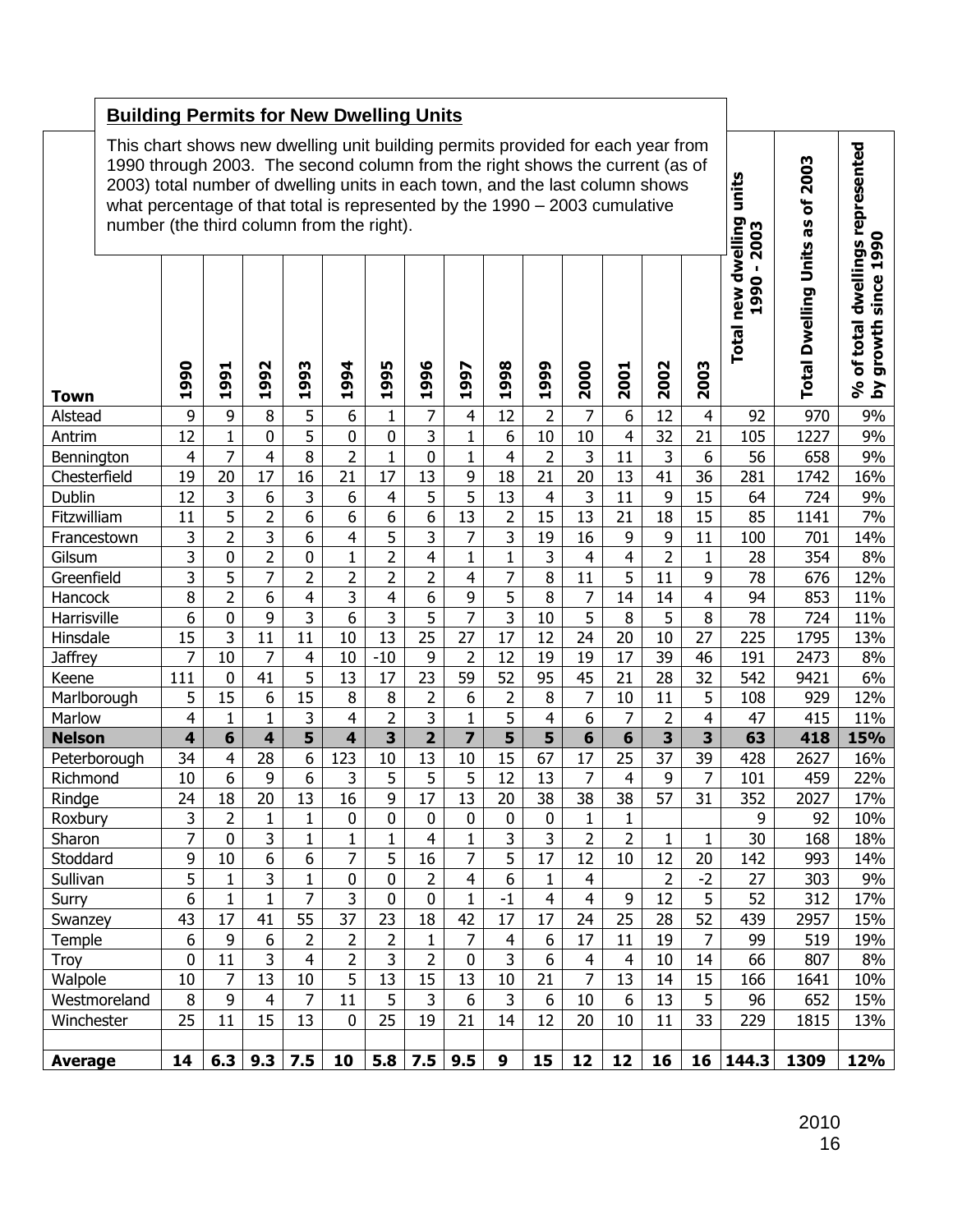# *Population Breakout for Nelson*

<span id="page-16-0"></span>The 2000 Census showed Nelson with a population of 634 (it is believed to be 660 for 2007). The Census breaks out the demographic data into fine detail (information available at http://www.census.gov). A simple breakout is as follows:

| <b>Census Figures</b>   | 1980 | <b>2000</b> |  |
|-------------------------|------|-------------|--|
| Children under 5        | 25   | 44          |  |
| Children $5-17$         | 103  | 128         |  |
| Adults $18-64$          | 263  | 394         |  |
| Adults 65 and older     | 51   | 68          |  |
| <b>Total Population</b> | 44 V | 634         |  |

# <span id="page-16-1"></span>**Children**

In 1980 school-aged children comprised 23% of the population; in 2007 the school-aged group has declined slightly to 20% of the total population. However, there is a general decline in the student population due to aging baby boomers who have passed their childbearing years. Therefore it is quite possible that even this modest increase in student population will not occur, at least as a result of general population increase. Just as this decline is driven by regional and national trends, so any changes to the current projections will be influenced as well.

## <span id="page-16-2"></span>**Senior Citizens**

At the other end of the age spectrum are Nelson's senior citizens. Following national trends, it is safe to assume that the percentage of our town's population in this category will increase. While many people in this category are expected to remain working, and to remain in good physical condition well past the age of 65, it is not unreasonable to assume that the number of people who have limited mobility, and who have need of some level of assisted living and medical services, will increase.

In the Master Plan survey, questions were asked about the importance of assisted living facilities, and also about exploring organized transportation to Keene (or other locations) for those who were unable or preferred not to drive. Neither of these questions was met with overwhelming enthusiasm, but the Planning Board believes that as the general population of the town ages, these will re-emerge as important considerations.

# <span id="page-16-3"></span>**Working Folks**

Most of New Hampshire's recent population growth is a result of people moving here from other states. This is not a new phenomenon. Indeed, at the Master Plan informational hearing on July 12, 2005, we determined through a show of hands that a significant number of current Nelson residents moved to New Hampshire from other states, and in fact only a small percentage of current Nelson residents were actually born here.

#### *The Future*

*Many of Nelson's working residents commute to Keene to attend their daily jobs, as opposed to working at home or commuting to another population center. Since Keene's economy is expected to remain strong (to the extent that such things can be predicted), there is no reason to assume that Nelson will be exempt from the area's continued demand for housing. This is addressed from different perspectives in other sections, but strictly in terms of population growth, several assumptions can be made:*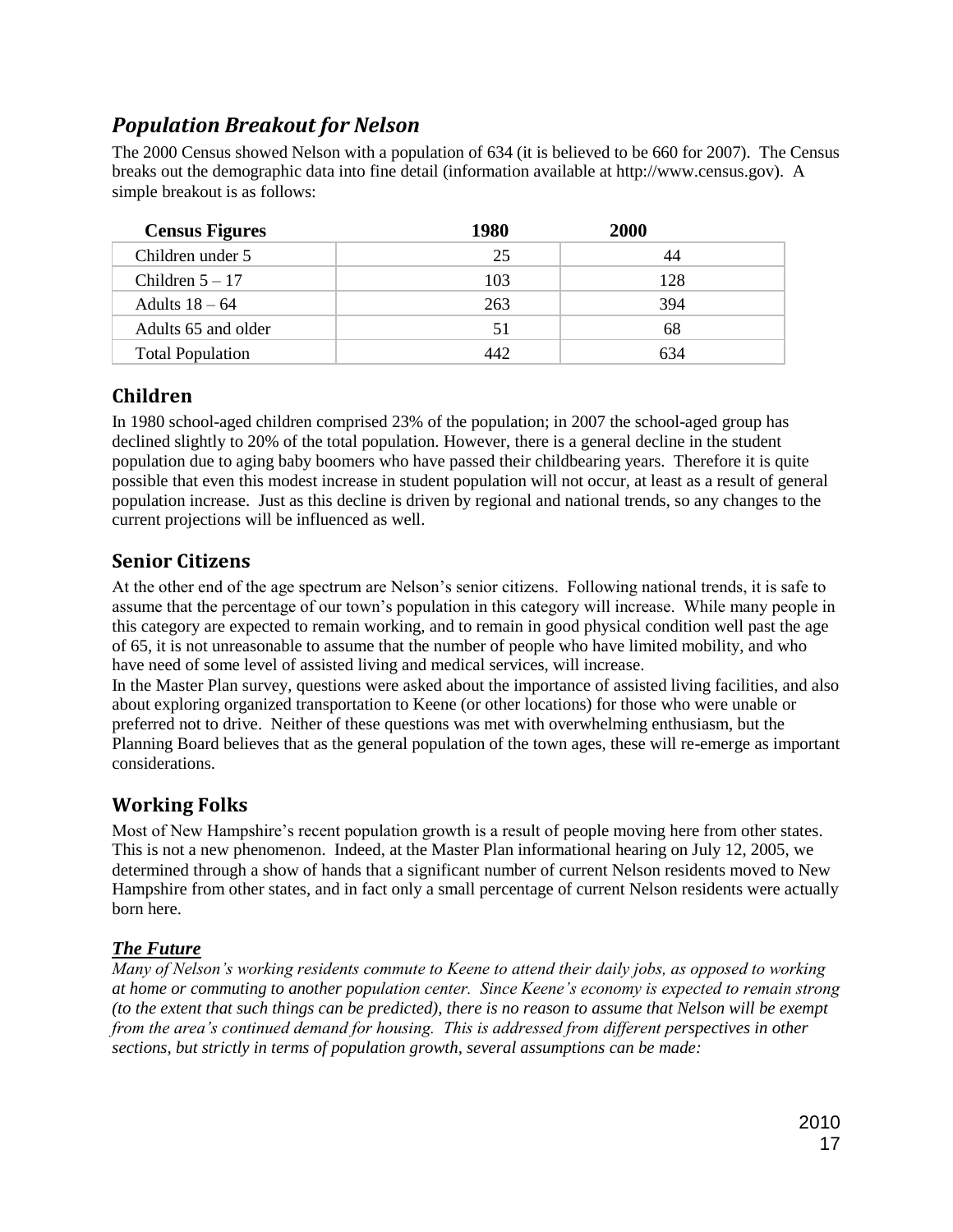- *1. The population of Nelson will continue to grow, quite probably as the Census data predict.*
- *2. The projected rate of growth is neither unreasonable nor, with proper planning, unmanageable.*

# <span id="page-17-0"></span>**WATER AND LAND**

The 1984 Master Plan stated that Nelson was comprised of 15,168 acres, but more reliable information now puts this number at 14,898.2 acres. This corresponds with a figure of 23.3 square miles.

# <span id="page-17-1"></span>*The Water - Lakes and Ponds*

Nelson's lakes and ponds provide countless opportunities for boating and other water sports, fishing, swimming and simply viewing.

Motorized boats are allowed only on Lake Nubanusit, Granite Lake, and Silver Lake. There is a public boat landing for Granite Lake along the southwest side of Granite Lake Road, not far from the center of Munsonville. The Center Pond boat landing is off Center Pond Road, about a half mile from Nelson Village. The public landings for Silver Lake and Lake Nubanusit are in Harrisville and Hancock, respectively. There is no official public access to the other bodies of water in Nelson.

At one time Nelson had the opportunity to purchase land on Granite Lake for a public beach, but the town voted not to pursue it. Since then, although the subject of a public beach has been frequently brought up, there are presently no financially feasible options. Given the current cost of lakefront property, plus maintenance and liability issues involved with a public beach, this would appear to be a remote possibility. However, the Selectmen and the Planning Board are aware of the strong interest in the matter, and will give serious consideration to any opportunities that emerge.

| <b>Name</b>          | <b>Total Acres</b> | <b>Acres in Nelson</b> | Shared with |
|----------------------|--------------------|------------------------|-------------|
| Center Pond          | 31.3               | 31.3                   |             |
| Granite Lake         | 238.2              | 103.9                  | Stoddard    |
| Nubanusit Lake       | 722.5              | 348.5                  | Hancock     |
| Rye Pond             | 13.8               | 7.8                    | Antrim      |
| Silver Lake          | 332.3              | 107.4                  | Harrisville |
| Spoonwood Pond       | 166.6              | 166.6                  |             |
| <b>Tolman Pond</b>   | 39.7               | 39.7                   |             |
| <b>Woodward Pond</b> | 137.2              | 23.6                   | Roxbury     |

Nelson's largest bodies of water are subject to the standards of the Shoreland Protection Act (SPA) (RSA 483-B). Per these regulations, the town may adopt more stringent standards. As of 2008, Nelson's Zoning Ordinance is stricter on three points:

- The setback of a primary structure from the Reference Line is 100 feet (the SPA requires 50 feet).
- The setback of an accessory structure from the Reference Line is 25 feet (the SPA requires 20 feet).
- $\bullet$
- The amount of shoreline required for a single dwelling unit is 200 feet on Lake Nubanusit (SPA  $\bullet$ and all other lakes are 150 feet).

## *The Future*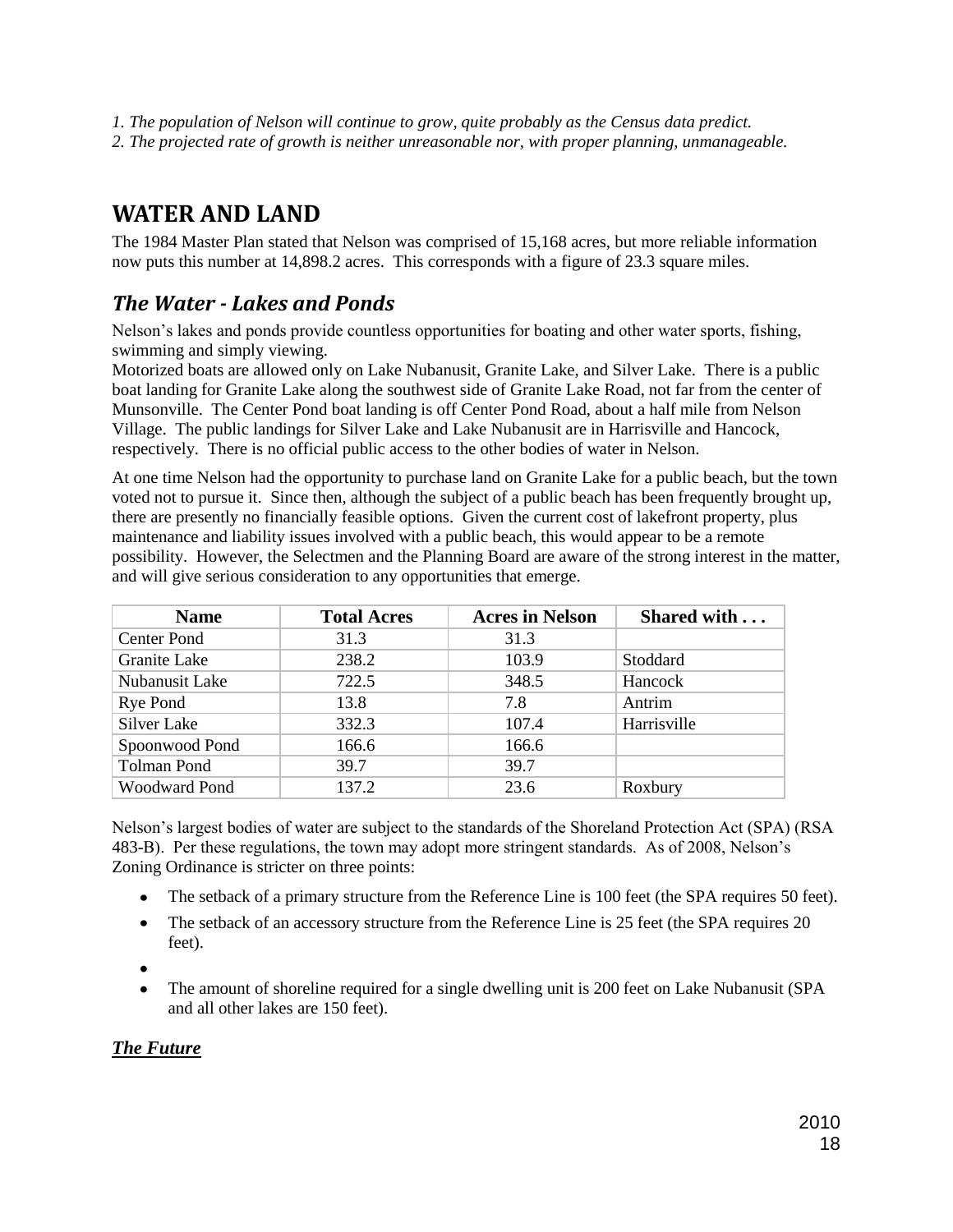*The Planning Board intends to work in coordination with the Nelson Conservation Commission, Southwest Region Planning Commission, the New Hampshire Department of Environmental Services, the New Hampshire Cooperative Extension Service, the Harris Center for Conservation Education, the Monadnock Conservancy, and Nelson landowners:*

*Achieve and maintain awareness of regulations, policies, environmental guidelines, and other issues for the purpose of regularly examining and, where appropriate, revising the Nelson Zoning Ordinance so that it reflects Best Practices in regards to lakes and ponds.* 

*Determine if there are appropriate zoning regulations that could have a positive impact on the protection of bodies of water not covered under the Shoreland Protection Act.*

*Develop educational outreach materials that will allow Nelson residents to be more informed about our lakes and ponds.* 

*Work with the Nelson Elementary School to increase student awareness of the lakes and ponds of Nelson.*

# <span id="page-18-0"></span>*The Land*

## <span id="page-18-1"></span>**Rocks and Hills**

If one had to describe Nelson in the simplest terms, it would be "rocks and hills." Ironically, Nelson's first settlers found the land quite hospitable. Dense layers of humus covered the virgin forest floor, and when the land was cleared it provided a few seasons of decent farming. But the absence of an annual buildup of fallen leaves allowed the frost to penetrate more deeply into the ground, pushing up boulders buried for millennia; the quickly eroding soil made farming harder. Raising sheep on the rugged terrain sustained farmers for a few more generations, but as the farms were abandoned, homesteads were quickly overtaken by new forest. Today we only have the cellar holes to remind us of this era.

## <span id="page-18-2"></span>**Forests**

With the exception of fields used primarily for growing hay, Nelson's rocky hills are now covered with a variety of trees: oak, maple, cherry, ash, birch, beech, and to lesser degree, poplar. Pines and spruces are the primary evergreens, though there are also hemlocks and tamaracks. Sprinkled among the longovergrown fields are ancient apple trees, usually found near old cellar holes – a testament to Nelson's long-departed farming community.

In recent years there have been two or three large logging operations in Nelson resulting in the establishment of fields. Other smaller logging operations have been conducted either for the purpose of creating small open areas, or selective cutting for the economic benefit of timber harvest, generally in keeping with the practices of good forestry management.

The forests also serve an invaluable function as a wildlife habitat for a large and diverse group of animals.

New home building will result in a modest reduction of forest area throughout the town, but there are few areas where it would be economically practical to conduct a major logging operation.

# <span id="page-18-3"></span>**Agriculture**

Many beautiful fields in Nelson are used for growing hay and/or grazing sheep; several have been created/reclaimed just over the past 20 years. Sheep farming in Nelson today is not highly profitable, but the sheep serve a useful purpose in keeping land open, and occasionally the honored spot at the Sunday dinner table. There is some market for meat, but little for wool. Interspersed throughout the countryside are also horses, chickens, llamas, and rabbits, and perhaps a few other critters we don't know about, but most are ancillary to other household activities and do not represent significant agricultural enterprise.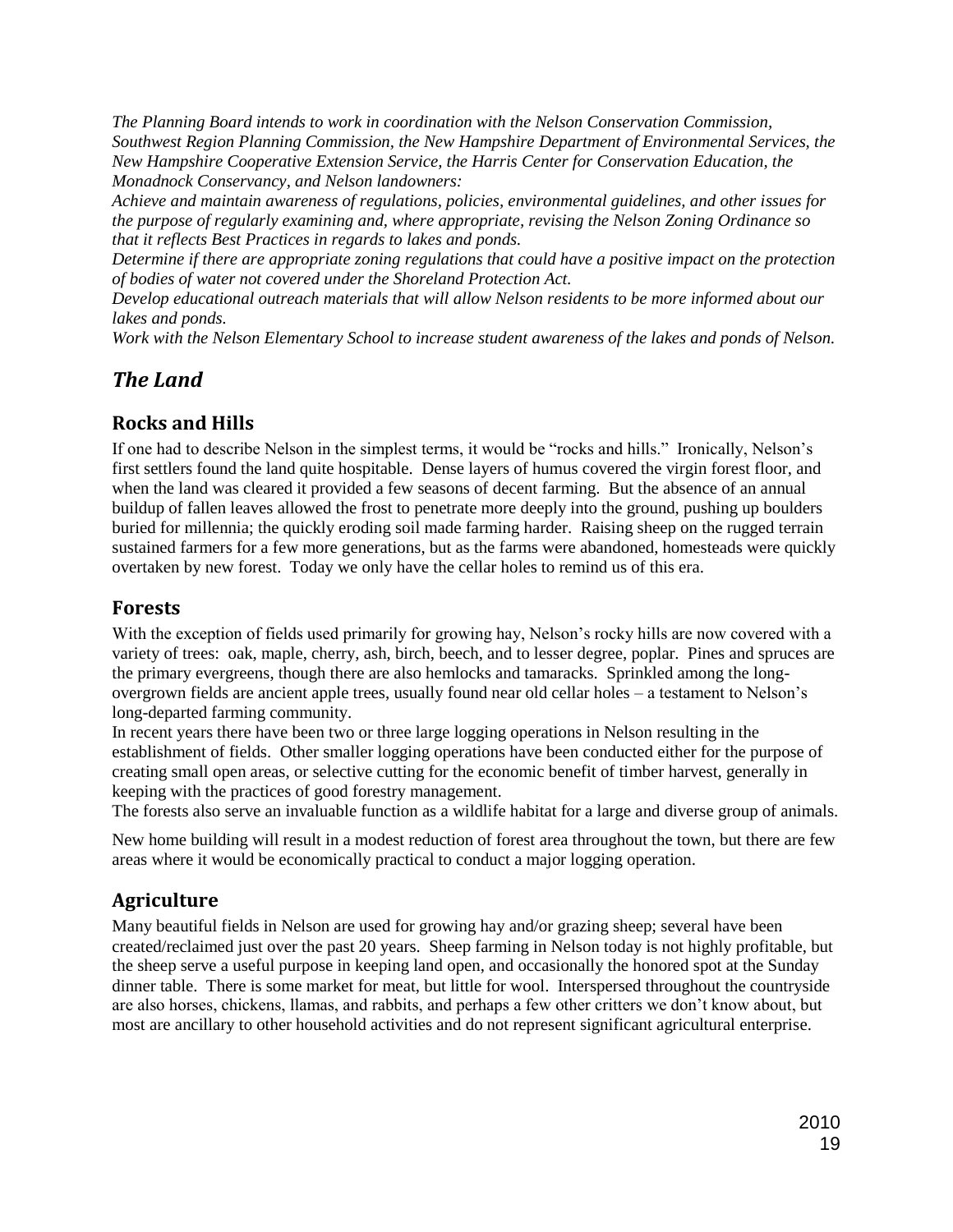## **Current Use**

<span id="page-19-0"></span>According to the University of New Hampshire Cooperative Extensive Service's Overview of Current Use Assessment (RSA 79-A), the purpose of current use assessments is to, "Preserve open space  $-a$ property tax strategy to help landowners keep their open space undeveloped. The basic requirements are as follows:

- Parcel must be at least 10 acres in size or provide \$2500 in annual agricultural or horticultural products (this includes farm land, forest land, and unproductive land or any combination);
- $\triangleright$  Wetlands do not have a minimum acreage requirement, but may have an optional 100 foot buffer that is unimproved and in a natural state;
- $\triangleright$  Can sell or subdivide without penalty (if parcels are still at least 10 acres in size or meet other criteria);
- $\triangleright$  Encumbrance remains with land, no matter who owns it

Applications for changing property over to current use assessment are accepted or denied by each town, and no application is accepted after the tax rate has been set in town for that year. It is recommended that property owners submit applications by April 15 to ensure that the change is filed with the registry of deeds in a timely fashion, so that the owner can take advantage of the tax break for the current year. As of 2005, the following current use ranges were in place (Note: This is before the equalization ratio is applied):

Farm Land: \$25-\$425 per acre

**Forest Land:** Varies by grade, location and site quality of wood, and if the property is under stewardship as a Certified Tree Farm

|            | <b>With Stewardship</b>  | <b>Without Stewardship</b>                                                                         |
|------------|--------------------------|----------------------------------------------------------------------------------------------------|
| White Pine | $$73 - $130/accre$       | $$126 - $191/acre$                                                                                 |
| Hardwood   | $$15 - $44/ \text{acre}$ | $$62 - $94/acre$                                                                                   |
| All Other  | \$49 - \$94/acre         | $$99 - $150/$ acre                                                                                 |
|            |                          | <b>Unproductive Land</b> (Including Wetland): \$15/acre. Unproductive land is defined as land that |
|            |                          |                                                                                                    |

is incapable of producing a farm or forest crop.

In Nelson, more than 150 landowners have a total of 10,598.63 acres in current use. Land in current use cannot be developed unless it is taken out of current use.

Landowners who would like a complete set of current use guidelines can contact the Nelson town office or the NH department of Revenue Administration at 271-2687. It is also available at the Department of Revenue Administration website at HYPERLINK "http://www.nh.gov/revenue" www.nh.gov/revenue or at HYPERLINK "http://www.nh.gov/revenue/currentuse/currentuse.htm" http://www.nh.gov/revenue/currentuse/currentuse.htm.

#### *The Future*

*The Planning Board intends to work in coordination with the Conservation Commission, Southwest Region Planning Commission, New Hampshire Cooperative Extension Services, the New Hampshire Department of Environmental Services, the Harris Center for Conservation Education, the Monadnock Conservancy, Nelson landowners, and other appropriate organizations or agencies to:*

*Explore opportunities to preserve open fields for agricultural purposes through the use of conservation easements or other methods, and to encourage, where feasible, the responsible use of open fields for the economic benefit of the community and the landowner;*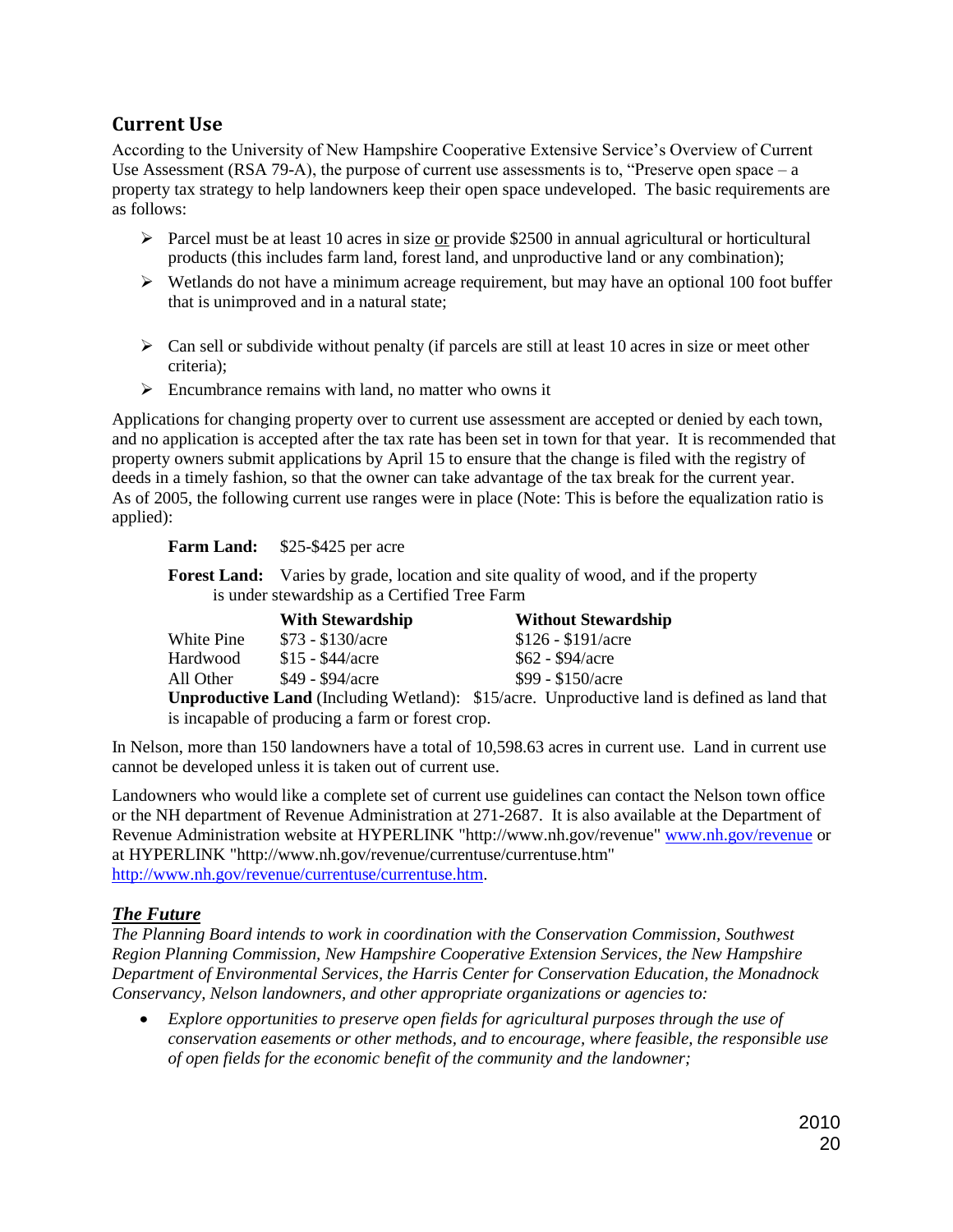- *Explore opportunities to use open areas for the responsible implementation of energy-producing facilities such as wind farms and solar collection stations;*
- *Encourage ongoing community-oriented educational opportunities and discussions, with a view toward developing and maintaining Best Practices in land and resource management.*

# <span id="page-20-0"></span>**THE PEOPLE**

# <span id="page-20-1"></span>*Recreational and Youth Opportunities*

In addition to the bodies of water and trails already mentioned, Nelson offers a modest assortment of other recreational opportunities. Behind the town barn off Old Stoddard Road are two baseball fields. This land had been generously donated to the town some years earlier by Steve and Debbie Bosworth. The original field was built in the 1990's by local residents to accommodate the future big leaguers in the town. It perfectly suited the needs of the younger ball players, but did not meet the size requirements for the older players.

While it is not very big, it is important to note that the Town Common serves as an important recreational area. Volleyball games are held there, and summer evenings will often find young people playing tag or other games that involve running around and having fun.

There is an excellent playground at the Nelson School that is frequently used by children during nonschool hours. Constructed by the townspeople following the completion of the school addition, it features swings, climbing structures and a slide for younger children. The playground also includes a basketball court, which makes it a draw for kids who might have outgrown some of the other features of the playground.

# <span id="page-20-2"></span>**The Trail to Eagle – Nelson's Proud Boy Scouting History**

The Boy Scouts of America has played an active role in Nelson life for many years. With its mission of promoting community service and leadership in its members, Nelson Cub Scouts and Boy Scouts have contributed much to the fabric of our community. Civic activities for Pack 530 and Troop 530 have included town cleanup days, cleaning the sacristy of the Nelson Congregational Church (their chartered organization), raking leaves in the Nelson Cemetery, and collecting food for the needy through BSA's annual *Scouting for Food* program.

The highest achievement that a Boy Scout can attain is the Eagle Badge, which involves considerable dedication, achievement and leadership. Space constraints limit full descriptions of each Eagle project, but following is a list, in chronological order, of Nelson Boy Scouts (not necessarily from Troop 530) who have earned the coveted Eagle Badge from 1987 to 2007:

| <b>Name</b>            | Date | <b>Project Description</b>                     |  |  |
|------------------------|------|------------------------------------------------|--|--|
| <b>Jason Walter</b>    | 1992 | Built conservation trail behind Nelson School  |  |  |
| Jacob Jarvela          | 1994 | Restored fallen headstones in Nelson cemetery  |  |  |
| Jeffrey Walter         | 1995 | Designed and constructed new street signs for  |  |  |
|                        |      | town                                           |  |  |
| Daniel Tuttle          |      |                                                |  |  |
| Christopher Tuttle     |      |                                                |  |  |
| Christopher Blaudschun | 1995 | Constructed Bambino baseball field behind Town |  |  |
|                        |      | Barn                                           |  |  |
| Paul Warner            | 1997 | Built bleachers for Nelson baseball field      |  |  |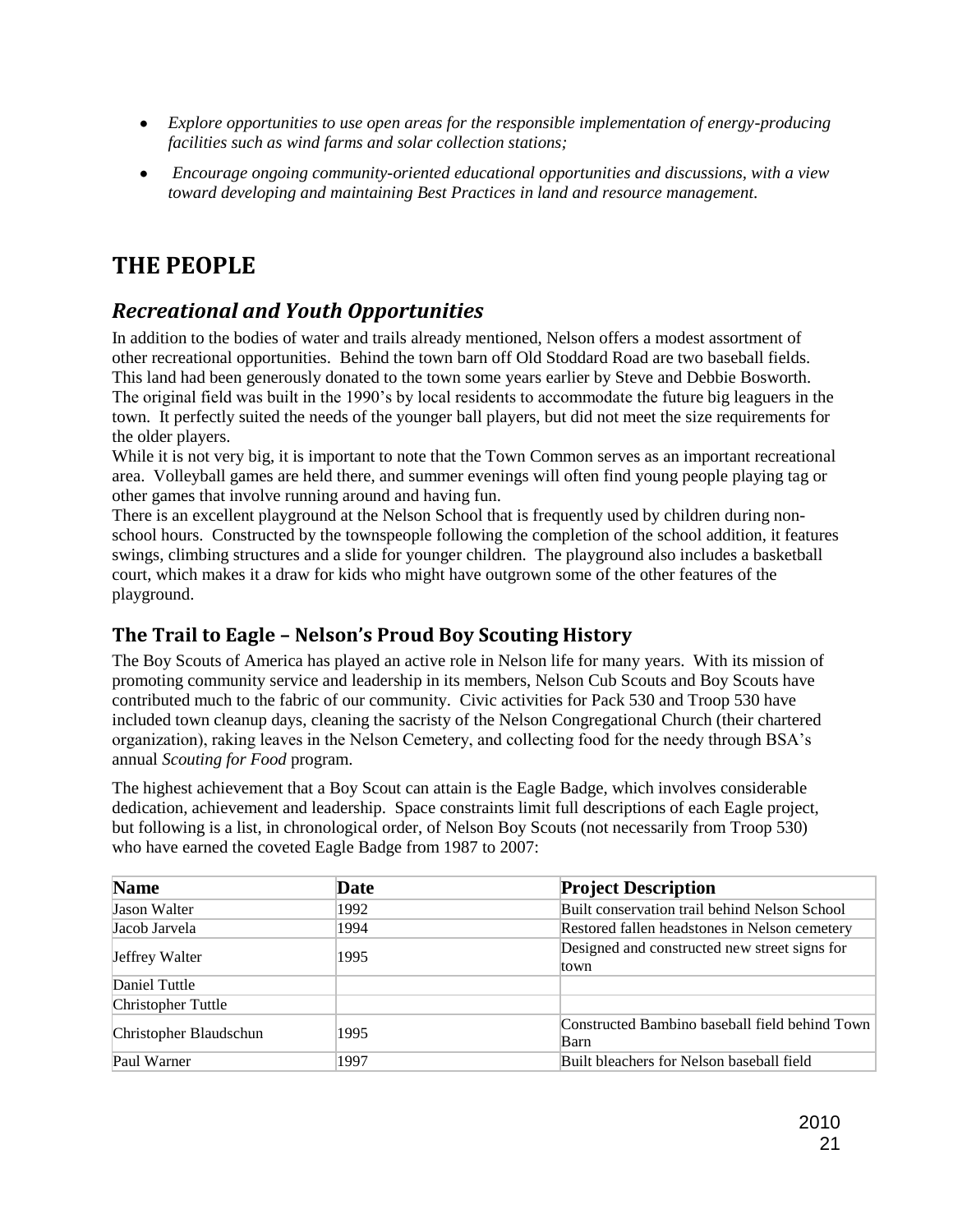| Michael Giacomo           | 2000 | Designed and built wooden signs welcoming<br>visitors to Nelson    |  |
|---------------------------|------|--------------------------------------------------------------------|--|
| Thomas Jarvela            | 2000 | Developed information booklet about Granite<br>Lake                |  |
| Andrew Tuttle             | 2001 | <b>Upgraded Monadnock-Sunapee Trail</b>                            |  |
| Gabriel Giacomo           | 2001 | Built new voting booths for the town                               |  |
| Poul Schillemat           | 2002 | Conducted census of Munsonville Cemetery                           |  |
| <b>Brandon Schillemat</b> | 2002 | Built nature trail behind Nelson School                            |  |
| Justin Derby              | 2003 | Rebuilt roof over back entrance to Nelson<br>Congregational Church |  |
| Ryan Schillemat           | 2003 | Constructed path to "Black Top" recreational land<br>in Nelson     |  |
| Christopher Giacomo       | 2004 | Rebuilt sagging mailbox stand in Nelson Village                    |  |
| Tyler Brnger              | 2005 | Installed and landscaped granite sign for Nelson<br>School         |  |
| Daniel Bower              | 2006 | Upgraded recycling area behind Nelson<br>Congregational Church     |  |
| Garrett Brnger            | 2006 | Built workout stations around Granite Lake                         |  |
| Alex Mednick              | 2007 | Built playhouse/storage area for Harrisville<br>Children's Center  |  |
| Daniel Bower              | 2007 | Rebuilt recycling bins behind Nelson<br>Congregational Church      |  |
| Jonathan Bower            | 2009 | Painted Melville Hall of Nelson Congregational<br>Church           |  |
| <b>Ian Frederick</b>      | 2009 | Constructed bridges and rustic benches at the<br>Harris Center     |  |
| Peder Schillemat          | 2010 | Developed a location guide for Munsonville<br>Cemetery             |  |

# <span id="page-21-0"></span>**Girl Scouts**

For many years, Nelson had an active Brownie and Girl Scout program led by a number of energetic, dedicated leaders. The program is currently inactive, but Girl Scout Troop 1856 is just waiting for the right leaders to step forward and reinvigorate this vital program for Nelson's girls.

# <span id="page-21-1"></span>**4-H**

For more than 20 years, Joan Warner and other people guided Nelson and Stoddard children as they eagerly learned about animal care, sewing, arts, crafts and other skills through the 4-H program. Each summer, the members proudly displayed their work at the Cheshire Fair, and they almost always returned home with awards.

# <span id="page-21-2"></span>**NSS Baseball**

From the 1980's until the mid-1990's, the small baseball field behind the town barn echoed with the sounds of children's voices, ringing bats, cheers and groans. Nelson children, teamed with children from Sullivan and Stoddard (hence the NSS), played baseball from the cold days of late April until the end of June. The players were divided into three age groups: first graders, Junior Bambino, and Senior Bambino. Competing against teams from Harrisville, Marlborough, Troy, Fitzwilliam and Dublin, the NSS players usually acquitted themselves admirably. Virtually every Nelson child born between the years of 1978 and 1990 played on an NSS team for at least one season, and most of their parents participated in some capacity.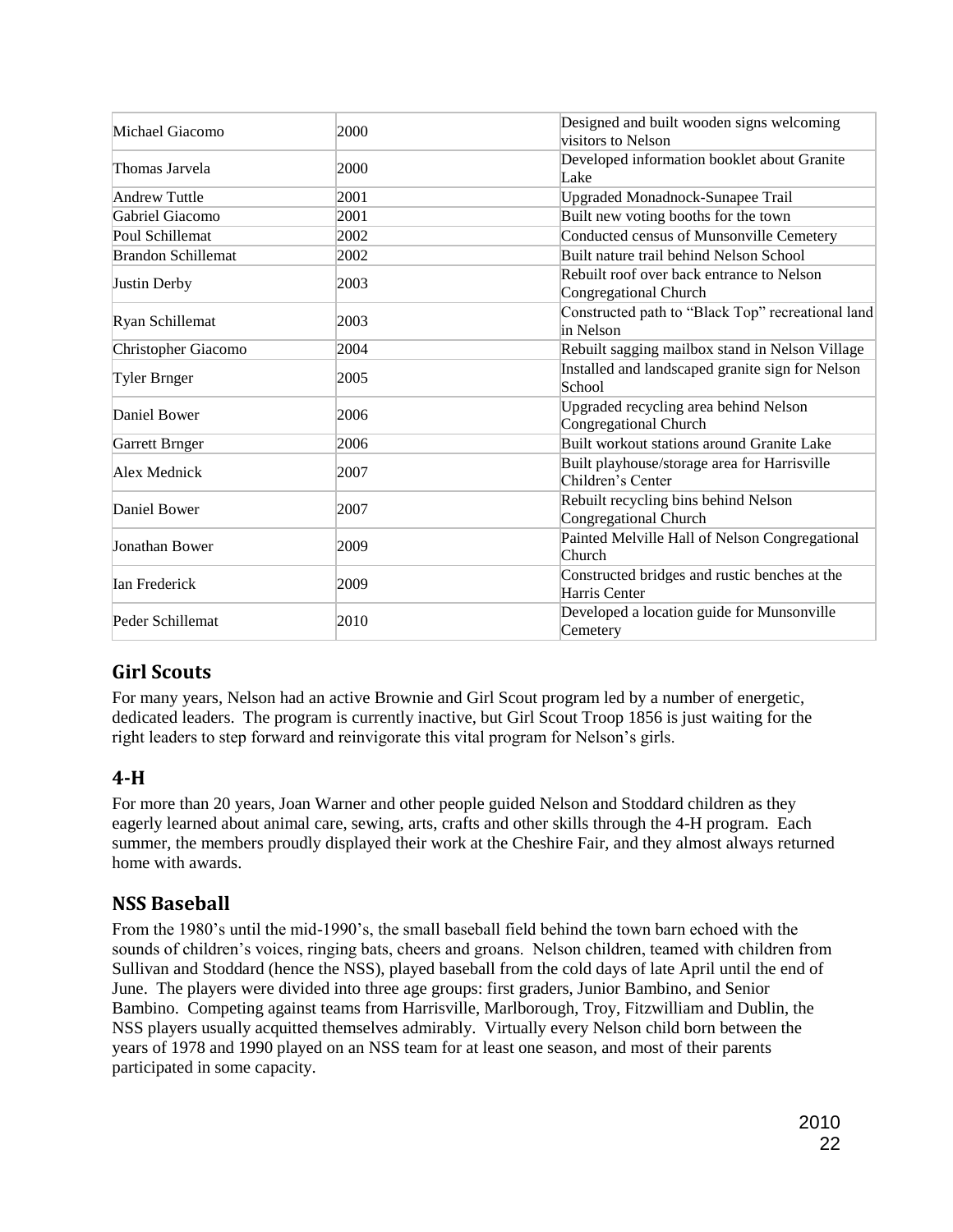In later years, a girls' softball team was formed, still under the aegis of NSS. However, as is often the case with small towns, the leadership of both the baseball and softball teams gravitated away from Nelson and into Sullivan and Stoddard. In addition, the falling school populations in all three towns decreased the pool of eligible players. The final blow occurred when the head of NSS Bambino team decided to move the baseball team into the far more competitive Keene league. The majority of the players, playing for the love of baseball and the camaraderie, decided to opt out of the new, aggressive NSS team. Today, the small field and a Senior Bambino field sit virtually unused, waiting for another generation of eager children and parents to experience the joys of baseball on a spring evening.

# <span id="page-22-0"></span>*Nelson Conservation Commission*

The Nelson Conservation Commission is a group of dedicated, knowledgeable residents who care deeply about preserving the natural beauty of the town. Nelson is also fortunate to have as a friend and neighbor the Harris Center for Conservation Education, based in Hancock. Over the years the Harris Center has either acquired or holds conservations easements on 2599 acres of land in Nelson, which are now permanently protected against development. This property is located in the eastern section of town, and includes land around Spoonwood Pond. In addition, the Monadnock Conservancy has acquired conservation easements on nearly 490 acres in Nelson.

A grant from the Wright Fund, the Commission undertook a natural resource inventory of the town, which was summarized in the *Town of Nelson Priority Conservation Plan*, completed in 2001 by Dr. Rick Van de Poll from Antioch New England Graduate School. The study gathered basic information including geological, wetlands, soils, aquifers, surface water data, as well as the location of priority conservation areas and existing easements. Using an attribute model developed by Dr. Van de Poll, seven ecologically significant areas were chosen to determine their relative conservation value. The two following examples demonstrate how the Conservation Commission has already taken action to preserve these areas:

#### **Nelson Village**

The Nelson village center is noted for its cultural significance as a largely mid-nineteenth century village. As a means of protecting the village, the Commission worked with landowners to surround the village with conservation easements so that all approaches to the village would be a natural environment. Thanks to conservation easements donated by landowners and the town, plus land purchased by the Commission, the village project is now complete.

#### **The Great Meadow**

The Great Meadow is the largest emergent wetland with the highest yield aquifer in Nelson. Because it is largely undisturbed by human activities, it supports wildlife habitat in an unspoiled, scenic area. To help protect this special place, three properties bordering the wetland complex have been placed under easement, and the Conservation Commission continues to explore the best means of protecting this important wetland.

#### **Past Accomplishments**

When proposals were presented for the construction of a housing development on the 225-acre Hammond property on Apple Hill Road in 2003, the Conservation Commission took action. Besides overwhelming Nelson's ability to meet the demand for services including police, fire, and schools, the unspoiled Black Brook wetland and watershed in the rear of the property would have been seriously impacted. After months of negotiations and a successful fund drive, the Conservation Commission purchased a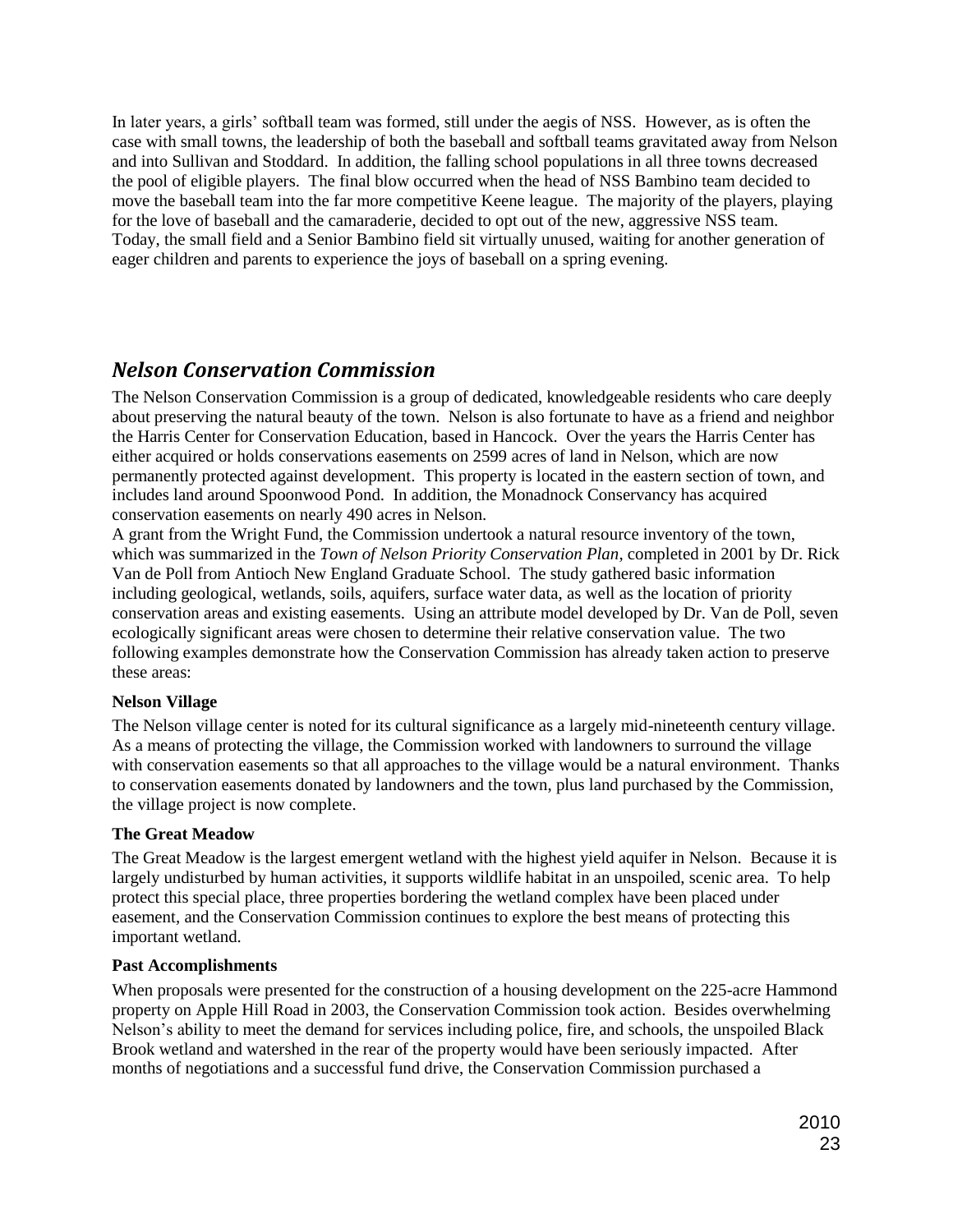conservation easement that protected 165 acres (including the wetland) while allowing only four houses to be built along the road.

#### **Town of Nelson Priority Conservation Plan**

The Town of Nelson Priority Conservation Plan is on file in the Olivia Rodham Library, and may be perused for more detailed information about Nelson's Conservation Plan. The Planning Board will use this document for reference and as a guideline when considering the evolution of the Master Plan, and when considering subdivision proposals.

#### *The Future*

*The 2005 Master Plan survey indicated strong community interest in preserving open space. About 75% of respondents also indicated that the town should support open space endeavors. This can be done through the continued efforts of the Conservation Commission, but it also suggests that well thought out warrant articles and other proposals concerning preservation of open space should be given encouragement by the Selectmen.* 

*The current Nelson Zoning Ordinance has provisions for alternative development and also the development of back lots that encourage the creation of larger lots that cannot be further subdivided. The Planning Board will continue to look at ways in which the Zoning Ordinance can be used as a tool toward achieving this end.*

# <span id="page-23-0"></span>**TOWN DEVELOPMENT**

### <span id="page-23-1"></span>*Overview*

As Nelson's adult population grows and the school population decreases, many residents voice concern that young families cannot afford to move to Nelson. Another worry is that our senior citizens on fixed incomes will eventually be forced to sell their houses and move elsewhere. These are legitimate concerns that the Planning and Zoning Boards recognize.

According to current Nelson zoning regulations, the minimum lot size that can be created, and upon which a house can be built, is two acres. A house that already exists on a non-conforming lot may be modified or replaced as long as it does not exceed the footprint of the original structure. Lots must also have a minimum of 200 feet of road frontage unless they are five acres or more, at which point a sliding scale goes into effect permitting less frontage for increased acreage, to the point of 50 feet of road frontage being acceptable for a lot of 25 acres or larger. Lots created under this town regulation are permitted only one dwelling unit, and the setback of the dwelling unit from the road is increased as the required road frontage is reduced. The purpose is to accommodate back-land development, and to provide creative alternatives for development that otherwise might result in a less desirable plan. The Zoning Ordinances also allow for alternative development, which resembles what is often referred to as Cluster Development. This permits lots of less than two acres to be created, provided that a minimum of two acres per dwelling unit is set aside and held in common by the owners of the lots.

The most densely populated area in Nelson is around Granite Lake, where the majority of house lots are quite small. These lots were created prior to the two-acre minimum lot size requirement. While there are plenty of houses elsewhere in town that were also built prior to this regulation, most of them are on larger lots, and the lots upon which they sit cannot be subdivided to less than the two-acre minimum.

Furthermore, if they are "grandfathered" structures on lots of less than two acres, they tend to be adjacent to larger lots, so there is less density in the general area.

Looking to the future, Nelson will need to decide whether to designate certain areas of town as having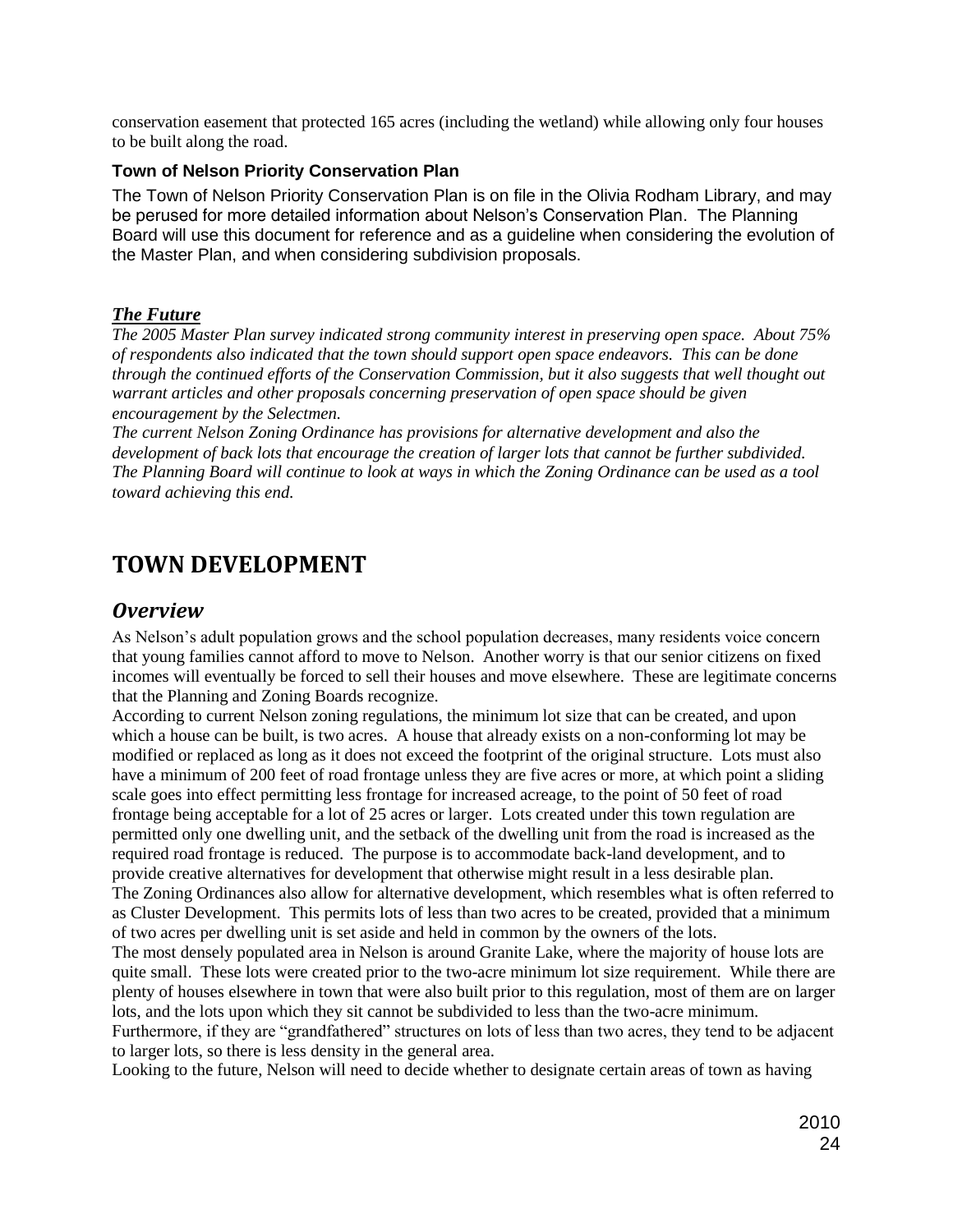larger or smaller lot-size requirements. The consequence of increasing minimum lot size will be a shortage of land available for new home construction by young families and/or people with low to moderate incomes. This would have a significant impact on the social fabric of the town, and could reduce the number of children in the community to the point that maintaining the Nelson School would not be economically viable. Conversely, creating a substantial area where smaller lot sizes are permitted could result in rapid growth and a potentially unmanageable demand on various town services, including the school.

The Planning Board will continue to explore various scenarios, with the goal of finding a balanced approach to development that will allow Nelson to absorb its reasonable share of the growth occurring in the region and strive to address the housing needs of young families and senior citizens while preserving its unique, economically diverse social fabric. At the same time, the Board will continue to focus on preserving significant areas of undeveloped space. These challenges face many rural New Hampshire communities, and the Nelson Planning Board will continue sharing information, ideas, and resources with those communities.

#### *The Future*

*To date the only use of alternate development is the Lehi Lane property, where cluster homes sharing a common road and common conserved property behind them, was approved. The Planning Board believes that this is a good concept, but will be examining the language and implications of the legislation to ensure that it most effectively serve the interests of the town, and in particular, as a device for the preservation of open space.*

*In addition, the town will immediately take steps to insure that it remains in compliance with the workforce housing requirements as outlined in RSA 674:58-61.*

# <span id="page-24-0"></span>*Growth Management*

Growth management is one of the major challenges faced by our town. The Planning Board recognizes that this is a complex subject, and that such things as Growth Management Ordinances, Growth Management Plans, or Impact Fee Plans can have unintended consequences.

The Planning Board is fortunate to have numerous resources available through the state and other organizations, much of which are available on the Internet. We welcome suggestions of resources that the public wishes to bring to our attention.

## *The Future*

*The Master Plan survey of 2005 showed that 78% of respondents favored some kind of growth management. About 60% favored restricting building permits and 40% supported managing growth through increasing minimum lot size.* 

*The creation of a Master Plan is a prerequisite to a Capital Improvements Plan, which in turn is a prerequisite to either a Growth Management Plan or an Impact Fee Plan. By having this Master Plan in place, the Planning Board will be in a position to pursue those options, but at this time the Board has not determined which (if either) plan is most appropriate for Nelson.* 

*It is noted that the State parameters for a Growth Management Plan provide limits for how restrictive a building permit quota can be, and that Nelson has never approached those limits. In other words, had a Growth Management Plan been in effect during the last decade, it would not have reduced the number of houses that were built.* 

*The Master Plan Survey of 2005 also showed that about 60% of respondents opposed cluster development. This is somewhat at odds with the support for open space in that cluster development can be a very useful tool for encouraging open space. The Planning Board will be obliged to carefully examine cluster development projects should they emerge, considering both the modest opposition to the*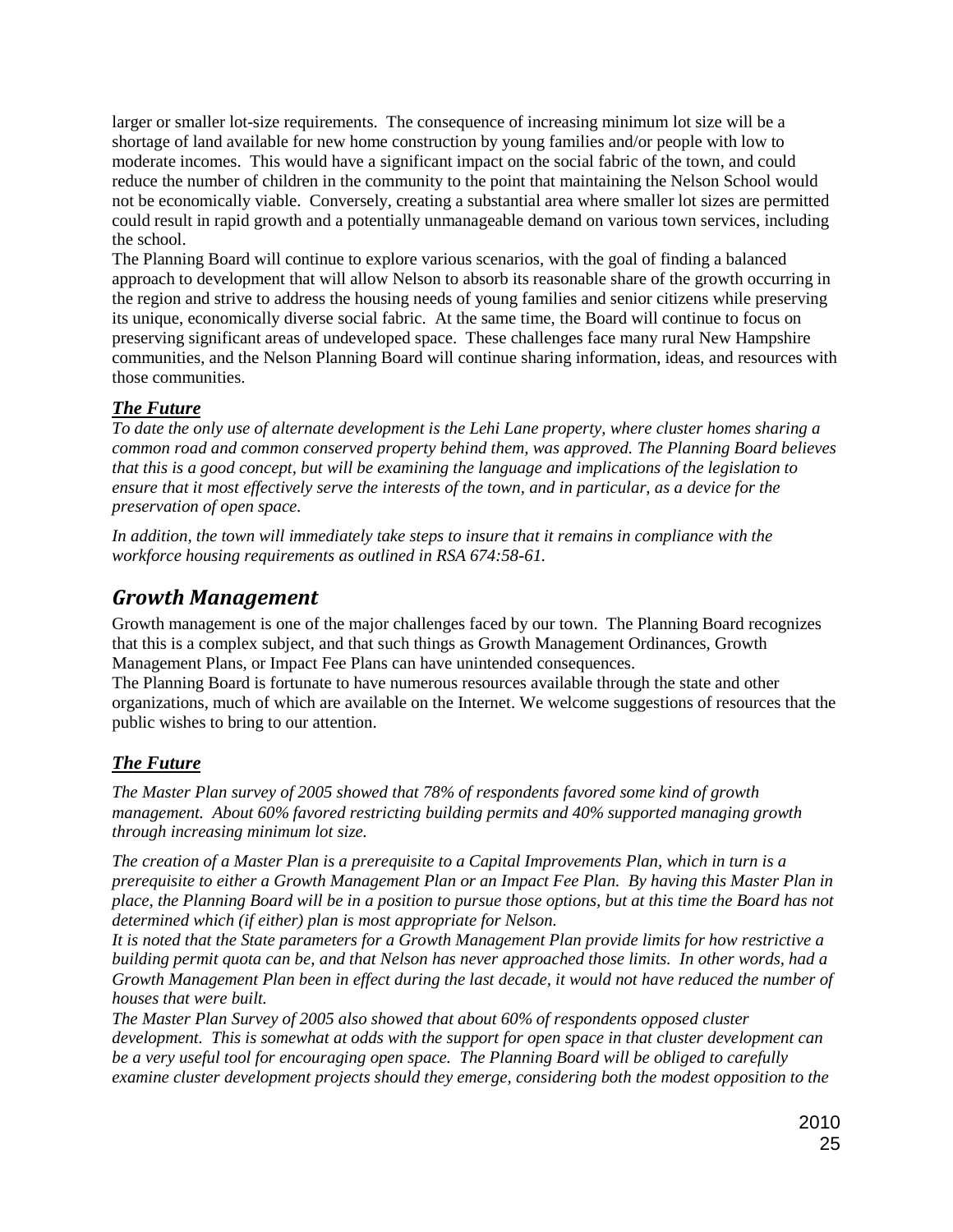*concept, weighed against the potential benefits of open space preservation, which the majority of townspeople support.* 

*Finally, the Planning Board recognizes the effectiveness of the efforts of the Nelson Conservation Commission in preserving certain areas, and encourages the Commission and landowners to continue to work together to target and preserve appropriate tracts of land. Future Planning Boards are encouraged to become as informed as possible if they choose to pursue any type of programs that have the intention of restricting growth.* 

# <span id="page-25-0"></span>*Workforce Housing*

In 2008, the New Hampshire legislature enacted the "New Hampshire Workforce Housing Law," RSA 674:58-61. Essentially, this statute requires that all towns must provide "reasonable and realistic" opportunities for rental and multi-family housing. The statute does not require such "workforce housing," but stipulates that each town allow for its possibility.

Accordingly, several steps have been or will be taken:

- 1. The Master Plan and Zoning Ordinances must be reviewed to eliminate language that may be considered as obstacles or deterrents to "workforce housing."
- 2. The abovementioned ordinances should include language that is supportive of such housing opportunities.
- 3. Information should be gathered from surrounding communities in the Cheshire County area to determine if the area as a whole achieves balanced provisions for such housing.
- 4. Each application for "workforce housing" should be carefully reviewed to determine its suitability under the town's ordinances.
- 5. Appropriate site planning regulations should be adopted by the Town at Town Meeting.

The Planning Board is examining the language and implications of the new legislation, as well as the Town's current ordinances, to ensure that the Town's interests are most effectively served. The Planning Board sees such legislation as a potential device for the preservation of open space, as well as a means of enabling young families to become Nelson residents.

# <span id="page-25-1"></span>**ECONOMIC ENVIRONMENT**

There is little industry within Nelson. One small company, a steel fabrication business, provides employment for a handful of people. There are a quite a number of self-employed individuals such as carpenters, loggers, writers, consultants, and artists. There is also some agriculture, primarily sheep farms and hayfields. Some Nelson landowners continue to derive some economic benefit from timber harvests, and proper forest management can also yield conservation benefits. The town has generally encouraged cottage industry; provisions for various levels of businesses are provided in the Zoning Ordinance. One issue in recent years has been the lack of high speed Internet access throughout most of the town. Various individuals are exploring options, and as regional and technical developments occur high speed Internet access is now available. This allows more people to work from home, either in the service of an outside company, or in a self-employed capacity. The Nelson Elementary School, the town library and the Town Offices have high speed Internet access.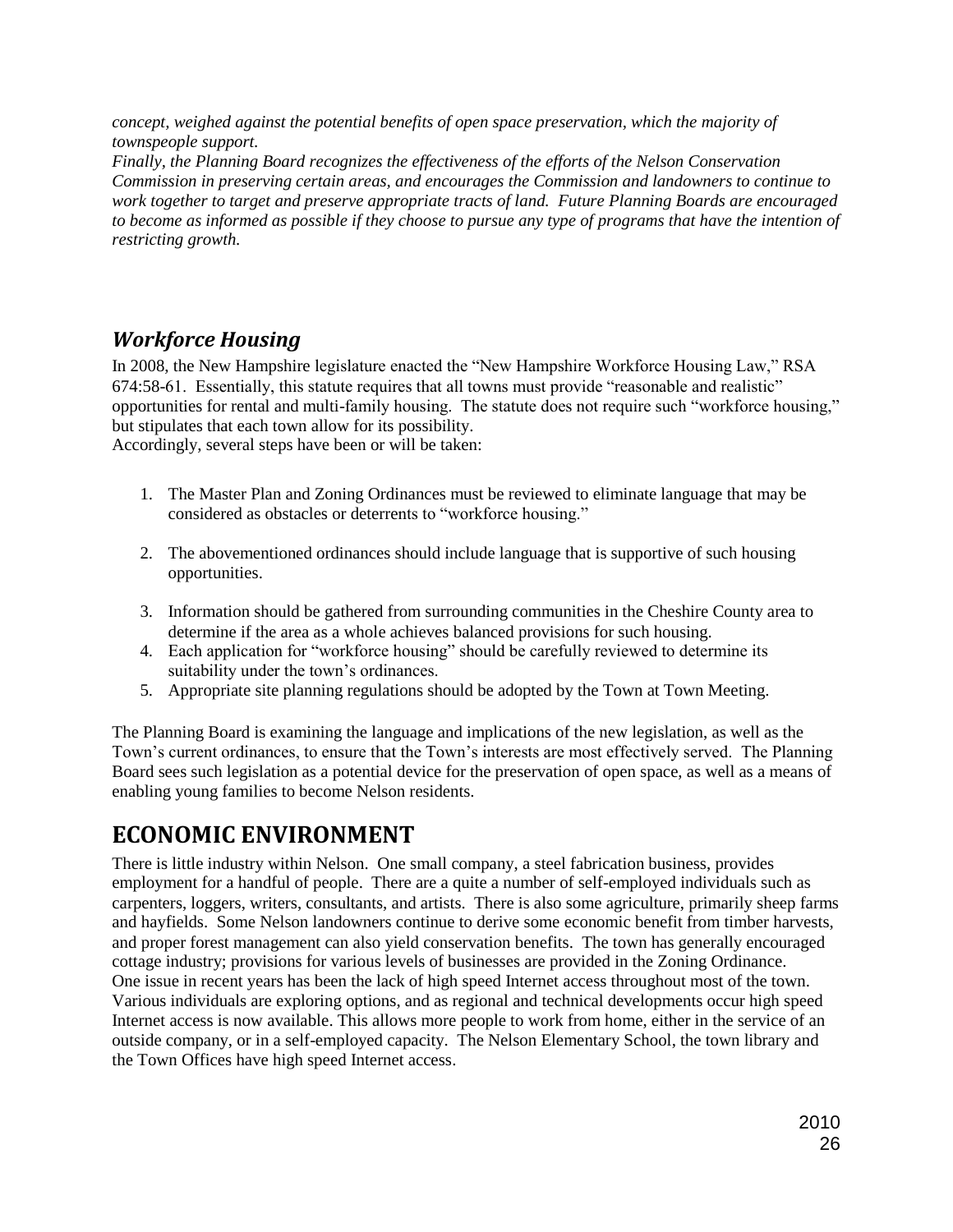Since the last Master Plan was written, the Munsonville General Store (which also housed the post office) burned and was not replaced. At this time the economic viability of a store is questionable, and the U.S. Postal Service has not indicated a desire to re-establish a facility, as current needs are being met through the Sullivan Post Office.

#### *The Future*

*There are no indications that any manufacturing or retail industries are likely to emerge, nor has there been significant public expression of interest in seeing the development of industry or designated locations for retail businesses.*

# <span id="page-26-0"></span>**THE TOWN**

# <span id="page-26-1"></span>*The Olivia Rodham Memorial Library* **History**

In the early 1900's, Nelson residents, inspired by the life and work of Olivia Rodham, built the Olivia Rodham Memorial Library, the small building that sits on the south side of the Nelson Common. For many years this facility served the town well, but a number of factors demonstrated the need for a new facility. One was the size – the building in its current location could not be expanded. The other was that it would have been both complicated and costly to retrofit the library to meet the requirements of the Americans with Disabilities Act. The building also lacked plumbing facilities, and the site could not support a septic system.

Some years earlier the town acquired the Quigley property, located just north of the town hall. The house sitting on the property was demolished and a modest park was created on the site. When the need arose for a new library, this was the logical site, and thanks to many generous benefactors money was raised to build a new library, along with a structure that connects it to the town hall and provides the entrance for both buildings. (A plaque acknowledging the donors is mounted on the wall to the right of the central entrance.) This project also provided toilets and a new heating system for both facilities.

The new library (still called the Olivia Rodham Memorial Library) has two historic stained glass windows from the original building; otherwise it is entirely new. It was designed to blend in with the town hall and enhance the village motif. A newcomer to town might assume that it is of the same vintage as the Town Hall.

The library enjoys a high per-capita use compared to other small towns in New Hampshire. While it is currently at capacity for housing books and other media, the librarian keeps a good rotation by either discarding older or less-in-demand books, or saving them for the Old Home Day Book Sale. The library participates in the State Library lending program, so any book in any library in the State of New Hampshire can be located and borrowed by Nelson residents. The town's library Trustees oversee the library's budget and overall needs.

In addition to taxpayer support through the annual budget allocation, the Library has been the recipient of many donations over the years, including annual donations of funds and supplies from the Friends of the Olivia Rodham Memorial Library. Some of this money remains in principal, with interest being used to support appropriate projects. While the library appreciates bequests that are designated for specific areas of interest, it is important to note that needs change over time, and designating gifts for specific purposes may present a challenge to the Trustees. Individuals or families wishing to make financial donations to the library are encouraged to confer with the Trustees to determine what is most appropriate. The library also accepts donations of new or lightly used books for the annual book sale on Old Home Day.

#### **Library Use**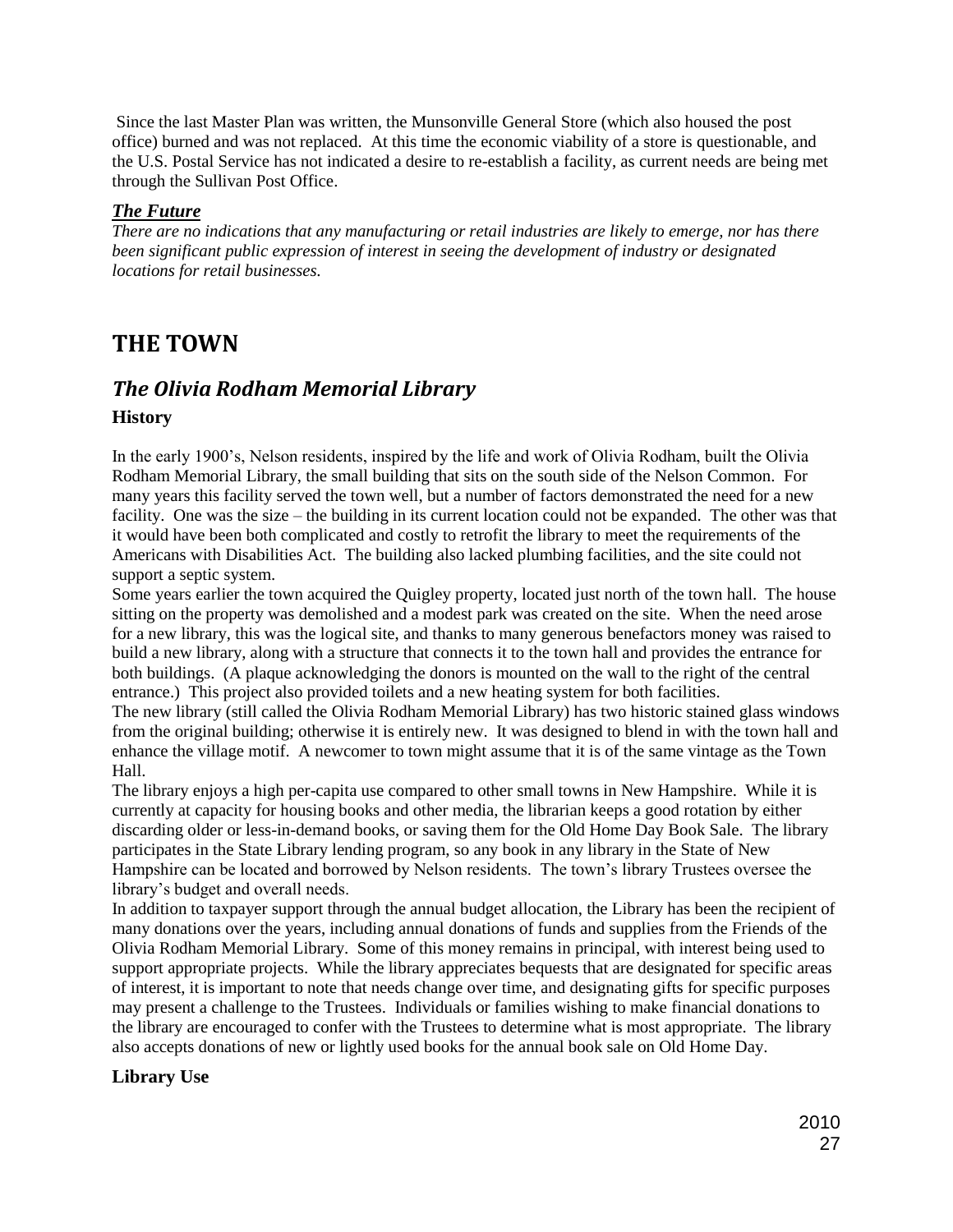Library use has increased and evolved. More programs are offered, more technology is available and more people are using the books and other library materials. The library has also seen a sharp increase in the use of films and recorded music and books. At a time when we have the world at our fingertips, the library is a public place that connects us to each other, as a public center and a community gathering place. The library now provides high-speed wireless internet service, and, thanks to a grant from the Bill and Melinda Gates Foundation, four computers that residents may use whenever the library is open.

#### **Anticipated Needs**

The Library Trustees anticipate the following needs.

#### **MEETING SPACE**

The library aspires to serve the community in many ways. The library is experimenting with an afterschool program; if successful, additional space may be needed to expand the program. Other possibilities include:

- Showing movies and documentaries
- Providing convenient and comfortable meeting space for other town functions. The library basement could be finished to accommodate all these uses.

Costs related to these projects would include renovations, access for those with disabilities, and where relevant, additional library staffing to supervise the lower level. When and if these things are considered, the library Trustees would first need to consider any emergent space needs for primary library functions, to insure that those needs would not be compromised.

#### **MAINTENANCE AND RENOVATION OF EXISTING SPACE**

The library is in good condition, but it has been over a decade without any significant renovation or maintenance expense. At some point it will be necessary to renew the interior of the library, including new carpets and paint. Regular exterior maintenance is also needed to prevent costly repairs in the future.

#### **INCREASED STAFFING AND HOURS**

In spite of an increase in usage and in the number of programs offered, the library has not expanded its hours or staffing level significantly in recent years. At some point this will need to be considered.

#### *The Future*

*The library Trustees will advise the Selectmen at least annually of any needed expansion of service, or other needs that appear imminent.* 

# <span id="page-27-0"></span>*The Old Library*

After the library moved to its new facility, for several years the old building was used as a gallery for Nelson artists. This was a welcome addition to the town, but was not economically feasible. Public use of the building was problematic due to accessibility issues and lack of plumbing.

At the 2006 Town Meeting the townspeople voted to sell the property to a private individual (a descendent of one of the original library benefactors). One of the conditions of the sale is that the property reverts back to the town if it is not maintained in its present condition. The facility will be used to house conservation project resources, and may be used for other projects of interest and value to the town.

# <span id="page-27-1"></span>*The Nelson Town Hall*

For many years The Nelson Town Hall displayed a sign saying, "Built 1787." This is somewhat misleading, since the old Meetinghouse, which was actually built in 1787, was dismantled and timbers from the structure were used to construct the current town hall in 1846. As New Englanders are predisposed to embellish their history, the older date remained on the building.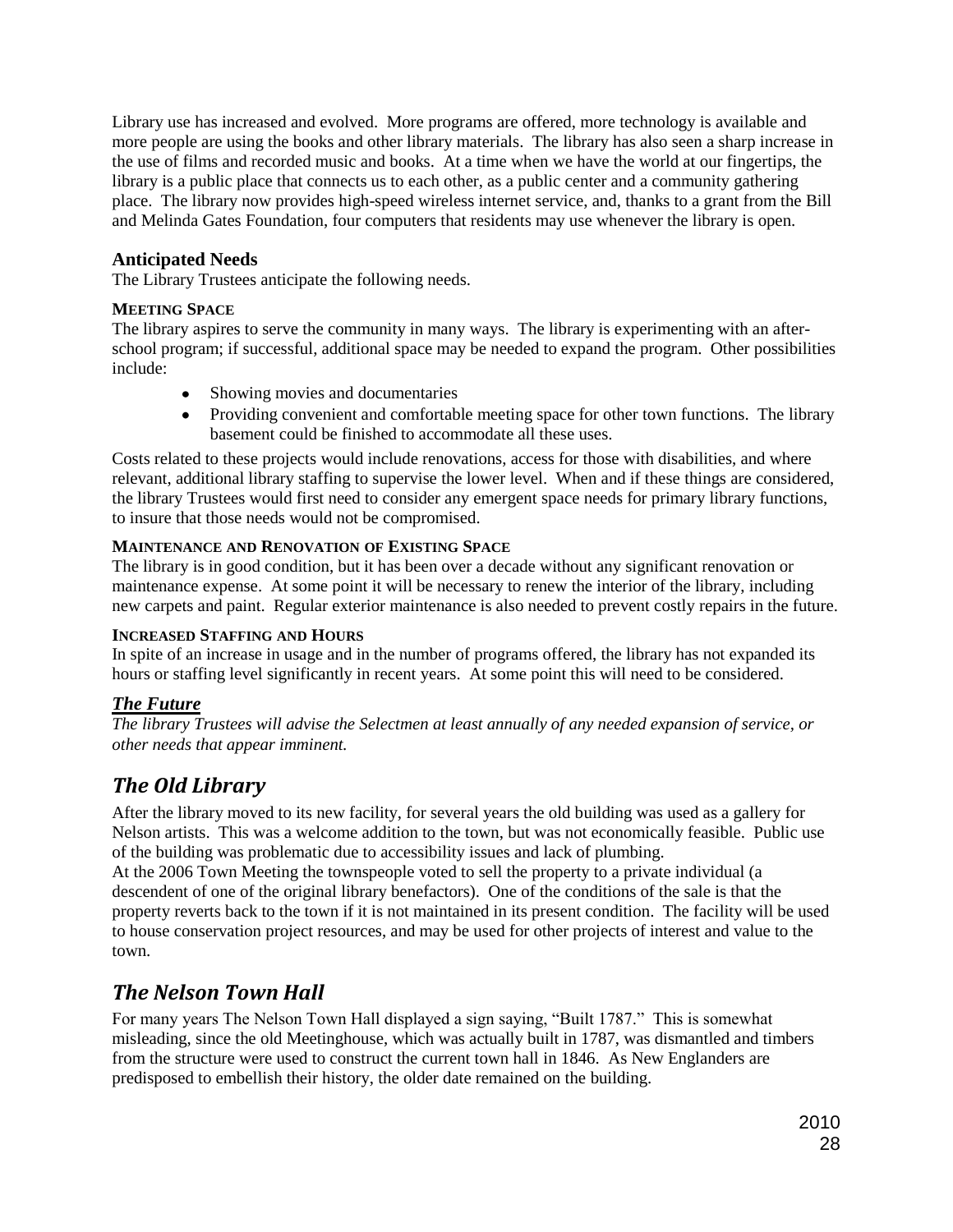While the town hall has been used for countless public and private events over the years, two traditions specific to the building must be noted here. For as long as anyone knows, the hall has been used for contra dancing. Nelson boasts a strong tradition of musicians bearing a rich repertoire of dance tunes from Ireland, Scotland, Cape Breton, French Canada, New England, and Nelson itself. These tunes provide the inspiration for the long sets of facing couples who dance through many of the other ornate figures that comprise traditional New England contra dancing. Several dance callers have emerged from the Nelson dance scene, and many have gone on to national fame. At this time (and for the past twenty or so years) there is a dance in Nelson Town Hall every Monday night.

Probably the most important use of the town hall is for Nelson's annual Town Meeting, held each March. While many towns in the area have grown too large to retain this form of self-government, it is difficult to imagine Nelson ever giving up its annual rite of debating the finer points of whether or not to buy a used dump truck, or new software for the town's computer. The debate often gets heated, but ultimately serves only to warm the community spirit.

The town hall is also used for private functions, and for concerts sponsored by local organizations or individuals. It has also served as a concert hall for the Nelson School's spring and Christmas concerts, a venue for the Cub Scout Pinewood Derby, and a place to welcome new friends and bid farewell to others. If the library is the brain of the town, the town hall is its heart and soul.

#### *The Future*

*The town acted well when it voted to rent the building to residents and locally based cultural organizations at a lower rate than for private out-of-town rental, thus making it a true community resource. Looking ahead the Nelson Town Hall presents a number of opportunities for gains in energy efficiency through "in character" renovations. Addressing the issues of facility maintenance is on the priority list so that the public can use the building with greater comfort and practicality.* 

## <span id="page-28-0"></span>*The Brick Schoolhouse*

Although it ceased its original function in 1945, the building that now houses Nelson's town government is still known as the Brick Schoolhouse. It has a wonderful history that includes the upstairs being used as a concert hall, and the downstairs used for community suppers and other gatherings.

By 1998, it became increasingly evident that the familiar old building no longer met the community's needs. The upstairs offices were not handicap accessible, and no longer met New Hampshire safety codes. A work group was formed at the 1998 town meeting to develop plans that would bring the building into compliance. Their findings resulted in a \$65,000 appropriation for the repairs, which was approved at the 1999 town meeting. By the 2000 town meeting, town offices were moved downstairs into the renovated first floor, a new roof was installed, and the attractive work area retained the historical integrity of the building. The building also met the requirements of the Americans with Disabilities Act, the New Hampshire safety rules, and the New Hampshire labor administration laws.

The years since 2000 have seen other changes in the Old Brick Schoolhouse. A half-wall was constructed between the doorway and the secretarial office as a safety measure, and the building is now equipped with wireless internet. The upstairs is not available for public civic functions but is still used as storage for town archives. The police department moved to the new Safety Building, which significantly eased the space problem.

#### *The Future*

*It has become clear that the brick schoolhouse is no longer adequate for the administrative needs of the town. This situation is being evaluated by a Selectmen appointed committee.*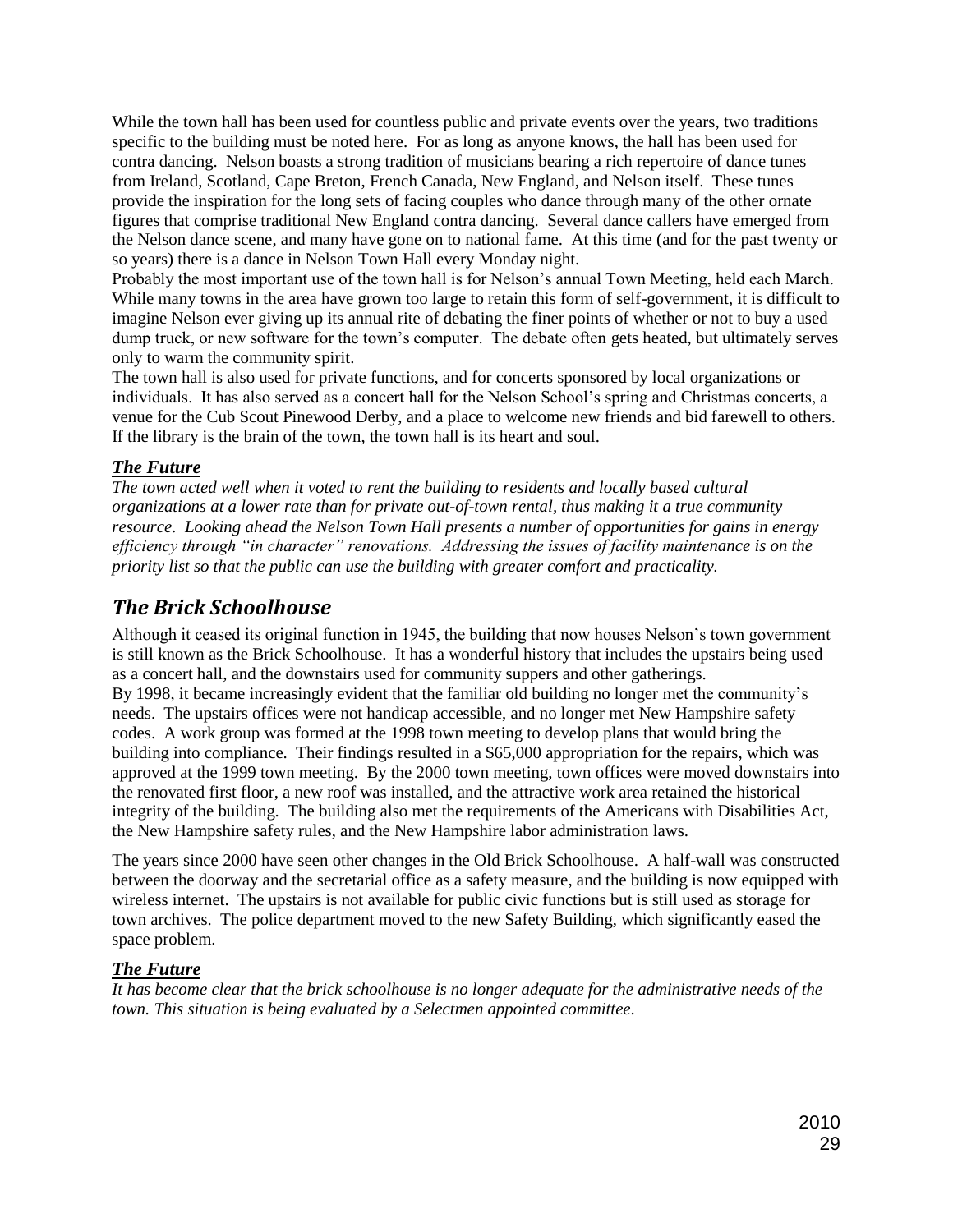# <span id="page-29-0"></span>*The Highway Department*

The Nelson Highway Department (Town Barn) is located on the south side of Old Stoddard Road, about a quarter of a mile outside the village common. The buildings house town equipment, as well as work areas and tools needed to maintain the equipment. Behind the town barn are storage sheds for sand, piles of stone, and other resources including the newly built salt barn used to maintain and repair roads.

In 1995 an addition was placed on the town barn to house fire trucks - the structure had previously been used as a state highway barn, and was moved to its current site. Prior to the addition, the only fire station for the entire town was located in Munsonville.

#### *The Future*

*The town's road agent works hard to ensure that Nelson road equipment is well maintained and matches the needs of the town. In concert with the Selectmen and the Highway Committee, he works to obtain vehicles, equipment and supplies that are not out of reach of the town's budget. As road equipment and town roads do not adhere to a maintenance schedule, those responsible for expenditures will continue to make their best estimates in determining needs.*

*Road maintenance will continue, with an eye toward the preservation of the environmental attributes of the roadsides; however, safety will remain a primary aim.*

# <span id="page-29-1"></span>*The Safety Building*

One of Nelson's most unique and endearing qualities is the willingness and ability of its residents to tackle projects that other towns would pay "professionals" to perform. Past examples include the Nelson School addition, which was completed ahead of schedule under budget, and the town baseball fields. The most recent project – the Safety Building - is the most impressive of all.

Nelson residents built a beautiful addition to the Town Barn that contains offices for the Nelson Police Department, restrooms for the long-suffering fire department, a fully outfitted kitchen, and a garage bay for emergency vehicles.

Until 2007, the Brick Schoolhouse not only served as Nelson's town offices, but also housed Nelson's police department. The "department" consisted of one desk pigeonholed into a corner near the kitchen, and police officers had to hold confidential conversations in the kitchen itself. It was not the ideal way to run a police department.

Around the same time, Nelson Fire Chief Rick Lothrop expressed a need for running water in the central firehouse. Besides the lack of bathroom facilities, fire fighters returning from a fire had to use a hose to wash themselves off. A decision was made to combine the needs of the police and fire departments with an addition to the town barn that would extend to the left and behind the existing building.

Supervised by project manager Mike Blaudschun, the addition was constructed almost entirely with volunteer labor. The talents of Nelson's community once again manifested itself in a beautiful, useful addition to our town's physical plant. Many thanks are extended to the scores of volunteer workers, cooks and "go-fers" who contributed to the success of this project.

#### *The Future*

*At this time there are no identified needs for expansion or major maintenance projects for the new safety buildings.*

# <span id="page-29-2"></span>*Nelson Police Department*

Nelson Police Department currently maintains a force of a part-time Police Chief and two part time officers.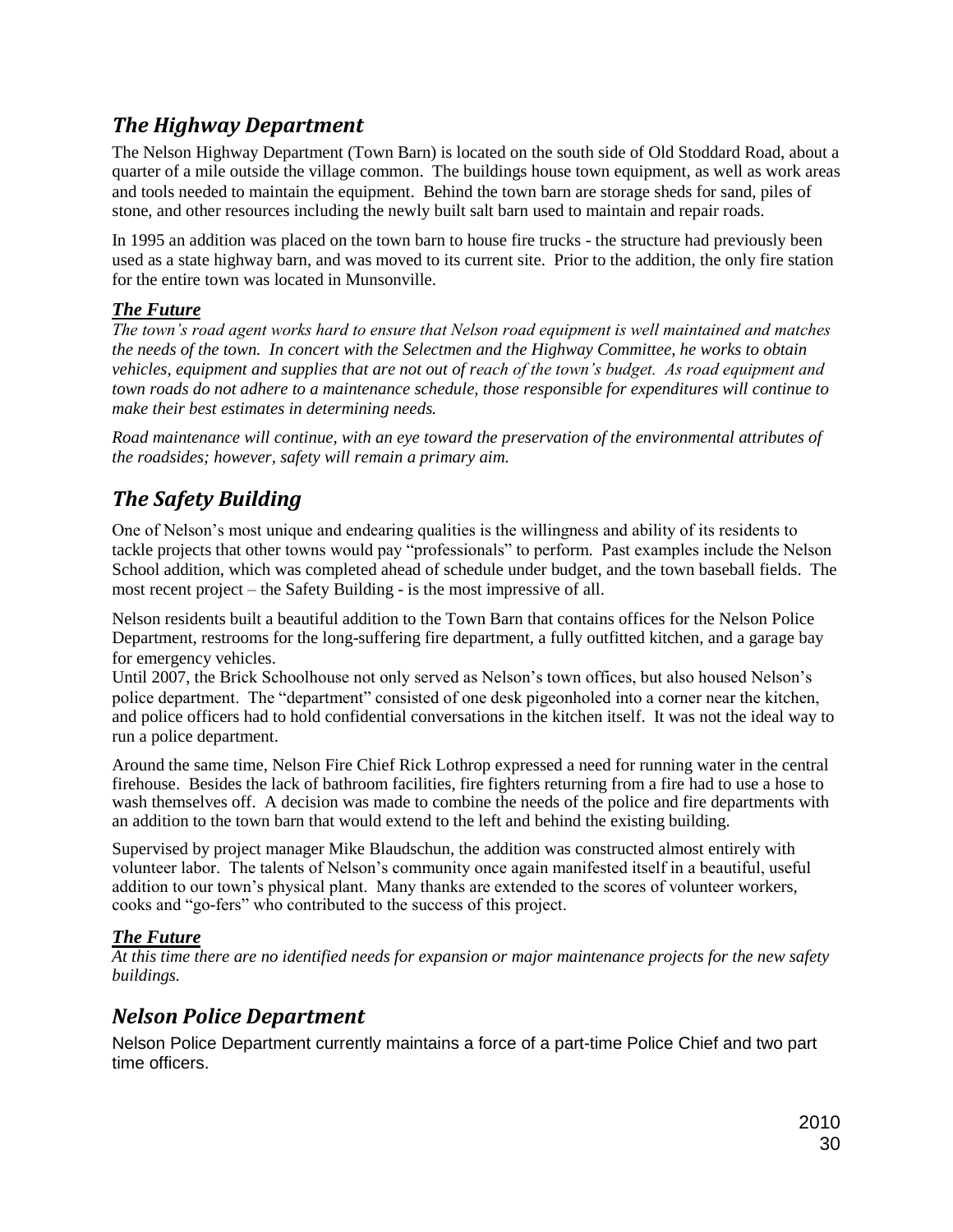# *Nelson Fire Department*

<span id="page-30-0"></span>Founded in 1937 by Gordon Tolman, the Nelson Fire Department has been in operation more than 73 years. Since the beginning, volunteers have provided the membership of the department.

The town's first real piece of fire equipment was purchased in 1956 with the support of the town. The first fire station followed in 1957 at minimal cost, built with membership and volunteer labor. The town purchased its first *new* piece of equipment in 1968, and over the years equipment has been updated or replaced.

At present, fire department operations consist of two engines, a tanker, a forestry truck, and a rescue truck. To best support the needs of Nelson residents, the equipment is operated out of two fire stations – one at Granite Lake and the other on Old Stoddard Road. The addition of the Police and Emergency Management Center at the Safety Building on Old Stoddard Road has allowed the fire department to support the increased demands of the town.

The vital role played by the Nelson Fire Department is exemplified by their actions following the ice storm in December of 2008, when the entire town found itself without power, heat and water for more than a week. The fire station, which is powered by a generator, opened its doors to residents needing a hot shower, hot food, or just a warm place to commiserate with neighbors. The building remained open day and night until power was restored. The selflessness of the Nelson fire and police departments during this crisis confirmed the high regard in which they are held by Nelson residents.

The Nelson Fire Department has been a volunteer entity since its inception, relying upon its membership of more than 20 people to perform the necessary fire and rescue services to the town. It is a member of the Southwestern Fire District Mutual Aid system, which covers the southwestern corner of New Hampshire, southeastern Vermont, and down into parts of Massachusetts. Calls from Nelson run in the vicinity of 30 to 50 per year, but most Mutual Aid calls come from the surrounding towns of Harrisville, Sullivan, Stoddard and Hancock. The Nelson Fire Department assists these towns when requested, and they reciprocate. Ambulance service is provided by the City of Keene. Emergency calls are routed through Mutual Aid, which can be reached by dialing 911; the phone number for non-emergency calls is (603) 352-1100.

Men and women who are physically able to perform the job are always welcome, and will receive the necessary training. Those interested can contact Fire Chief Rick Lothrop or any member of the Fire Department.

#### *The Future*

*At this time, the Nelson Fire Department has not identified any need for major equipment purchases or renovations to either fire station.*

# <span id="page-30-1"></span>*Town Cemeteries*

The town of Nelson has two cemeteries - the Nelson Cemetery and the Munsonville Cemetery.

# <span id="page-30-2"></span>**The Nelson Cemetery**

At the first Nelson town meeting (then known as Packersfield) held in 1772, residents voted to build a meetinghouse to serve the needs of the town and the church. Three years later they started work on the burial ground near the meetinghouse, which was then located on Cemetery Hill. Some 27 years after the Tolerance Act of 1819, the large second meetinghouse on the site was dismantled and removed and the cemetery expanded into to that space. Over the years additional land was generously provided by the late Henry Fuller (a benefactor to the town in countless ways). The Nelson Cemetery is located up the hill from the Village.

In 1917 a stone monument was built to commemorate Nelson residents who fought in the American Revolution. It was placed in the far side of the Nelson Cemetery. By the late 1990's this monument had deteriorated to the extent that it was in danger of falling down, so a committee was formed to determine if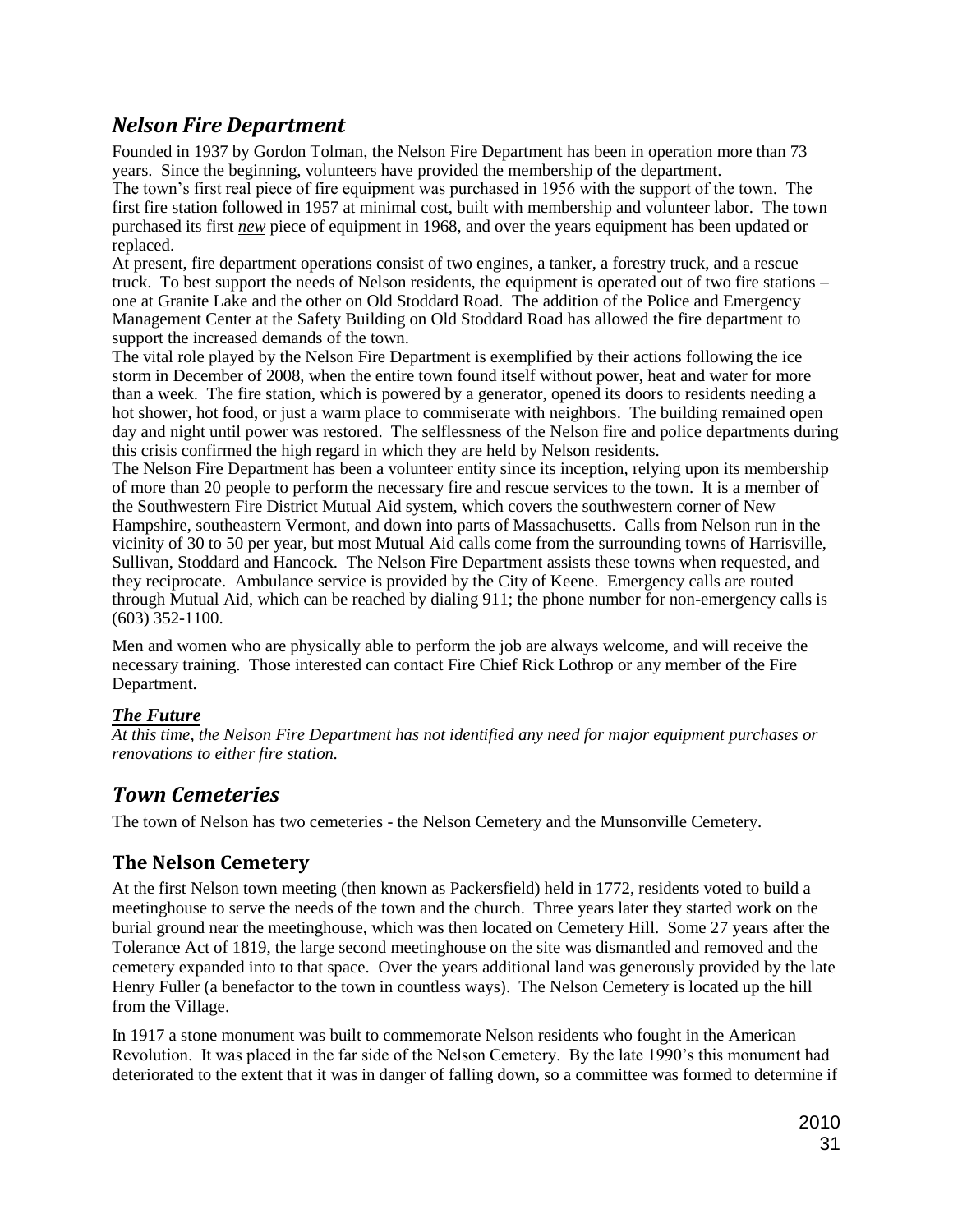it could be restored (or replaced in some other form). The repairs were complicated and costly, but the generosity of Jack and Bess Bradshaw allowed the town to completely restore the memorial. This was completed and a dedication ceremony was held on Memorial Day in 2003.

## <span id="page-31-0"></span>**The Munsonville Cemetery**

In 1828, Joseph Osgood sold land "for the purpose of a burying ground" in Munsonville. It appears that there were already burials on that land as Polly Osgood had been buried there in 1810. Additional land was acquired over the years and a series of boards have managed the cemetery. It was officially incorporated as the Cemetery Association of Munsonville on October 8, 1896 and remained a private cemetery until 2005, when the Selectmen of the Town of Nelson voted to accept the cemetery, to be managed by the Nelson Cemetery Board.

The Munsonville Cemetery is located on the west side of Granite Lake Road just west of the Nelson School. This cemetery is now full and closed to sale of new plots.

Early records indicate the existence of a third cemetery, however its location is no longer known.

#### *The Future*

<span id="page-31-1"></span>*At this time there no identified needs regarding cemetery expansion or major maintenance projects.*

# *Roads*

Nelson has 37 miles of public roads. Nine miles are state roads, including approximately three miles of Route 9, which run from the Sullivan to the Stoddard town lines; the section of Old Route 9 from the Route 9 off ramp to the Nelson Road; and the Nelson Road itself which begins with a westerly turn off of old Route 9, passes through Nelson Village, and continues to the Harrisville town line.

Following the completion of the Route 9 bypass; and after considerable debate and legal action, old Route 9 was "given" to the town by the state. However, as part of the agreement the state provides the winter maintenance of this road, which extends from the Route 9 off-ramp eastward into Stoddard before rejoining Route 9.

Of the 28 miles of town roads, six miles are paved, and 22 are dirt (or, seasonally, ice or mud). Over the years the roads have been improved by the addition of larger and more strategically placed culverts, as well as careful attention to drainage patterns. As a result that they have held up remarkably well in spite of major rain storms and snow melts that had the potential to do significant damage and make the roads impassable. The skill and forethought that goes into maintaining roads of this nature has not gone unappreciated by the citizens of Nelson.

Concern has been expressed about widening roads in such a way that detracts from their scenic value and, more importantly, facilitates faster driving. This is a complicated issue that is beyond the scope of this plan. However, it is noted that in the Master Plan survey done in 2005, the vast majority of respondents were happy with the roads in their current state.

#### *The Future*

*The Planning Board recommends that the road agent work with representatives of the Selectmen, Police Department, and a citizens committee, to establish guidelines and policies that will help to address concerns about road conditions and traffic issues. Given the time demands that community service already places on these parties, the Planning Board recommends a tightly organized and facilitated approach so that meeting times can be minimized. In addition to establishing guidelines for present circumstances, this process will also be important for future town employees and officials to have in place.*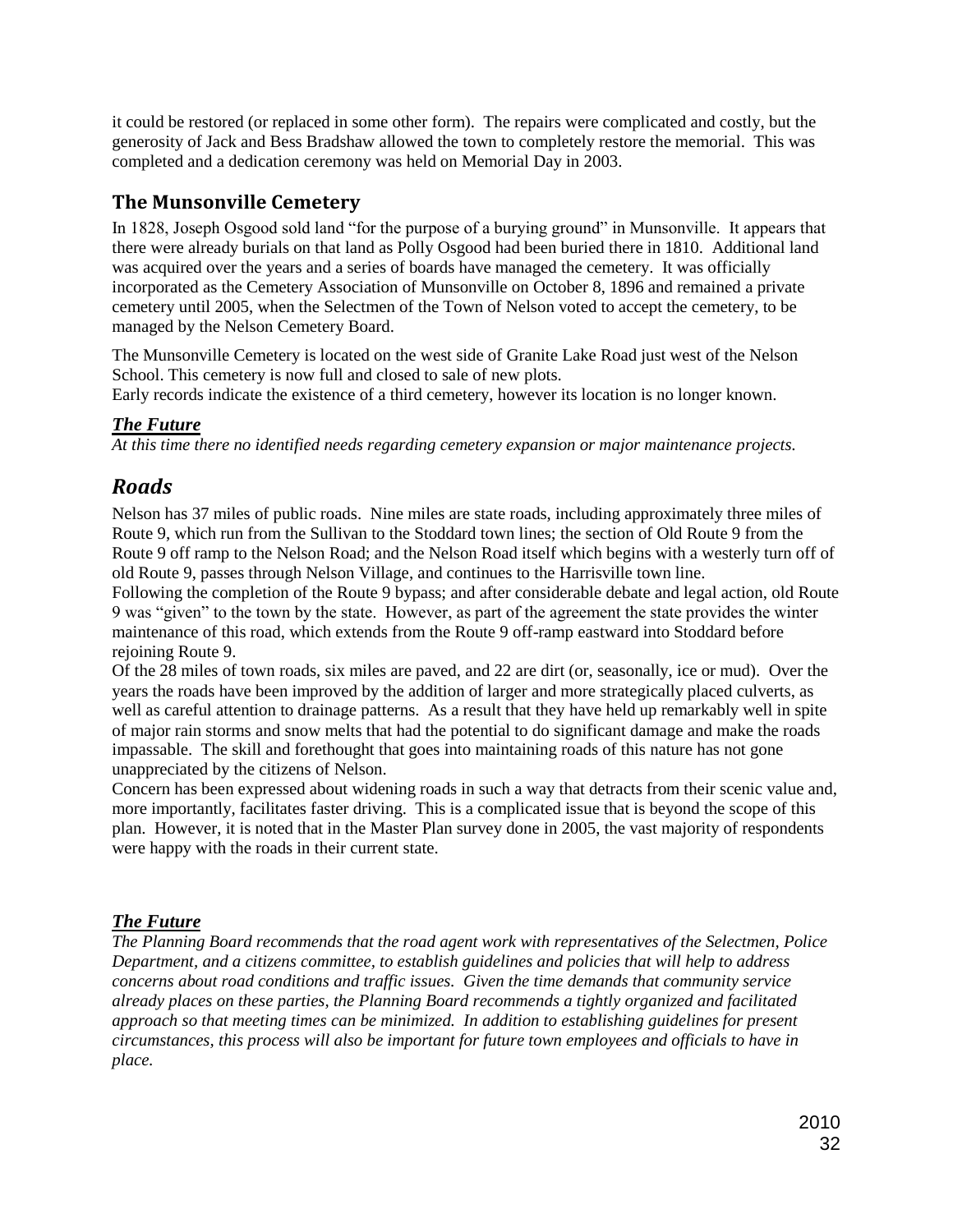# <span id="page-32-0"></span>*Schools*

# <span id="page-32-1"></span>**Nelson Elementary School**

Nelson Elementary School is located at 441 Granite Lake Road (Old Route 9). The school consists of three multi-grade classrooms serving K, Grades 1 and 2, Grades 3 and 4, and Grades 5 and 6. Kindergarten is provided in a half-day format. The school also contains a main office, a principal's office, a library, a multi-purpose room (used for art, music, lunch and indoor physical education when necessary) and a small institutional grade kitchen.

The Mission of the Nelson School is *to instill strength of spirit, and ignite a love of learning.* The school prides itself on its small nurturing atmosphere and its close connections to the community. The Nelson School culture creates an environment where students, while developing a strong sense of individuality and respect for others, prepare to meet the challenges of the 21st century.

The staff and School Board believe that a quality education is a fundamental right of all children and that the education and social development of each and every Nelson student is a shared responsibility among the school, the parents and the community. Nelson School believes in a safe and nurturing school environment where everyone is treated as a worthwhile individual, where intellectual growth in a cooperative setting is encouraged, and where independent thinking is fostered. Nelson School places strong emphasis on the basic skills, creates excitement about learning, sets high and clear expectations of performance, and challenges each student to reach his or her full potential.

Special Education is provided by the practice of inclusion as much as practical. Nelson School believes in and celebrates the individuality and uniqueness of every child and strives to meet the individual needs of each student within the regular classroom to the greatest extent possible.

# <span id="page-32-2"></span>**Middle and High School**

After sixth grade, Nelson students progress to the Keene Middle School for seventh and eighth grades, and then to Keene High School for grades nine through twelve. The Nelson School staff and school board track the success of Nelson students at higher grade levels to insure that the education received at Nelson Elementary School prepares students for smooth transitions and success in middle school and high school. Traditionally, Nelson students in Keene Middle and High School have shone academically, outperforming students from other elementary schools.

The Nelson School district is one of seven districts in SAU 29, which consists of Keene and six towns, each of whom have their own elementary schools, but send their older students to Keene. Supervisory and administrative activities are conducted cooperatively through the SAU 29 central office at 34 West Street in Keene. Financial services (budgeting, procurement of payroll and accounting), personnel/human resource services and superintendent services are provided to Nelson through this arrangement. The tuitioning of students to Keene Middle School and Keene High School is governed by the AREA agreement with the Keene School District.

## **Current Condition of Nelson Elementary School Building**

Each year the school board works diligently to insure adequate maintenance of the school building, adding projects to the budget as needed.

#### **Major Projects Initiated and/or Completed in Recent Years**

- In the past four years, there have been renovations in three main areas: the playground, kitchen, and maintenance of the facility.
- The playground was rearranged and new equipment was purchased and installed as a result of fundraising by Packersfield (the Nelson version of PTA). Part of the playground was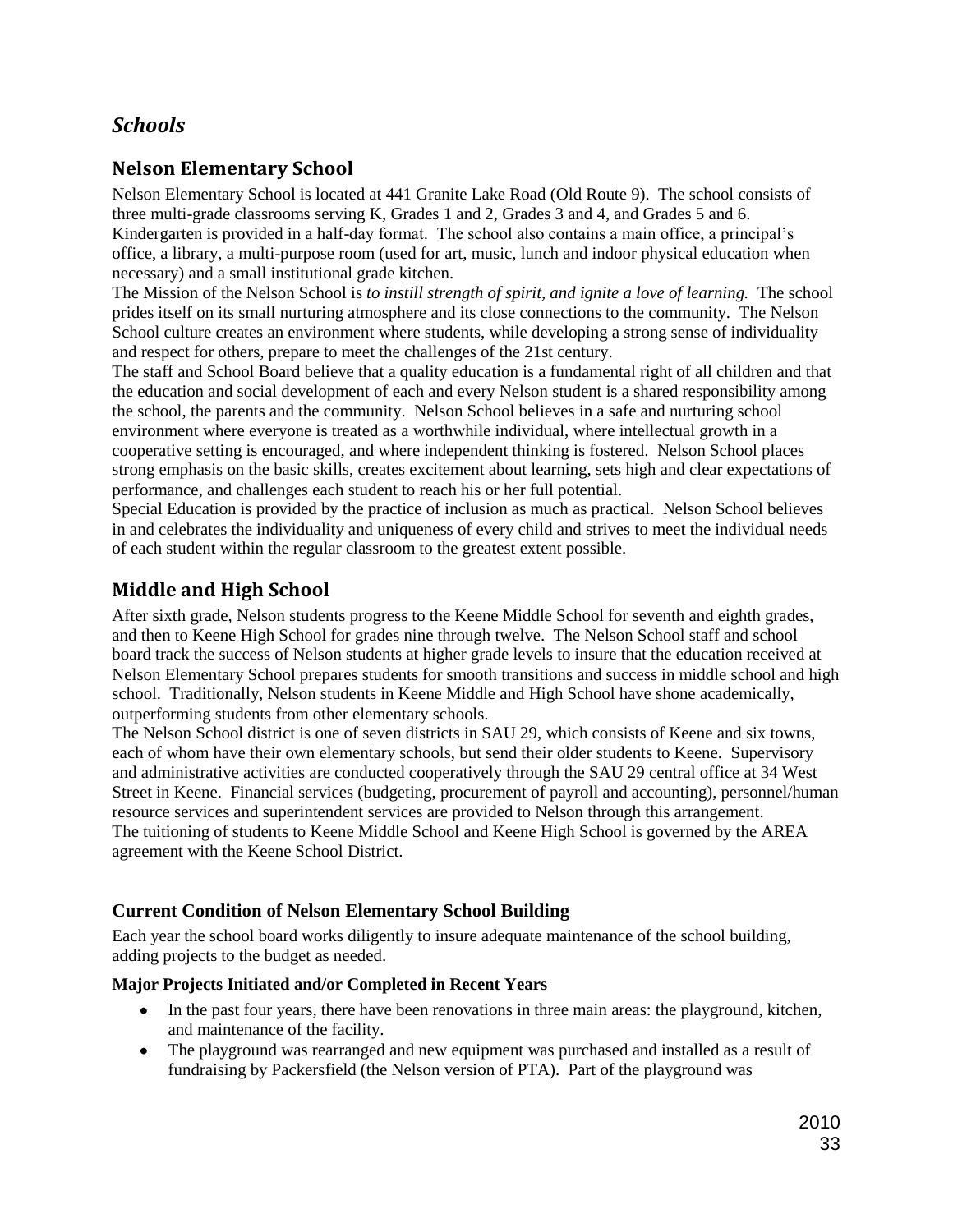blacktopped, two new basketball hoops were installed, and white court lines were added to the blacktop. Two new benches were installed and two older benches were renovated.

- The kitchen area was renovated in 2006-2007. A three bay sink, new stove, dishwasher, and  $\bullet$ counter were installed; and a commercial refrigerator and small chest freezer were purchased. A security monitor was installed that allows guests to be "buzzed" into the building while lunch is being served.
- Building maintenance has included new casement windows for the foundation, repointing the bricks in the original part of the school, a new roof and entryway, and painting of the school interior and exterior.
- In addition to building maintenance, the driveway has been hard packed and outside security lights have been installed.
- A window was added to the office for better air quality and circulation. A portion of the kindergarten is now the principal's office
- Windows replaced due to rotting sills in the front of the building
- An emergency generator was recently installed at the school

# <span id="page-33-0"></span>**Anticipated Projects**

In the next ten years, major projects requiring capital expenditures may include the following:

- Rewire classrooms for increased technology usage;  $\bullet$
- Complete renovation of student bathrooms;
- Storage space for custodial equipment, teacher materials, specialist's supplies and materials, etc.;
- Better phone system (cordless system for safety as well as individual mailboxes for staff);
- Window repair/replacement in R/1/2 classroom;
- Updated security system;
- Fire alarm upgrade.
- There is no gymnasium at the Nelson School. A gymnasium could serve the needs of the community as well as the school's students.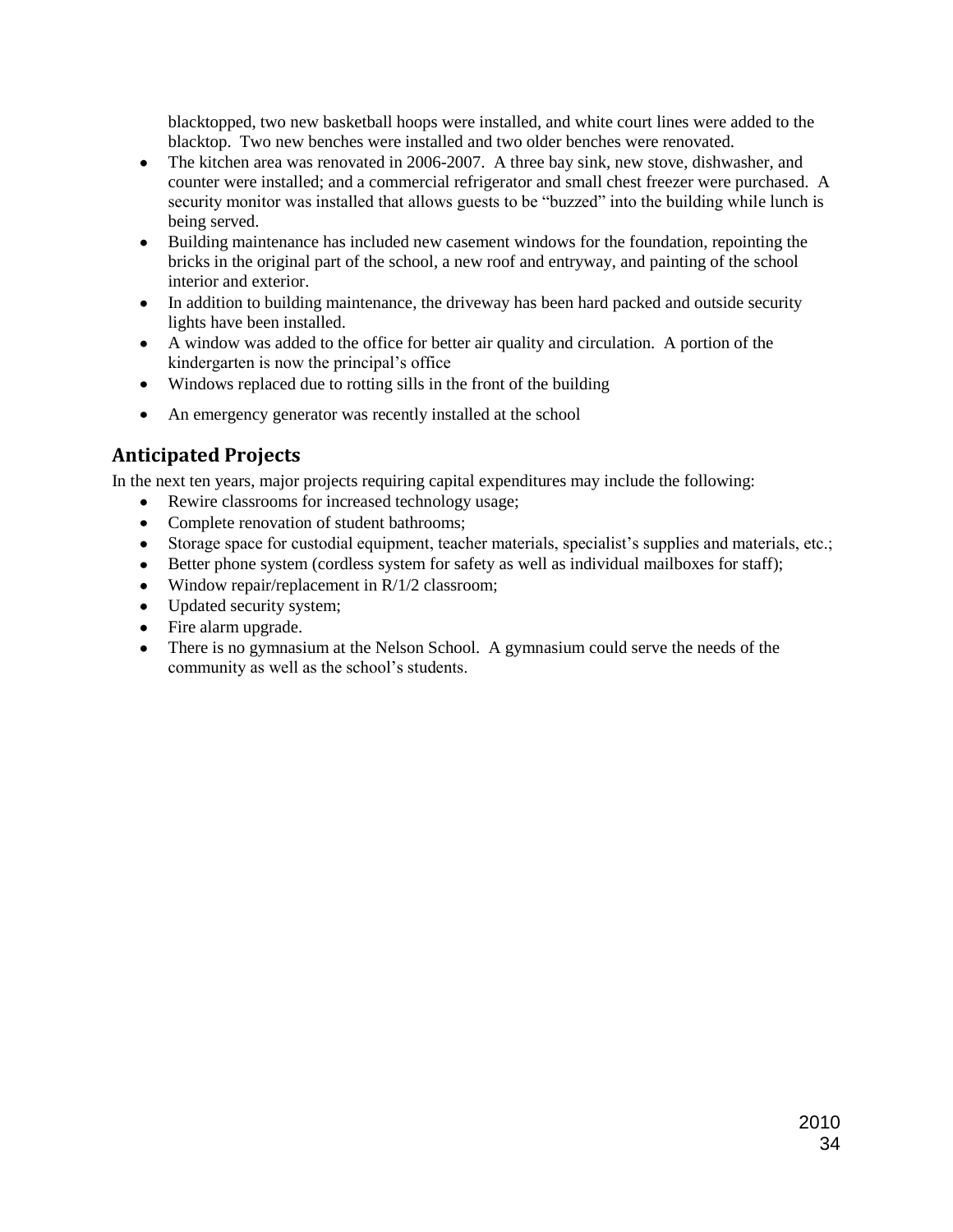#### **Enrollment**

The Nelson Elementary School population has fluctuated considerably over the years, as the following chart indicates.



The Elementary School population as a percentage of total population has declined significantly in recent years.

| <b>Date</b> | Gen.<br>Pop. | Elem. Sch.<br>Pop. | %   |
|-------------|--------------|--------------------|-----|
| 1960        | 222          | 35                 | 16% |
| 1970        | 304          | 42                 | 14% |
| 1980        | 442          | 33                 | 7%  |
| 1990        | 535          | 49                 | 9%  |
| 2000        | 634          | 56                 | 9%  |
| 2005        | 651          | 59                 | 9%  |



The 2008 – 2009 school year student enrollments were 36 students. The 2010-2011 school year student enrollments are 24 students.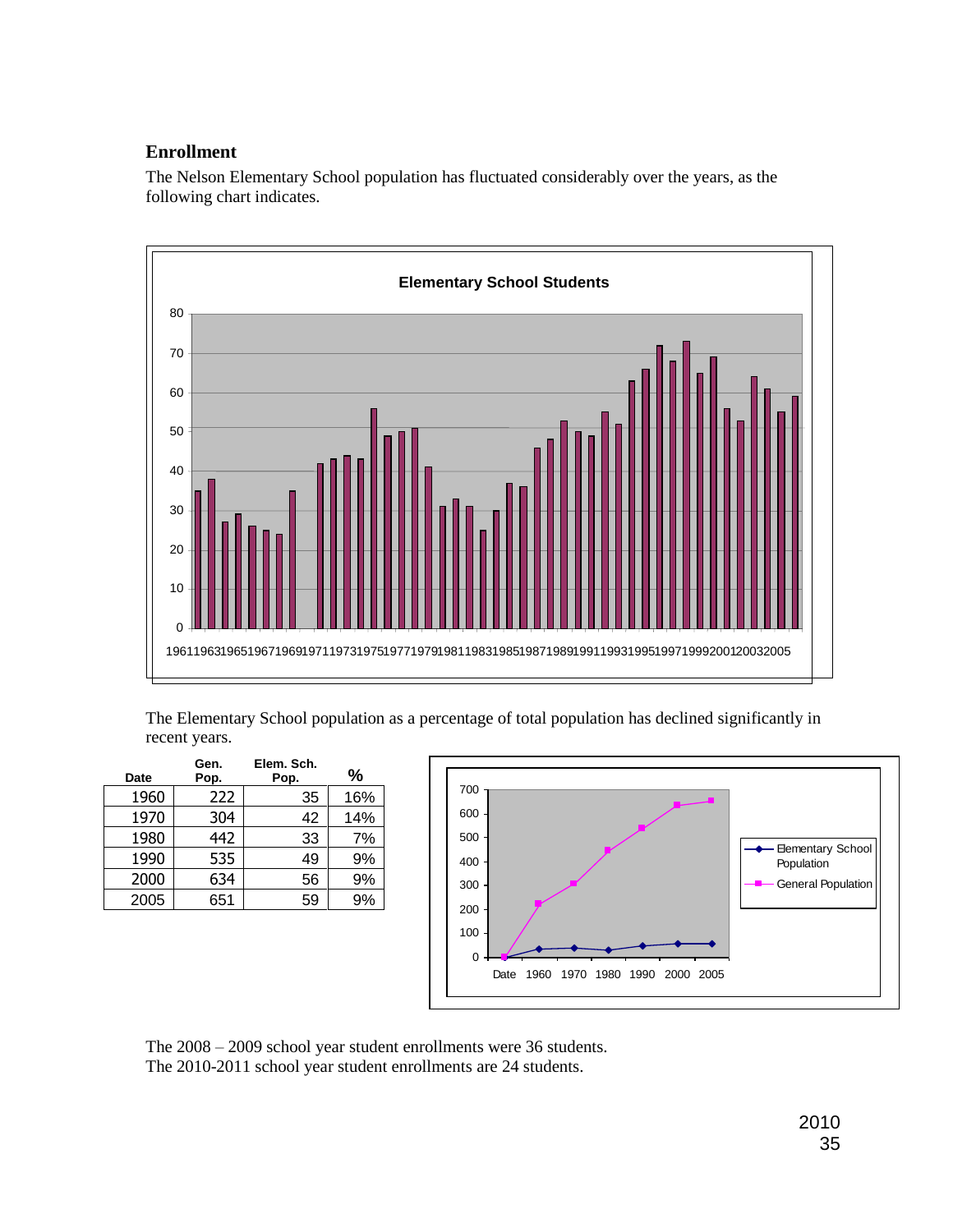#### **Formal and Informal Goals for Continued Nurturing of Community Support**

Creation of family nights that bridge the home/school connection Continued open door policy for parents Meeting community educational requirements as well as meeting state mandates Maintaining a reasonable school budget Involvement of families in school functions Soliciting and valuing the opinion of members of the school community and town

#### *The Future*

*The projected lack of growth in the student population means that the current facility will remain adequate for some years to come.*

# <span id="page-35-0"></span>**CONCLUSION**

The history, demographics and economy of Nelson reflect two overriding themes: continual change, and Nelson's small town/rural setting. Herein lies the vision and challenge of Nelson's Planning Board and its citizens: how to anticipate, adapt to and manage inevitable changes, while simultaneously working to preserve Nelson's unique character.

Change will come about in two ways: internally, and from "outside." As Nelson's population grows/declines and the needs of its residents change over time, we must be prepared for all situations through such means as modifying our zoning regulations, upgrading our buildings and infrastructure, and budgeting for the future, while also conserving our precious natural resources. External changes (state and federal regulations, natural disasters) are often beyond our control, but these, too, are manageable if Nelson maintains the adaptability, resilience and optimism that typify its residents, while drawing upon the strengths of our past and the mutual commitment of our citizens.

The Nelson Master Plan is a work in progress, and not a document etched in stone. Its purpose is to review the town's history, examine its current state, and, using the information at our disposal, plan for the future. Our vision statement outlines where the residents of Nelson want to see our town in the foreseeable future – maintaining the special qualities that make us unique, while closely examining if we are welcoming to newcomers and vigilant in protecting our natural resources.

The Planning Board has and will continue to utilize many resources to achieve our goals: state and regional planning agencies, local advocacy groups and professionals, and local towns with similar experiences. These resources were used to develop this Master Plan, and will undoubtedly used for future Master Plans. However, Nelson's most valuable and important resource is Nelson residents. This Plan, and all future Master Plans should be a continuous dialogue among the people, to identify mutual concerns and develop long lasting solutions.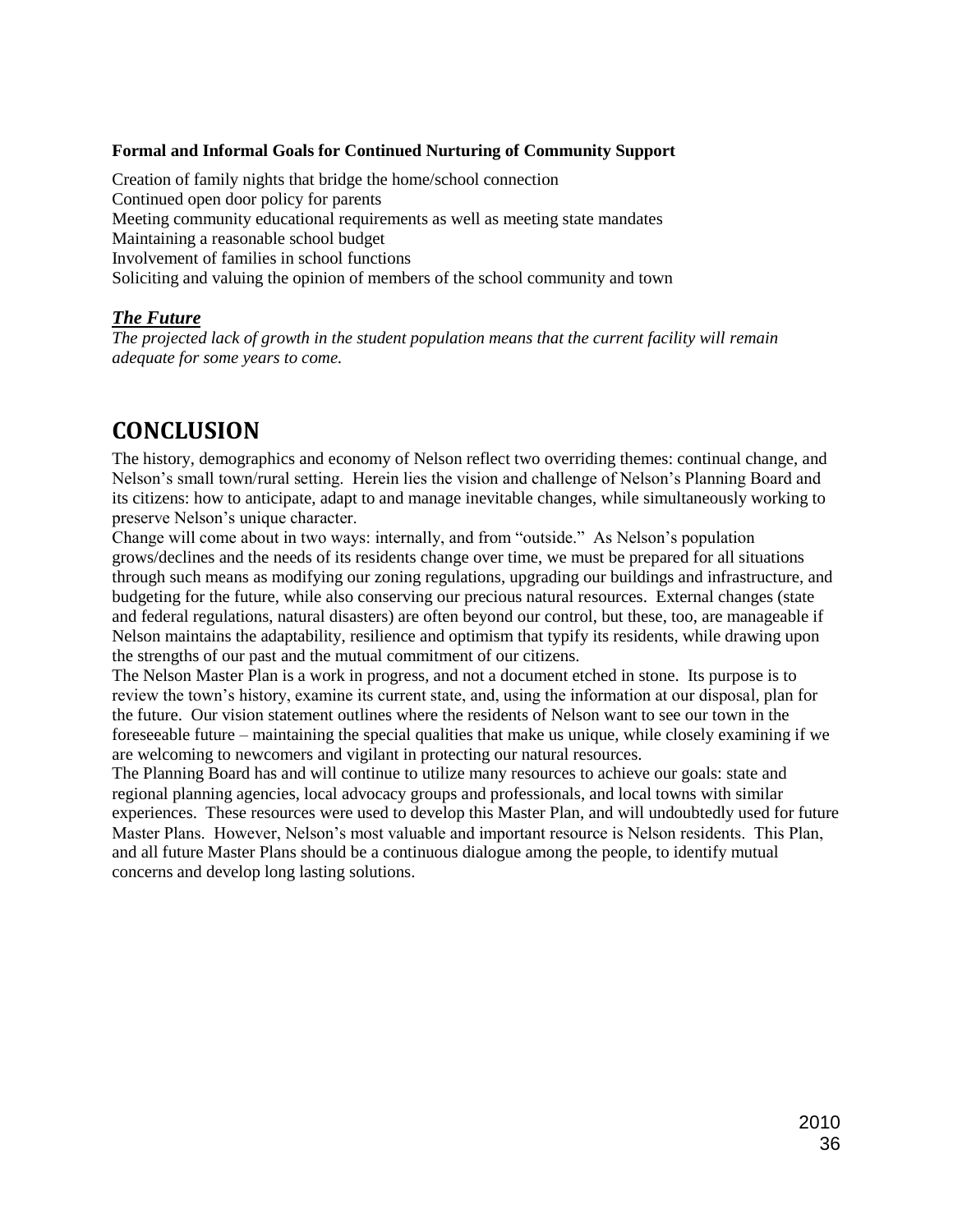# <span id="page-36-1"></span><span id="page-36-0"></span>**APPENDIX A**

# *TOWN OF NELSON PRIORITY CONSERVATION PLAN*

*AVAILABLE IN THE NELSON OLIVIA RODHAM LIBRARY*